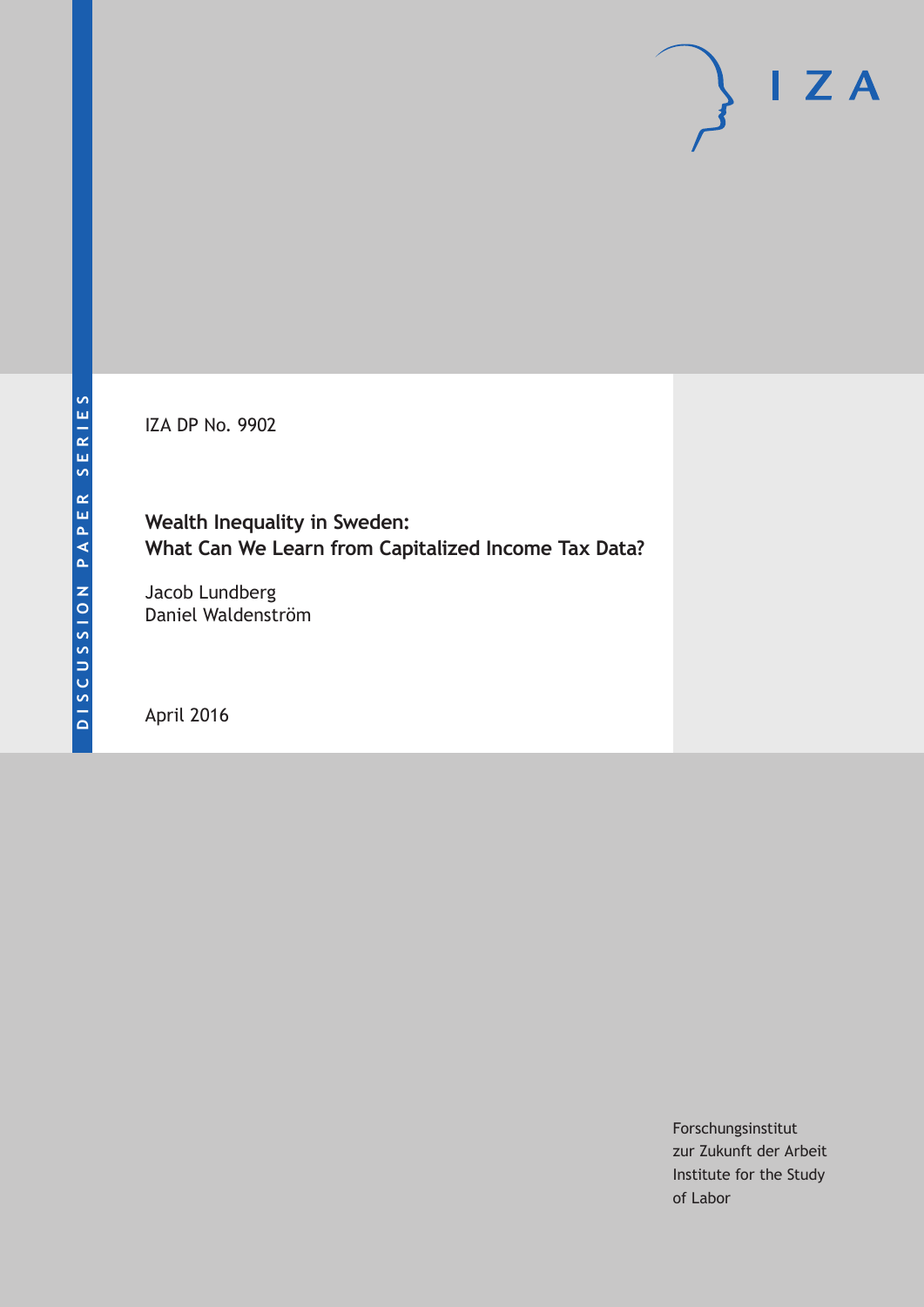# **Wealth Inequality in Sweden: What Can We Learn from Capitalized Income Tax Data?**

### **Jacob Lundberg**

*Uppsala University* 

### **Daniel Waldenström**

*Uppsala University, CEPR, IZA and IFN* 

Discussion Paper No. 9902 April 2016

IZA

P.O. Box 7240 53072 Bonn **Germany** 

Phone: +49-228-3894-0 Fax: +49-228-3894-180 E-mail: iza@iza.org

Any opinions expressed here are those of the author(s) and not those of IZA. Research published in this series may include views on policy, but the institute itself takes no institutional policy positions. The IZA research network is committed to the IZA Guiding Principles of Research Integrity.

The Institute for the Study of Labor (IZA) in Bonn is a local and virtual international research center and a place of communication between science, politics and business. IZA is an independent nonprofit organization supported by Deutsche Post Foundation. The center is associated with the University of Bonn and offers a stimulating research environment through its international network, workshops and conferences, data service, project support, research visits and doctoral program. IZA engages in (i) original and internationally competitive research in all fields of labor economics, (ii) development of policy concepts, and (iii) dissemination of research results and concepts to the interested public.

IZA Discussion Papers often represent preliminary work and are circulated to encourage discussion. Citation of such a paper should account for its provisional character. A revised version may be available directly from the author.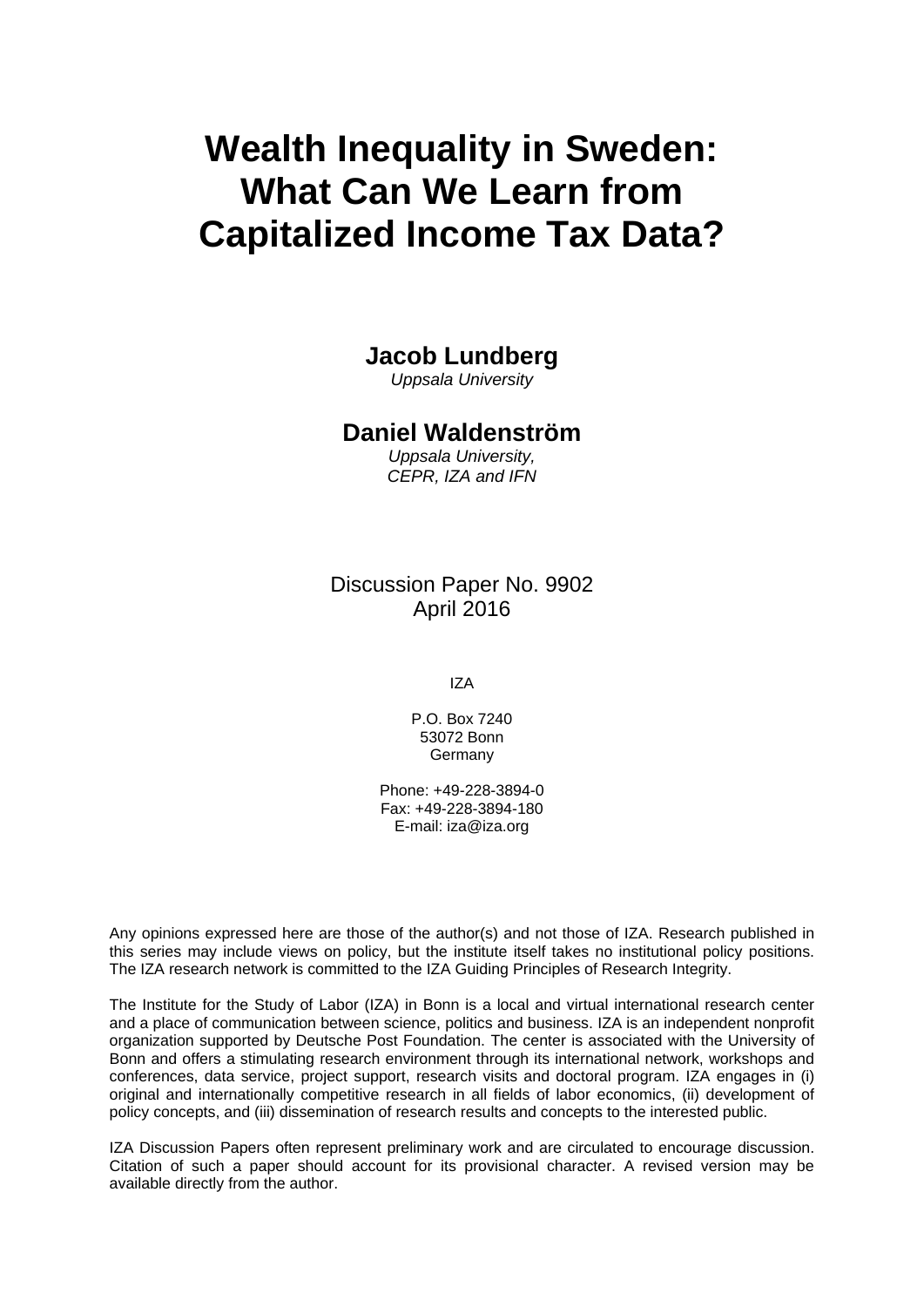IZA Discussion Paper No. 9902 April 2016

# **ABSTRACT**

# **Wealth Inequality in Sweden: What Can We learn from Capitalized Income Tax Data?\***

This paper presents new estimates of wealth inequality in Sweden during 2000–2012, linking wealth register data up to 2007 and individually capitalized wealth based on income and property tax registers for the period thereafter when a repeal of the wealth tax stopped the collection of individual wealth statistics. We find that wealth inequality increased after 2007 and that more unequal bank holdings and apartment ownership appear to be important drivers. We also evaluate the performance of the capitalization method by contrasting its estimates and their dispersion with observed stocks in register data up to 2007. The goodness-of-fit varies tremendously across assets and we conclude that although capitalized wealth estimates may well approximate overall inequality levels and trends, they are highly sensitive to assumptions and the quality of the underlying data sources.

JEL Classification: D31, H2, N32

Keywords: wealth distribution, capitalization method, investment income method, Gini co-efficient, top wealth shares, Great Recession

Corresponding author:

 $\overline{a}$ 

Daniel Waldenström Department of Economics Uppsala University P.O. Box 513 751 20, Uppsala Sweden E-mail: Daniel.Waldenstrom@nek.uu.se

<sup>\*</sup> We have received constructive comments from Facundo Alvaredo, Tony Atkinson, Laurent Bach, Thomas Piketty, Jukka Pirtillä, Emmanuel Saez, Clara Martínez-Toledano Toledano, Gabriel Zucman and seminar participants at the 4<sup>th</sup> SEEK conference in Mannheim and the Norface workshop in Uppsala, June 2015. Financial support from the Swedish Research Council is gratefully acknowledged.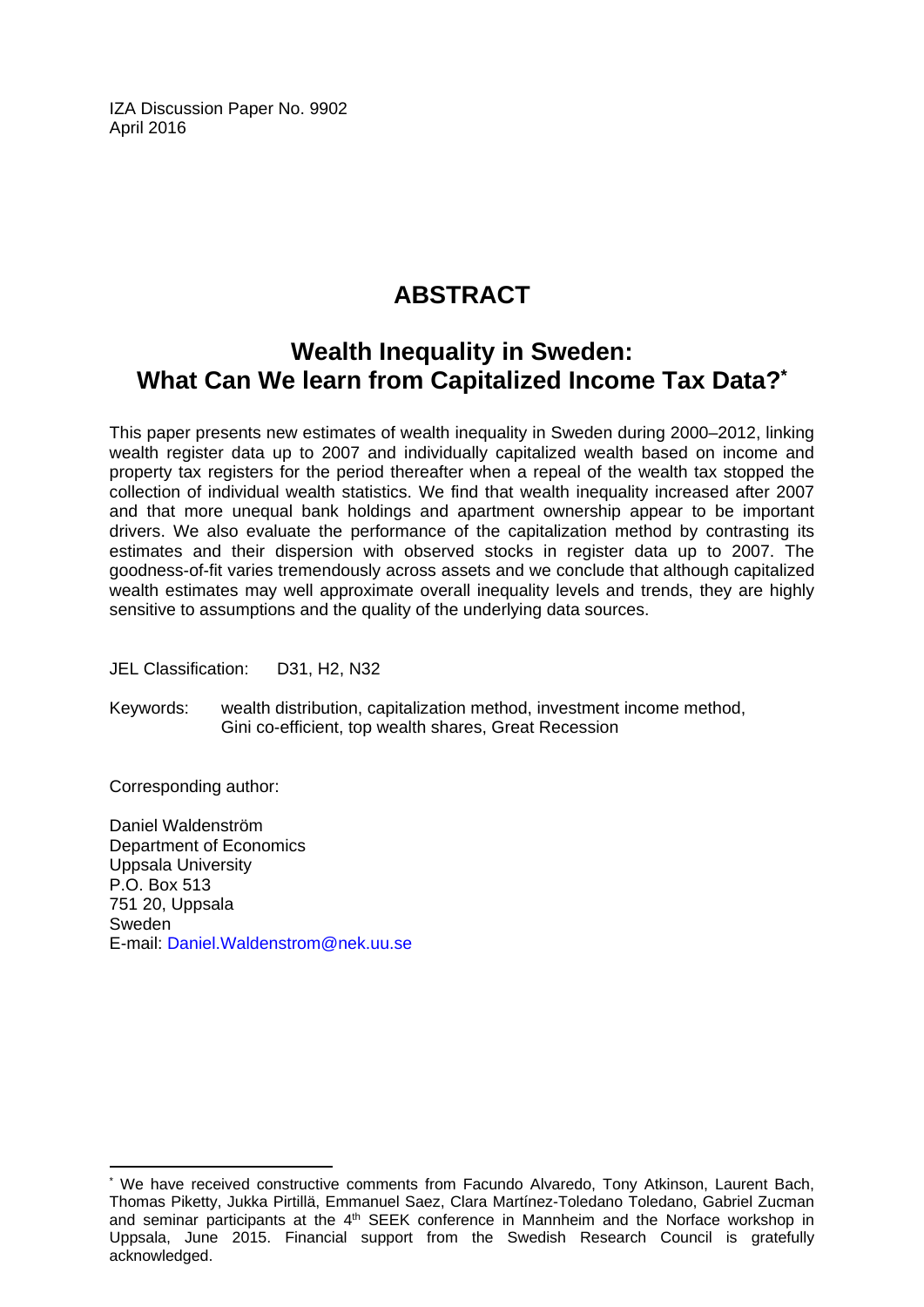#### **1. Introduction**

 $\overline{a}$ 

The question of how wealth inequality has evolved over the years after the Great Recession has received a lot of attention in the policy debate, but even so there are few attempts in the academic literature to study the issue. One major reason for this lacuna is an absence of consistent longitudinal household wealth data, largely because few countries tax wealth and therefore do not systematically collect information about household balance sheets. In a recent effort to overcome this dearth of information, Saez and Zucman (2016) estimate top wealth shares in the United States using capitalized income tax data on interest earnings, dividends and interest payments, finding that wealth inequality has increased almost as dramatically as income inequality since the [1](#page-3-0)990s.<sup>1</sup>

In this study, we examine how the wealth distribution in Sweden has evolved between 2000 and 2012 and to do this we also implement a similar capitalization methodology as Saez and Zucman (2016) using Swedish micro data registers over income tax returns. In 2007 a centerright party coalition came to power in Sweden after a long period of Social Democratic rule. Among its first reforms was the repeal of the wealth tax, which meant that the tax authorities had to stop collecting information about individual wealth positions. As a consequence, no one has computed the level of wealth inequality in Sweden after 2007. Besides the wealth tax repeal this government implemented other reforms that could have influenced the wealth distribution, such as removing the progressiveness of property taxation and extending tax breaks for profit distribution for small business owners, both which are likely to have increased inequality, but also cutting income taxes and lowering replacement rates in social insurance, which may have induced wealth accumulation lower down the distribution.

Our study has three main purposes. First, we wish to estimate individual wealth holdings and overall wealth inequality among Swedish adults for the years since the wealth tax repeal. These estimates are the first of their kind for Sweden during this period.<sup>[2](#page-3-1)</sup> We construct a wealth register by combining *observed stocks* of some assets and debts (tax assessed property, listed dividend-paying corporate shares, and student loans for higher education) and *capital-*

<span id="page-3-0"></span><sup>&</sup>lt;sup>1</sup> This result goes counter to trends found in wealth surveys it is currently scrutinized by others and it is fair to say that consensus is not yet reached (see, e.g., Kopczuk, 2015; Wolff, 2015; Bricker et al., 2015).

<span id="page-3-1"></span>The previous main study of trends in Swedish wealth concentration, Roine and Waldenström (2009), ends in 2006. Statistics Sweden published two internal documents in which they have calculated capitalized asset and liabilities for some years before 2008 and the assessed the goodness of fit relative observed wealth positions (see Statistics Sweden, 2010, 2012).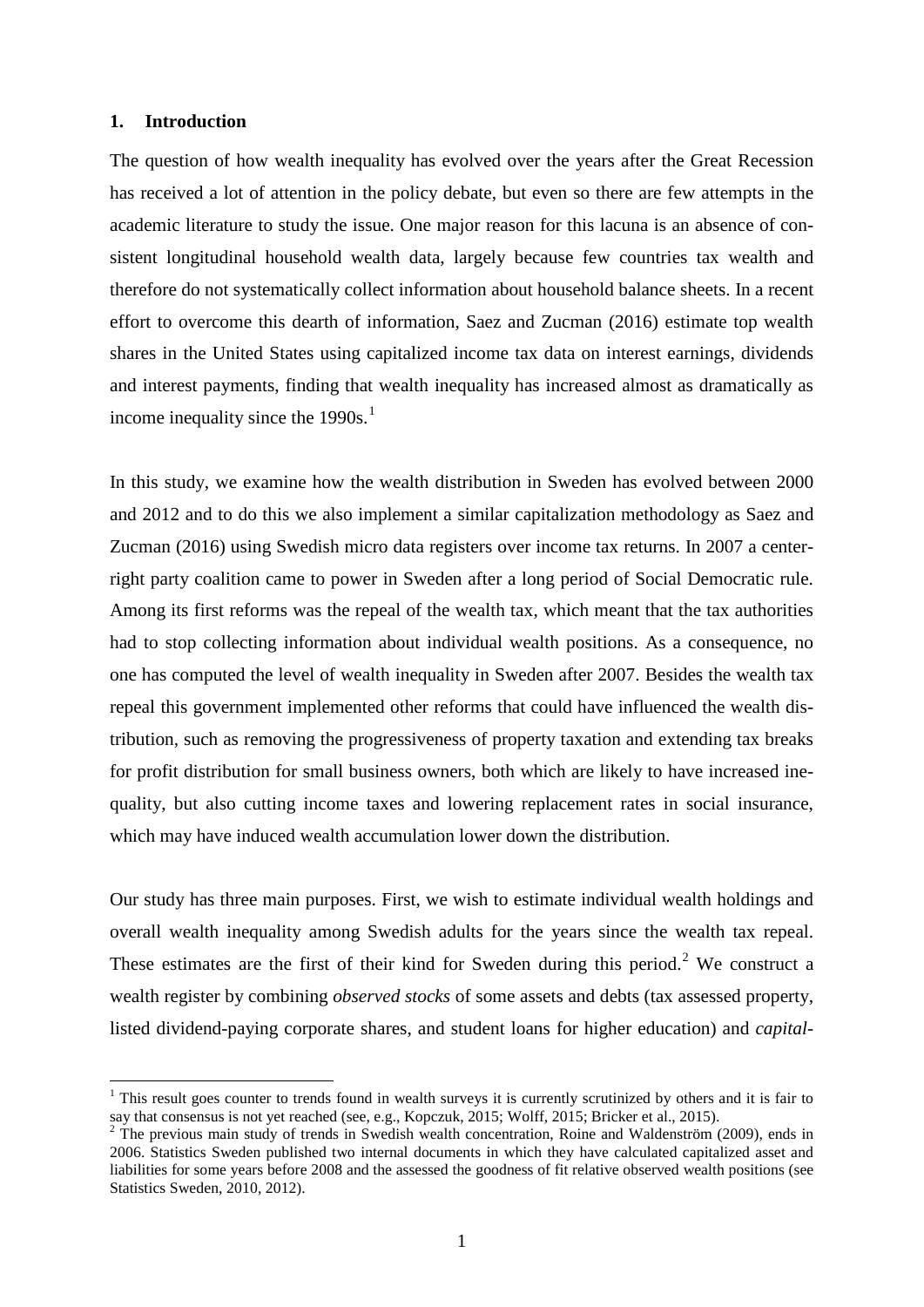*ized stocks* of financial assets and debts using records on income tax returns. Two aspects of these data should be noted. First, as we combine observed and capitalized wealth stocks, our data differ from the stocks constructed by Saez and Zucman (2016) for the U.S. which are entirely based on capitalized estimates. Like them, however, we do scale up all assets to match their respective aggregate amounts in the national and financial accounts. Second, our series are primarily aimed at prolonging the existing wealth distribution statistics previously produced by Statistics Sweden until 2007, which implies that the partial coverage of some assets in Statistics Sweden's series is sustained in our new estimates.<sup>[3](#page-4-0)</sup>

A second purpose of the study is to evaluate the goodness-of-fit of estimates constructed by the capitalization method. The basis for doing this is to compare the capitalized stocks with their observed equivalents in the register data. Sweden kept a detailed Wealth Register from 2000 to 2007, containing third-party reported assets and liabilities of all individuals in current market value.<sup>[4](#page-4-1)</sup> We make several robustness checks. One concerns the crucial assumption of the capitalization method, that yields are essentially the same for all wealth levels. We also individually contrast capitalized and register-data wealth levels and their distributional outcomes in the whole population for different asset and debt categories. Systematically testing the accuracy of the capitalization method against observed wealth stocks in individual register data appears to be specific contribution to the literature. Atkinson and Harrison (1978, chapter 7) made a similar exercise, contrasting the capitalization method (or investment income method) using estate inventories as basis for estimating wealth distributions in the U.K. data around 1970. Their main finding was that estate inventories on the whole offered a more reliable picture and were therefore to be preferred. Fagereng et al. (2016) examine the consistency of capitalized estimates of financial assets using Norwegian register data, pointing at an overall poor performance of the capitalization method in matching the Gini coefficient.

The third purpose is put the recent Swedish wealth inequality trends in international perspective. Doing so helps us distinguish between the distributional consequences of the Great Recession (which affected most developed countries) from the political shift in the Swedish politics when a new center-right alliance was elected after many years of Social Democratic reign

 $\overline{a}$ 

<span id="page-4-0"></span><sup>&</sup>lt;sup>3</sup> The coverage of unincorporated business equity and funded pension assets is limited both in Statistics Sweden's Wealth Register and in our new estimates concerns. We argue in sections 2 and 3 that this should have limited influence on our basic results.

<span id="page-4-1"></span> $4$  The Wealth Register begins in 1999 but we have excluded this year from the analysis as it was the first year of data collection and it contains unexplainable patterns in the data.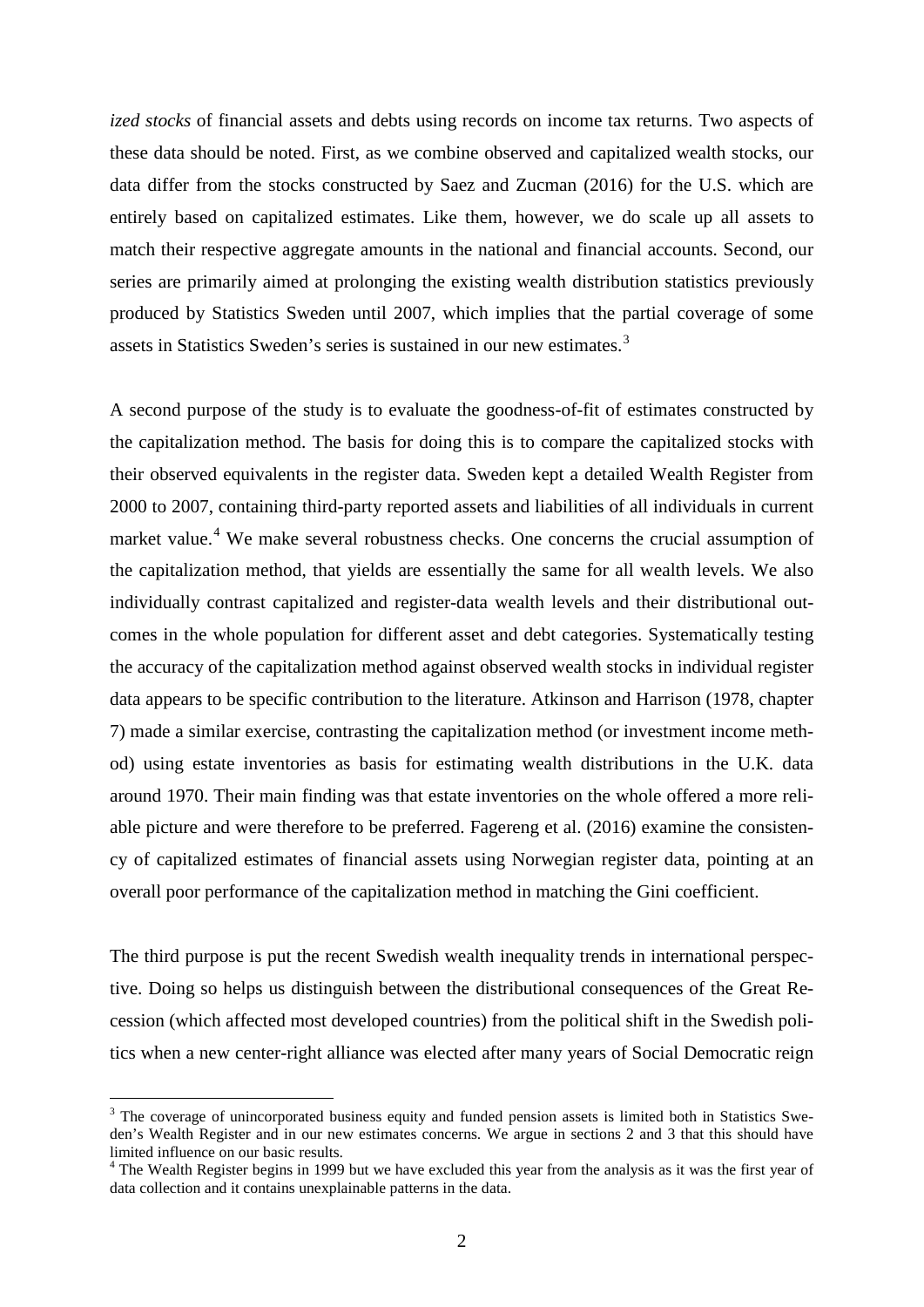(which affected only Sweden). Recent studies on Germany (Grabka and Westermeier, 2014; Grabka, 2015) and the United States (Wolff, 2013, 2015; Saez and Zucman, 2016; Bricker et al. 2014) do not indicate any homogenous trend in recent Western wealth inequality. By contrast, understanding the inequality responses to the financial crises and political events seems to require in-depth analysis of country-specific conditions and outcomes.

Our main finding is that the Swedish wealth distribution has become more unequal since 2007, but by how much depends on time period considered and inequality measure used. Between 2007 and 2012, wealth inequality measured as the Gini coefficient for net wealth in the adult population rose by approximately one fifth, which is a notable increase for any wealth distribution over such short time period. Most (about two thirds) of this increase occurred during the turbulent years of 2008–2009, and decomposing the increase suggests that it is in part due to widening gaps in the housing market, especially tied to the booming values of unequally held apartments, and in part to a more skewed distribution of bank savings. When we examine the evolution of top wealth shares, they tell roughly the same story of an increase since 2007 that for the most part took place during the financial crisis years. The top wealth shares increased less than the Gini coefficient, underlining that it is largely on the housing market – houses are a typical upper middle-class asset – that we detect the main driver of increased inequality.

Our evaluation of the capitalization method gives a mixed picture. Inequality *trends* produced by the capitalized, or rather our hybrid, estimates appear to be largely correlated with the trends observed in register sources, and practically every year-to-year change comes with the same sign in both cases. In other words, our main descriptive result that wealth inequality in Sweden has increased since 2007 rests on fairly stable grounds, as we see it. Turning to the *levels* estimated in the capitalization method, however, the performance is somewhat less robust. When we look at the purely capitalized stocks, there are sizeable deviations from the actual possessions, and the errors become larger the less homogenous and transparent are the underlying capital income or expense flows. Specifically, we project the value of stock exchange-listed corporate shares fairly well for companies that pay dividends but less so for those who do not. Bank deposits capitalized from average interest payments fit the actual data surprisingly poorly, reflecting primarily a significant amount of non-interest paying accounts (checking accounts) and that interest rates tend to vary across a number of dimensions (banks, individuals, account type, deposit size etc.). Measures of inequality for our estimated net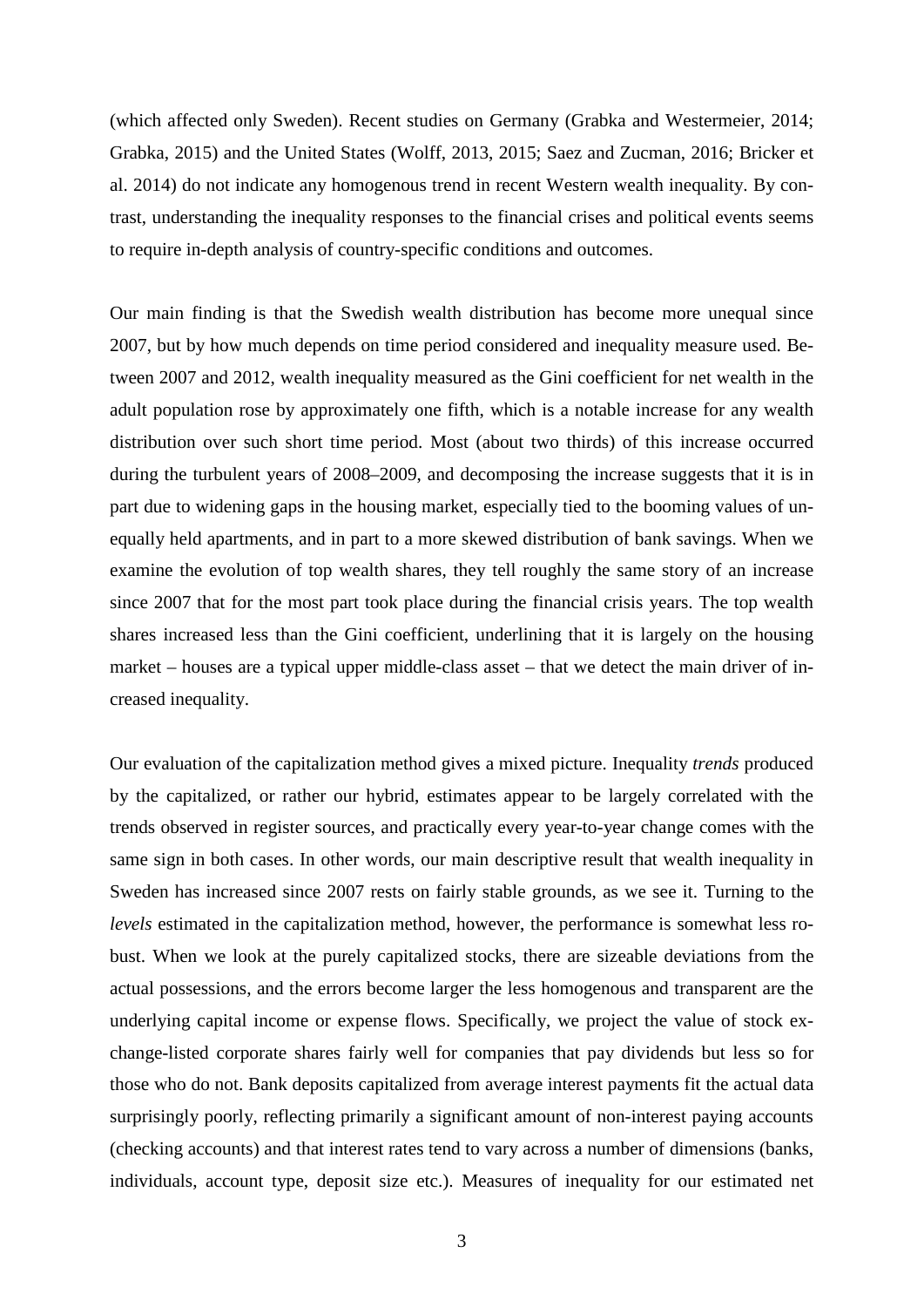wealth are up to fifteen percent above those of the Wealth Register, deviations being smallest for the Gini coefficient and largest for the top wealth shares. However, in the last year for which we have overlapping data, 2007, we have the best goodness-of-fit and deviations are only one or two percent for all measures used.

The remainder of the paper is structured as follows. Section 2 presents the data, including the official register data on wealth available up until 2007 and from 2008 onwards the data from income tax and property tax assessments, and the empirical strategy used to capitalize individual wealth stocks. Section 3 examines the goodness-of-fit of our method by comparing the capitalized and observed stocks until 2007. Section 4 presents the main empirical results and Section 5 compares Sweden with the contemporaneous developments in Germany and the United States. Section 6, finally, concludes and discusses future extensions.

#### **2. Data and estimation strategy**

 $\overline{a}$ 

We estimate the Swedish wealth distribution statistics using register data in the longitudinal individual panel database LINDA, a nationally representative 3.35 percent sample (about 300,000 individuals) administered by Statistics Sweden. This database contains records collected from numerous public registers concerning taxation, social insurance, education and demographics. We confine our analysis to the adult population, meaning 20 years and above. Wealth variables are drawn from the Wealth Register, a specifically generated database at Statistics Sweden covering the period 1999–2007. The Wealth Register contains a large number of third-party reported variables of non-financial and financial assets and debts for all individuals in Sweden. After the wealth tax repeal financial institutions were no longer obliged to report individuals' assets and debts to the authorities. Since 2008 there is no official individual wealth statistics kept at Statistics Sweden. [5](#page-6-0)

The Wealth Register of Statistics Sweden is by international standards an extraordinary database of personal wealth. It covers the entire population and most of its variables emanate from third-party reports and are thus not self-reported in surveys or personal tax returns. All variables are in current market value which in the case of real estate means multiplying taxassessed values by municipal sales price ratios generated by Statistics Sweden. However, the

<span id="page-6-0"></span><sup>&</sup>lt;sup>5</sup> For a detailed description of the Swedish wealth tax regime and its historical development, see Du Rietz and Henrekson (2015).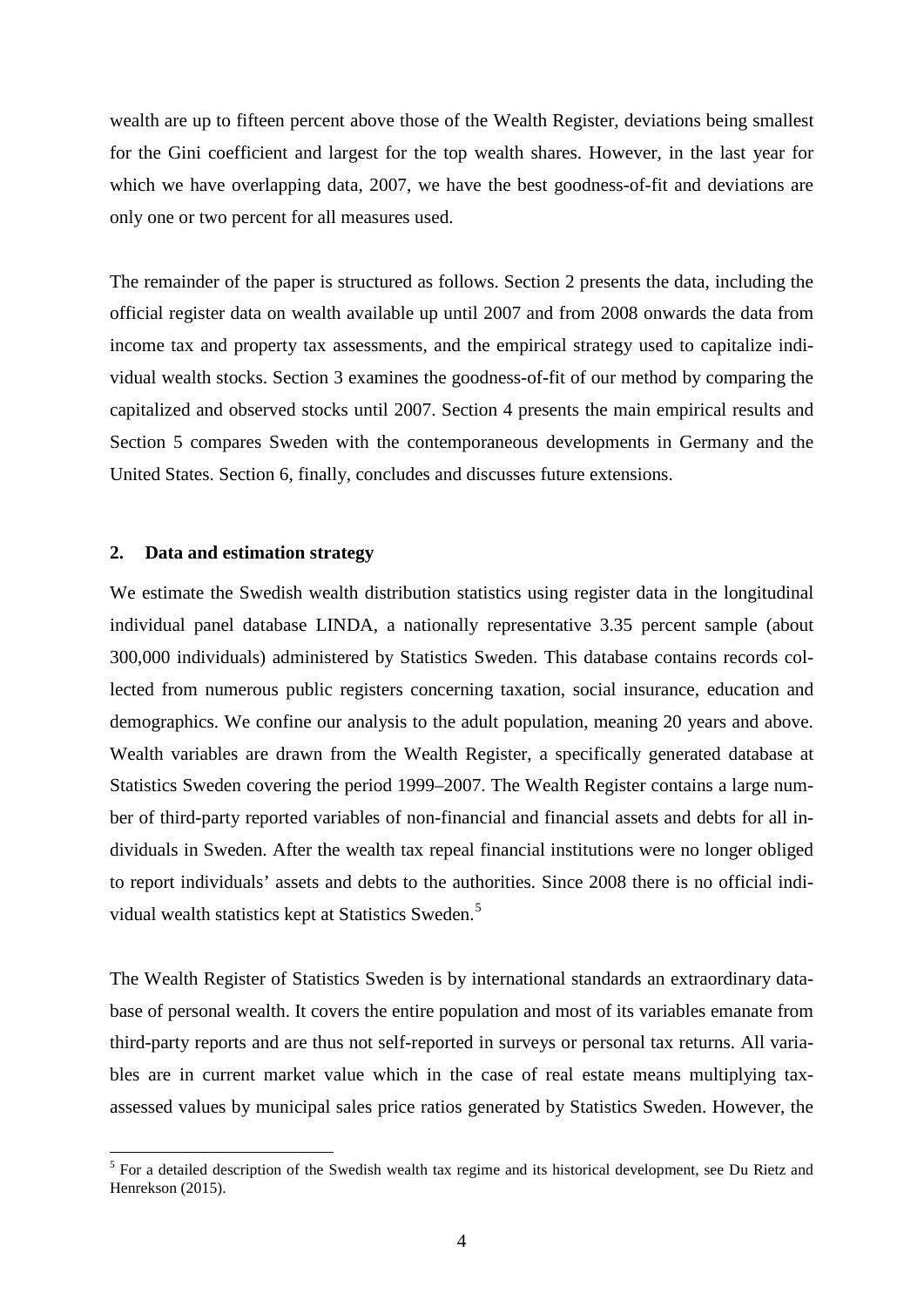Wealth Register is not without limitations. Particularly problematic is the limited information about non-listed business equity and occupational pension wealth. These asset components are admittedly difficult to value and, in the case of pensions, not even fully marketable, but they are still part of official wealth definitions in the System of National Accounts. According to national wealth estimates (Waldenström, 2016), household-owned non-listed business equity comprised about five percent of total assets and funded pension claims comprised about ten percent of total assets.<sup>[6](#page-7-0)</sup> Although it is beyond the scope of this paper to make a close examination of their impact on the wealth distribution, the appendix presents rough calculations suggesting rather limited (and, in particular, offsetting between unlisted equity and funded pension assets) distributional effects.<sup>[7](#page-7-1)</sup> Notwithstanding these limitations in the administrative registers, we are confident that our data are still able to reflect the essential parts of the Swedish personal wealth distribution and its trends over recent years.

Wealth is estimated separately for the following categories: real estate (including both buildings and land), apartments, bank accounts, debt, listed stocks and mutual funds. For all these categories, the method can be tested and calibrated using the data provided by the Wealth Register. Overall net wealth is estimated by simply adding all assets in these categories and subtracting debts. In this way, we exclude some assets, in particular stock options, bonds and insurance-type investment vehicles. When comparing our estimated net wealth with that of the Wealth Register for the pre-2008 period, the excluded asset classes comprise 5–15 percent (depending on year) of total net wealth in the Wealth Register (see further the sensitivity analysis in Section 3).

We make some specific consistency adjustments of the data. First, asset and liability values are scaled such that their total values match the respective amounts in the national accounts and financial accounts, compiled and reported for all years in the Swedish National Wealth Database (Waldenström, 2016). Second, we sum our estimated assets and liabilities for married individuals in tax-registered households by dividing them equally across the married spouses. This adjustment is done primarily because we observe many instances of unequal

 $\overline{a}$ 

<span id="page-7-0"></span><sup>&</sup>lt;sup>6</sup> The Wealth Register variable "other assets" consists of the total value of self-reported items on tax returns that exceed the sum of third-party reported wealth. It is generally regarded to reflect the value of unlisted companies, cars, boats etc., and the value was approximately one tenth of the sum of these assets in the Swedish National Wealth Database (Waldenström, 2016; available at www.uueconomics.se/danielw/SNWD.htm).

<span id="page-7-1"></span> $7$  We propose different distributions scenarios with respect to defined pension assets and closely held company equity. In the most unequal scenario (no pension assets and all closely held firms owned by the top wealth decile, two thirds owned by the top percentile and one third by the top 0.1 percentile), the top percentile wealth share increases by a little more than one third (from 20 percent to 27 percent). See further Appendix table A2.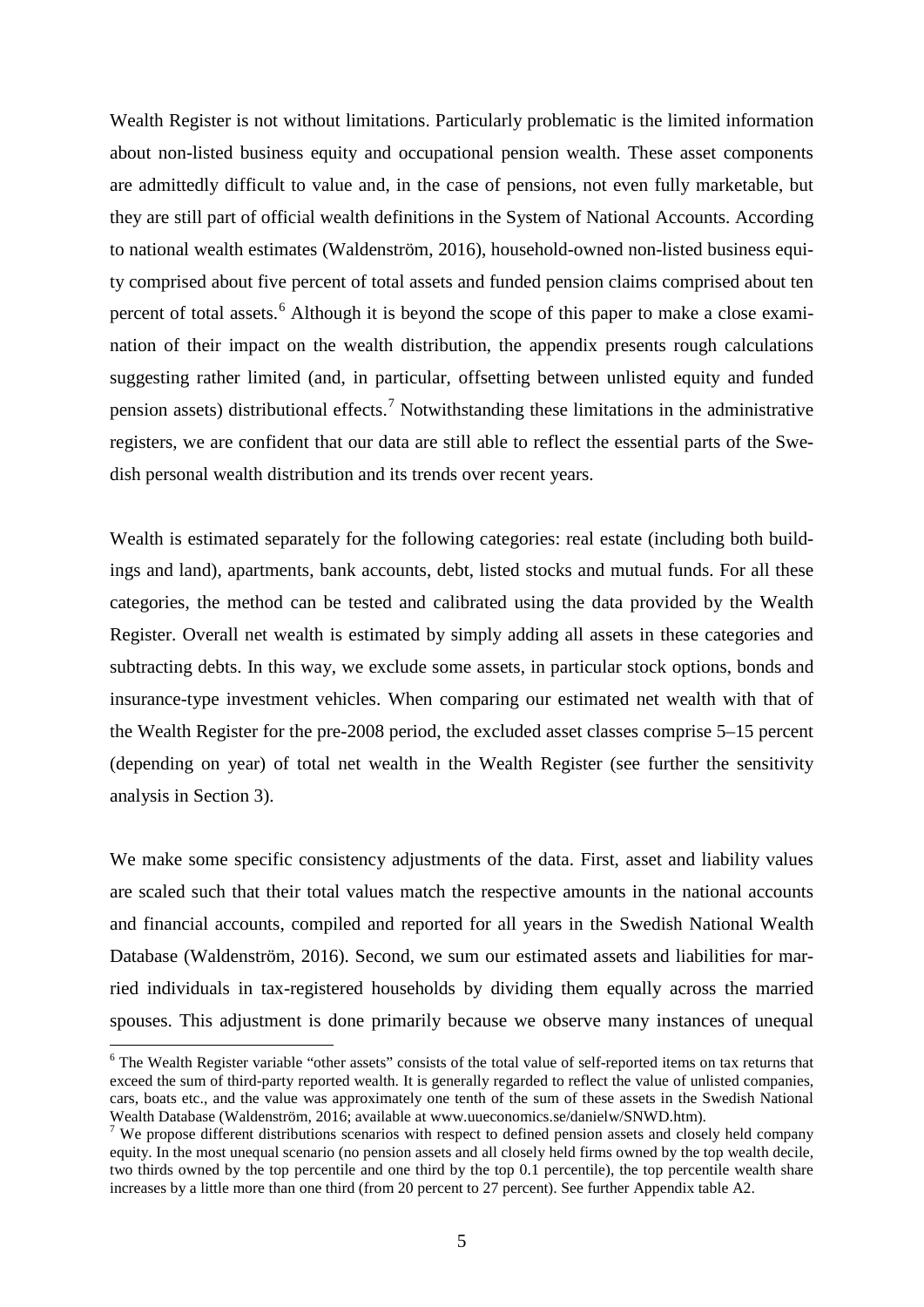division within households which is not necessarily caused by actual ownership differences but rather artefacts of the tax system. Even when married spouses own equal shares of a house, their capitalized mortgage debt computed from reported interest expenditures may show different shares. The reason is that Swedish tax returns allow married spouses to freely decide how much of their interest payments to accrue to each spouse. If only one spouse has earned income, and thus paid income taxes against which loan interests can be deducted, then this household will allocate all the interest expenses to that spouse. This may change the year after if working conditions are different. Therefore, assuming equal division in house ownership and mortgage lending removes any of this arbitrariness in the tax statistics.

#### **2.1 Estimating the value of non-financial assets**

 $\overline{a}$ 

Roughly half of assets are non-financial, most being owner-occupied housing and holiday homes and among richer households also commercial real estate, mainly rental buildings, and agricultural property. Property tax assessments exist for all years and we can use them to estimate the market value of real estate with reasonably high accuracy. Property is assessed every six years and transaction prices from two years before the taxation year are used to compute market value for tax purposes. In principle, the taxable value of a property should be three quarters of its market value, but because all properties are not assessed annually the taxassessed value may deviate from the benchmark. We compute annual market values from taxable values by multiplying the tax values with municipal-level sales price ratios that are provided by Statistics Sweden.[8](#page-8-0) This method has also been used by Statistics Sweden when constructing the Wealth Register and is generally accepted as providing a fair picture of the market value of real estate. It can be expressed as follows:

$$
y_{ijkt} = \gamma_{jkt} z_{ijkt} , \qquad (1)
$$

where  $y$  is the estimated market value of real estate for property  $i$  of type  $j$  (permanent dwelling, second home, agricultural land, industrial land etc.) in municipality or county  $k$  in year  $t$ . The sales-price ratio,  $\gamma$ , is computed from recent reported sales. For first and second homes, these ratios are municipal-level while for all other types, such as agricultural land, the ratios are county-level. Finally, z is the property's tax-assessed value.

<span id="page-8-0"></span><sup>&</sup>lt;sup>8</sup> Note that by using actual stocks, we completely avoid all the specific adjustments for realized capital gains that Saez and Zucman (2016) need to make when using property tax assessments as basis for estimating real estate wealth.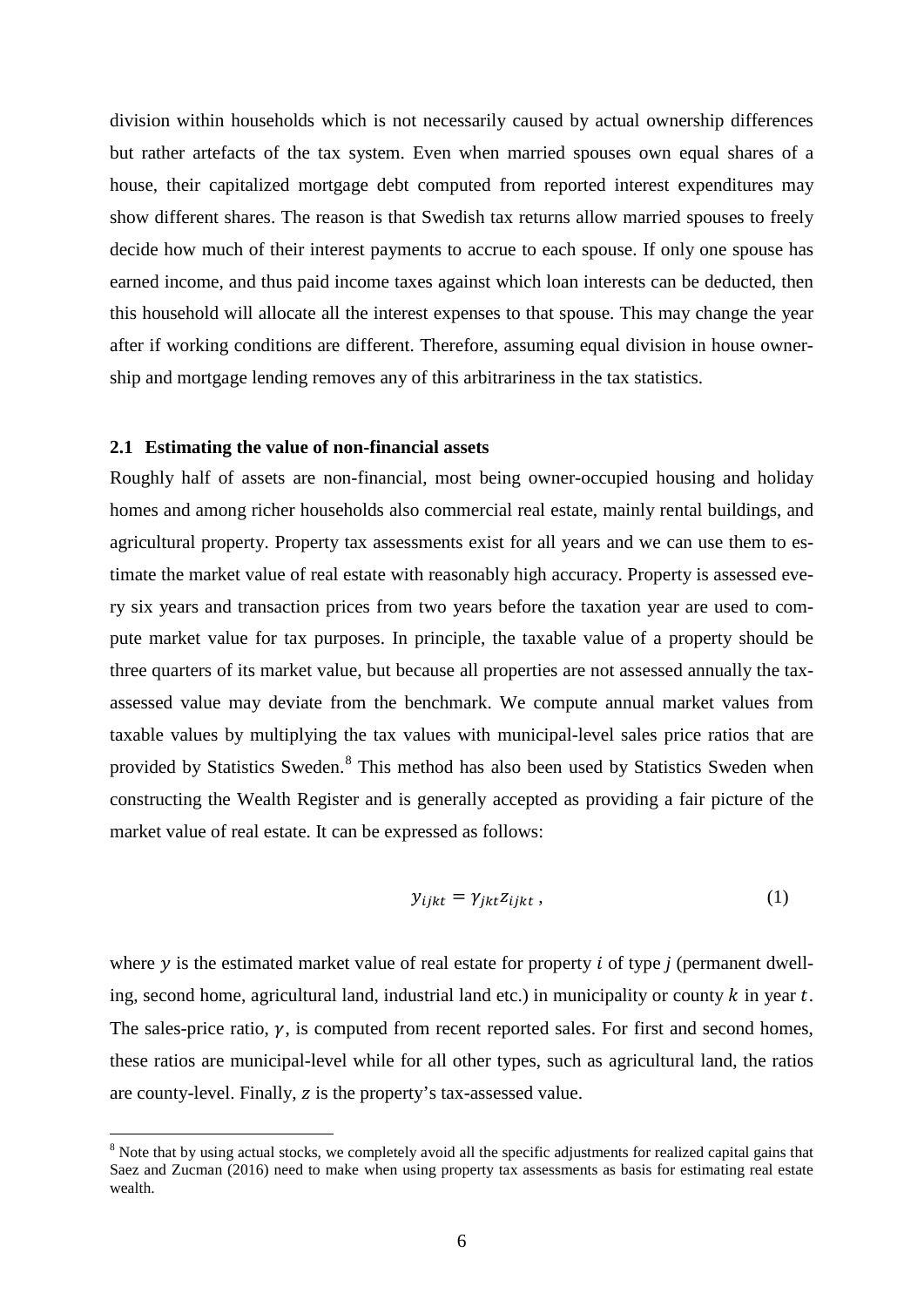Apartments in condominium associations are tax-assessed at the condominium association level and not with the individual proprietors. The coverage of condominium assets in the Wealth Register is deemed by Statistics Sweden to be partial, and this asset class is therefore almost certainly measured with significant error.<sup>[9](#page-9-0)</sup> We use the values reported in the registers for each individual up to 2007, and for the period thereafter we assume that no apartments have been bought or sold. Individuals' wealth in apartments is simply extrapolated using county-level apartment price statistics. Needless to say, this no-transaction assumption is very strong, but it is the best we can presently do with the information at hand. Our approach results in an underestimation of wealth for those who bought an apartment after 2007 and an overestimation for those who sold after 2007. In the future it may be possible to improve estimates of wealth in apartments by using the same method as in the Wealth Register, i.e. assuming that any person who officially is living at an address is the owner (or co-owner) of that apartment, unless it is rented. Values of apartments are estimated from the balance sheets of housing associations. Error sources include people living in apartments they do not own – because they are co-habiting, for example – or people owning apartments but not officially living there. Some error sources are eliminated by the new apartment register which is available from 2012. The apartment register enables the researcher to know who lives in which apartment, and not just who lives in each apartment block.

#### **2.2 Estimating the value of financial assets**

 $\overline{a}$ 

Financial assets comprise the second half of household assets. Bank deposits are estimated after 2007 by using a simple capitalization method whereby taxable interest income is divided by an annual average interest rate.<sup>[10](#page-9-1)</sup> The interest rate is chosen so that total bank holdings are as in the Financial Accounts. We calculate bank deposits as follows:

$$
\hat{b}_{it} = \frac{q_{it}}{\hat{r}_t},\tag{2}
$$

<span id="page-9-0"></span> $9$  See Statistics Sweden (2007). Furthermore, condominiums are in the official statistics defined as owner shares and thus included alongside corporate shares in the Financial Accounts (as "FA5190 Andra ägarandelar").<br><sup>10</sup> We have attempted to improve on the simple capitalization method by using the rich demographic characteris-

<span id="page-9-1"></span>tics that are at our disposal (such as age, gender, income and place of residence). However, this regression approach mostly seems to add noise and is inferior to crude capitalization. The result was the same when we attempted to predict future interest rates using a regression with individual fixed effects.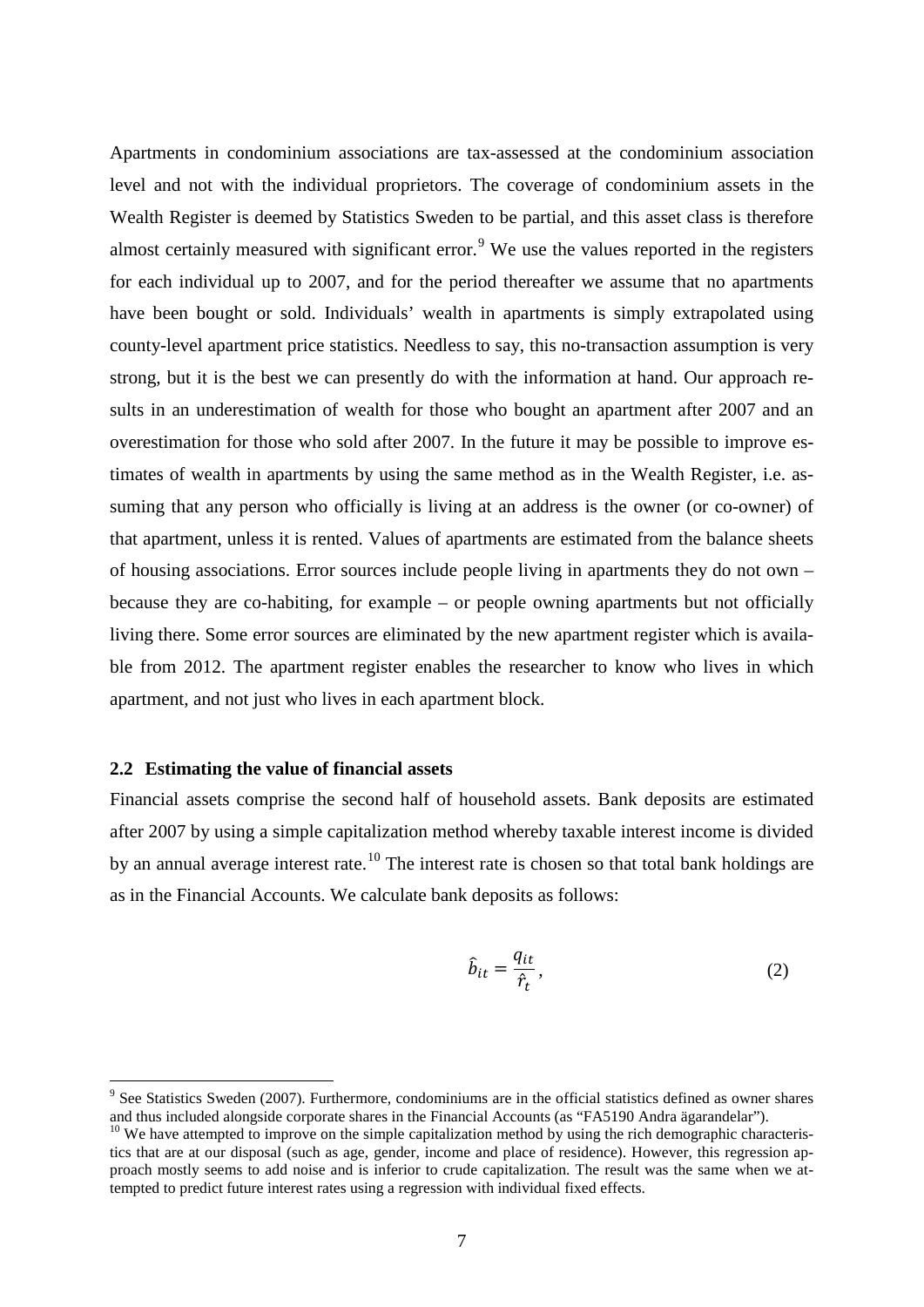$$
\hat{r}_t = \frac{\sum_i q_{it}}{B_t},\tag{3}
$$

where  $b$  is bank account holdings,  $q$  is interest income received (as reported to tax authorities),  $r$  is the aggregate average interest rate and  $B$  is aggregate bank deposits from the Financial Accounts, for individual *i* and year *t*. Substituting  $\hat{r}$  and summing over individuals gives that  $\sum_i \hat{b}_{it} = B_t$ .

Corporate shares in exchange-listed companies and mutual funds are observed up until 2007, and thereafter estimated using information about dividends paid. Specifically, for dividendpaying listed shares we employ the fact that dividends are still reported by brokers to the tax authorities for the purposes of capital income taxation. This information includes the total dividend payout as well as ISIN (International Securities Identification Number) for each security. Additionally, we have received information about yearly dividends and share prices for each exchange-listed firm from the financial information company SIX. All of this information allows us to compute the number of dividend-paying shares for each individual and year. This multiplied by the market price gives us the total value of these shares. The most obvious limitation here is that not all companies pay out dividends, so these will be missed entirely (when  $D = 0$  in the notation used below). For such shares we assume that the individual has retained the shares, i.e. not sold any shares or reinvested any dividends since 2007. If an individual owned shares in a company in 2007 which in some later year did not pay dividends, the value of shares is assumed to be the number of shares owned in 2007 multiplied by the end-of-year closing price in the year concerned. For every year after 2007, the value of shares is thus computed as follows:

$$
\hat{V}_i = \sum_j \frac{D_{ij}}{d_j} P_j \, 1[D_{ij} > 0] + P_j n_{ij,2007} 1[D_{ij} = 0],\tag{4}
$$

where  $V_i$  is the total value of shares for individual i,  $D_{ij}$  is total dividends received by individual *i* from security *j* (from tax data),  $d_i$  is the dividend amount per unit of security *j*,  $P_i$  is the end-of-year market value of security *j* and  $n_{ij,2007}$  is the number of shares held in 2007.

For individuals holding the same company shares over an entire year, this approach allows us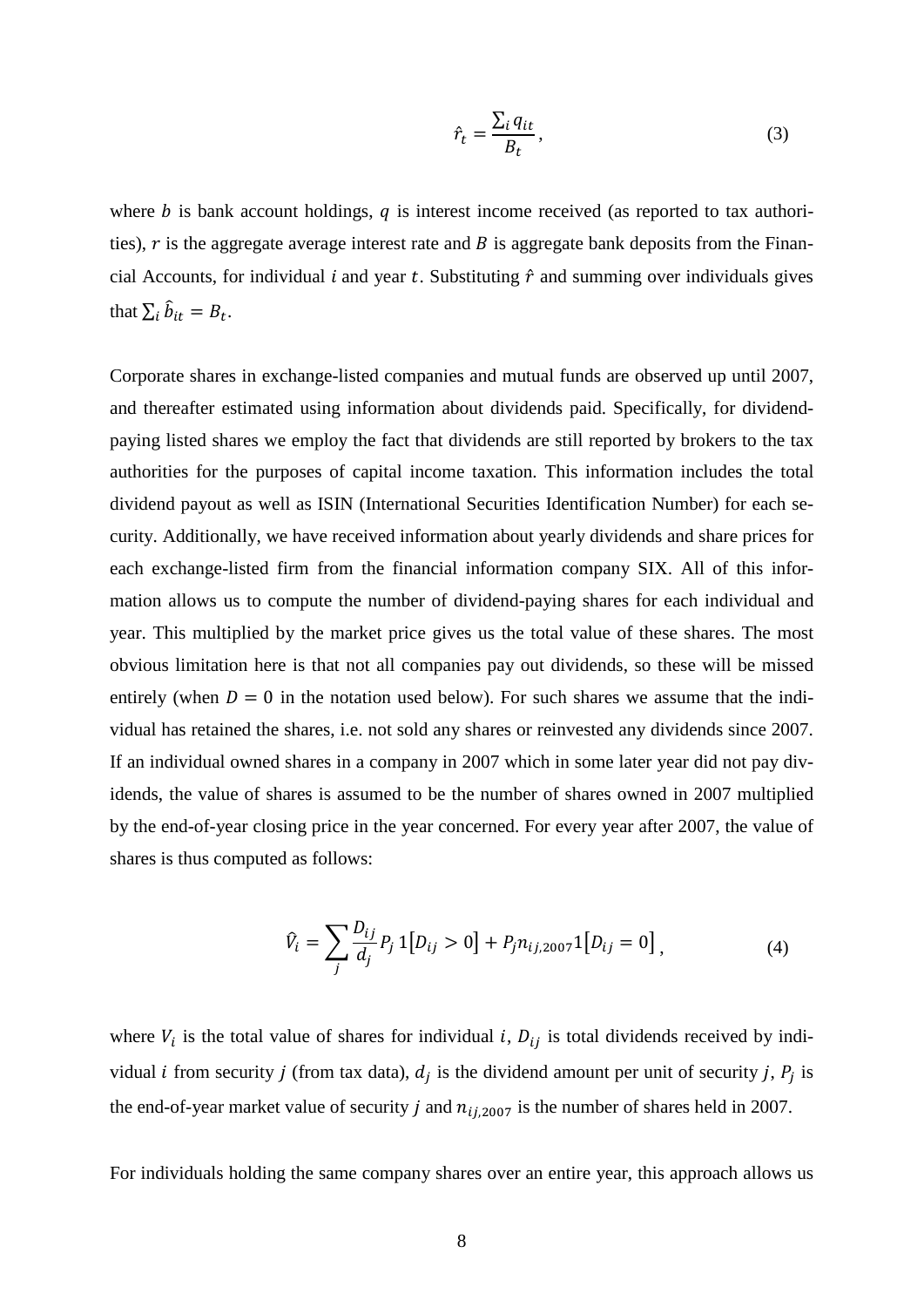to estimate the market value of this ownership almost exactly. A complication is that a person may receive dividends from two or more firms with the same money, as it were, if the exdividend dates differ. Hence there would be double-counting. However this should not be a major problem as most Swedish companies have their ex-dividend dates at approximately the same time in late spring. This said, this approach is associated with a measurement error that can be expected to grow over time. We have considered experimenting with constructing models using observed dividend income and their relation to non-dividend paying shares, or alternatively observed realized capital gains from the selling of financial assets, but concluded that it is not clear that they would produce less uncertain estimates.

The value of Sweden-registered mutual funds is estimated in the same way as corporate shares. Since most of them generate dividend income, their ISINs are reported to the tax authority. Using dividend and fund value data from SIX, total fund holdings can be estimated with high accuracy. However, mutual funds registered in other countries (typically Luxembourg) do not normally pay dividends for tax reasons. Here we use the same method as for shares and assume that the individual has made no sales or purchases since 2007.

#### **2.3 Estimating the value of liabilities**

There are two main categories of household debt: Mortgage debt and student debt. The latter consists of public loans from the student loan authority (CSN) to adults enrolled in educational programs. They represent about one tenth of all household debts (Waldenström, 2016). We observe these student loans in the LINDA register. Mortgage (and other kinds of bank) debt is estimated with a simple capitalization approach similar to the one used for bank accounts. Interest expenses are tax-deductible and therefore available in the LINDA register. For each year, interest is divided by an interest rate assumed to be the same for all individuals. The interest rate is chosen so that total debt equals the amount stated in the Financial Accounts. Non-student debt is estimated as follows:

$$
\hat{d}_{it} = \frac{p_{it}}{\hat{r}_t} \tag{5}
$$

$$
\hat{r}_t = \frac{\sum_i p_{it}}{D_t} \;, \tag{6}
$$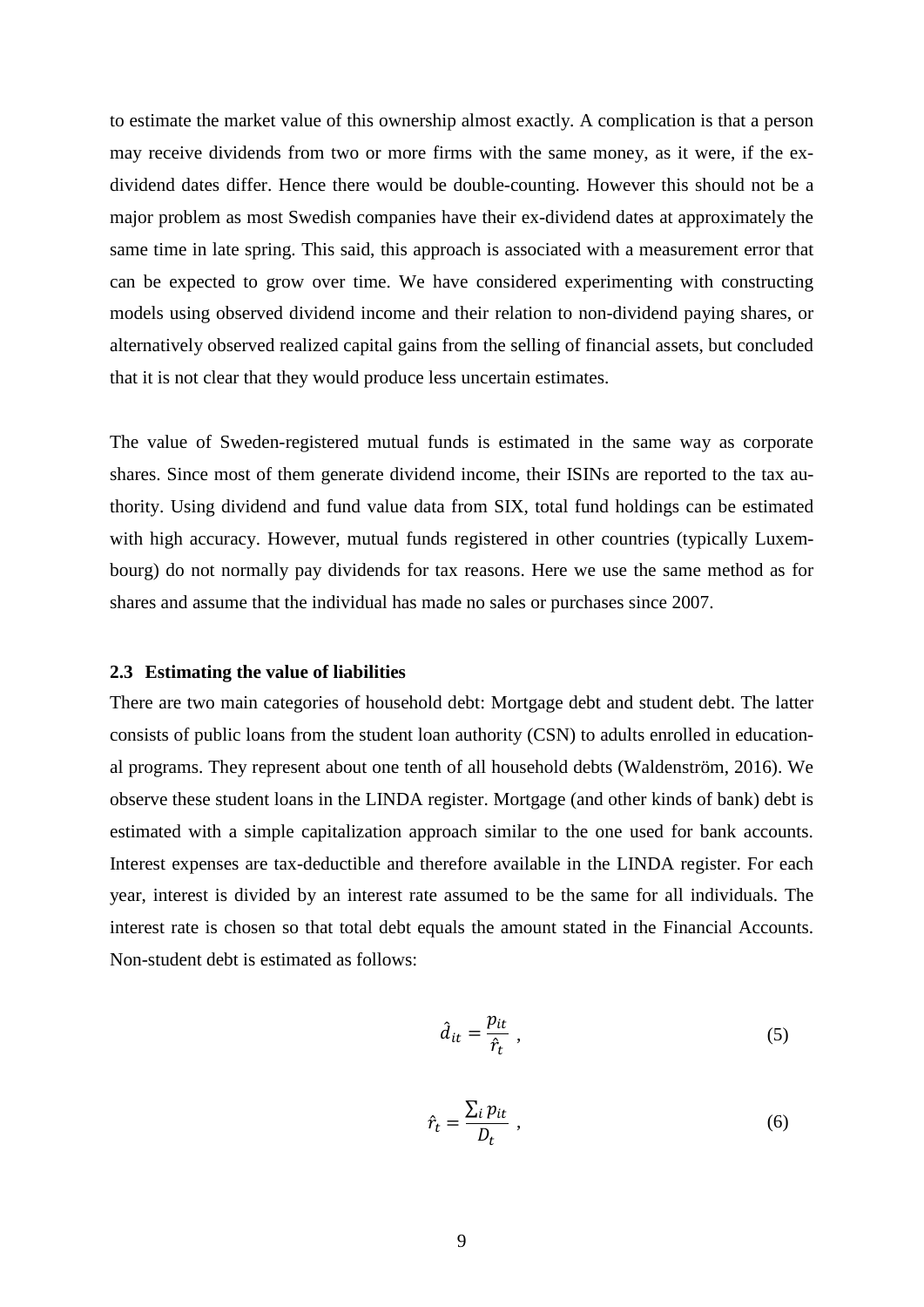where  $d$  is debt,  $p$  is loan interest paid,  $r$  is the aggregate average interest rate and  $D$  is aggregate debt from the financial accounts. Substituting  $\hat{r}$  and summing over individuals reveals that  $\sum_i \hat{d}_{it} = D_t$ .

#### **3. Evaluating the capitalization method**

 $\overline{a}$ 

This section presents an evaluation of the capitalization method and of our estimated wealth stocks, a hybrid of observed and capitalized stocks. The method of calculating wealth through capitalizing tax return-based asset yields has received renewed attention after Saez and Zucman (2016) used it to estimate the U.S. wealth distribution since the beginning of the twentieth century. The method as such is not new; in fact, it is one of the oldest statistical approach-es to constructing wealth estimates, both at aggregate and individual levels.<sup>[11](#page-12-0)</sup> However, there are few previous studies that investigate how well the method performs when it comes to generating accurate estimates, in particular concerning distributional outcomes. One exception is Atkinson and Harrison (1978, chapter 7), who thoroughly discuss the pros and cons of the capitalization method, or as they call it, the investment income method, and also compare its estimates with those generated by the estate multiplier method.<sup>[12](#page-12-1)</sup> They conclude that the capitalization method is relatively less consistent and more sensitive to assumptions made, but it should be noted that they do not use individual-level data in their comparative analysis but instead rely on aggregate evidence.<sup>[13](#page-12-2)</sup>

Our rich register dataset, and especially the fact that we observe actual stocks (e.g., debt, bank accounts) and capital income flows (e.g., interest paid and received) during the period 2000– 2007, allows us to evaluate the capitalization method by contrasting it against register records on individually held assets and liabilities.

We run two tests. First, we examine the accuracy of the basic assumption that the rate of return does not differ for different size of an assets. Second, we make individual-level compari-

<span id="page-12-0"></span> $11$  Most estimations of national wealth made a century ago relied to large extent on the capitalization method. See Atkinson and Harrison (1978) and Saez and Zucman (2016) for references and further discussion.

<span id="page-12-1"></span><sup>&</sup>lt;sup>12</sup> The estate multiplier method is a technique that uses inverse mortality rates across age and social groups to transform the wealth of the deceased (reported in estate inventory reports) into the distribution of wealth of the living. This is has been the traditional method in the U.K. for estimating wealth distributions (see further Atkinson and Harrison, 1978, chapter 4).

<span id="page-12-2"></span> $13$  Among the most important shortcomings, the authors point out that only some assets report a cash yield and the inflexible manner by which certain assets produce a yield. Also problematic are the variation in yields across asset types and sizes of holdings (Atkinson and Harrison, 1978, pp. 199f).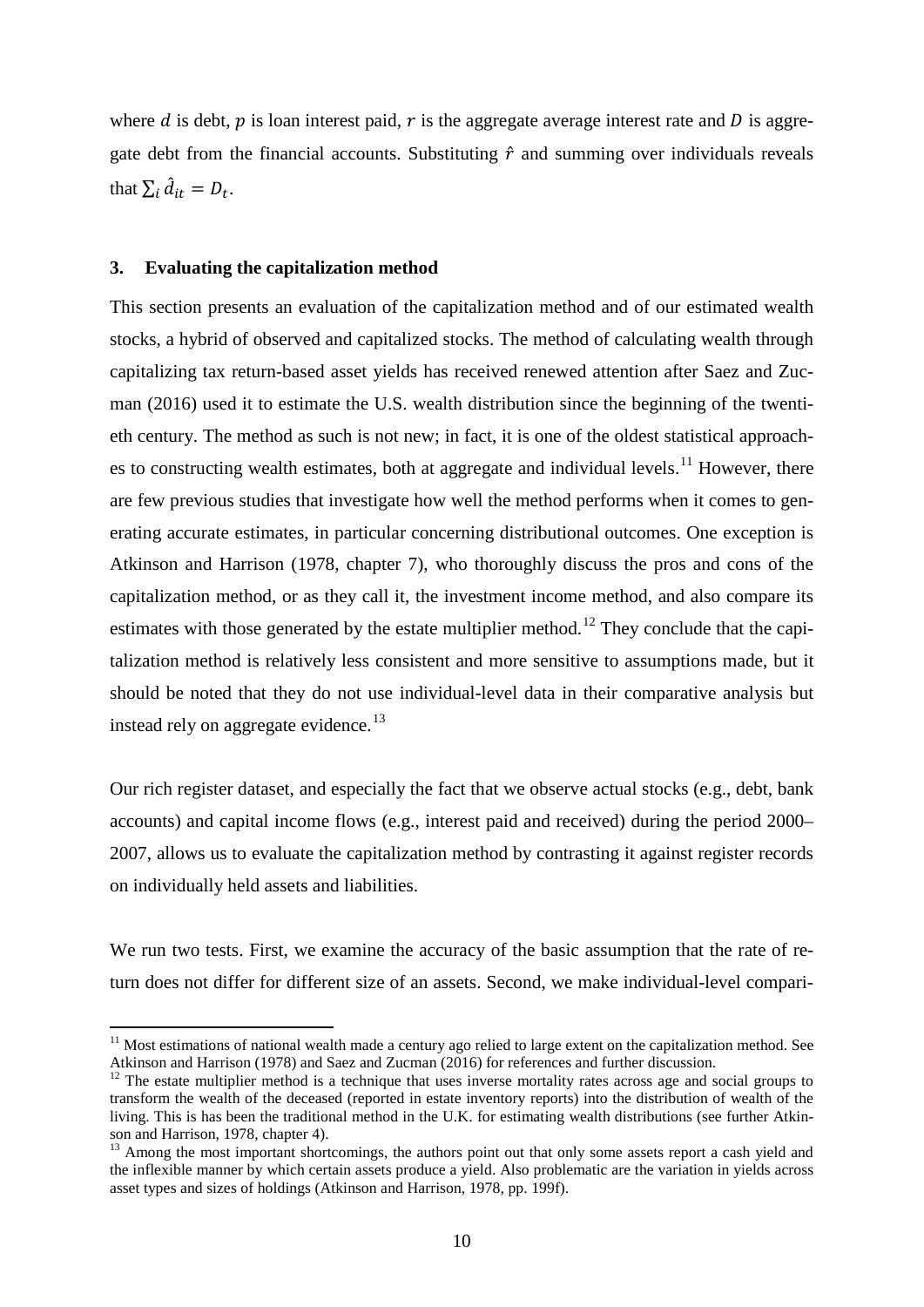sons between capitalized and the observed stocks during the period 2000–2007, in terms of both levels and distributional outcomes. We do this for different classes of assets.

#### **3.1 Do rates of return differ across the wealth distribution?**

A crucial assumption behind the capitalization method is that interest rates and rates of return are independent of the size of the stock portfolio, bank account etc. Figure 1 offers evidence on whether this assumption holds for reported return on bank deposits and listed corporate shares and for reported interest expenses on mortgage debt in Sweden during the period 2000–2007.

Looking at bank account assets, panel a of Figure 1 plots a local regression of the average interest rate paid on the amount of bank deposits kept by each individual for three different years (Appendix graph A1 shows all years for all variables in Figure 1). Hockey stick-type patterns appear in these years, showing yields that first drop sharply at the lower end and then rise in the size of bank deposits. The pattern differs for 2006 and 2007 when implied interest rates increase almost monotonically. The reason is that these two years are based on better data as administrative routines for collecting bank holdings changed; prior to 2006 only deposits generating interests annually of 100 SEK (about 10 euros) had to be reported to tax authorities and from 2006 all bank accounts holding more than 10,000 SEK had to be reported, regardless of the amount of interest earned. This increased the number of people with positive amounts by one sixth and amounts by at least as much, primarily capturing accounts with zero interest rates (e.g., checking or salary accounts).

It is this observed positive relationship between bank deposits and interest rate that accounts for why our capitalization estimates indicate substantially higher dispersion of bank deposits than does the Wealth Register.

Panel b shows the relationship between the value of individuals' ownership of listed corporate stock and the implied dividend yield, i.e., total received dividends divided by the market value of shares. Perhaps surprisingly, we find a clear negative relationship, with dividend yields being somewhat lower for larger possessions. One possible explanation could be that individuals who do not own many shares stick to established high-dividend firms, while large investors dare venture into low-dividend growth firms whose returns are instead largely in the form of capital gains. Another explanation could be related to the fact that this analysis abstracts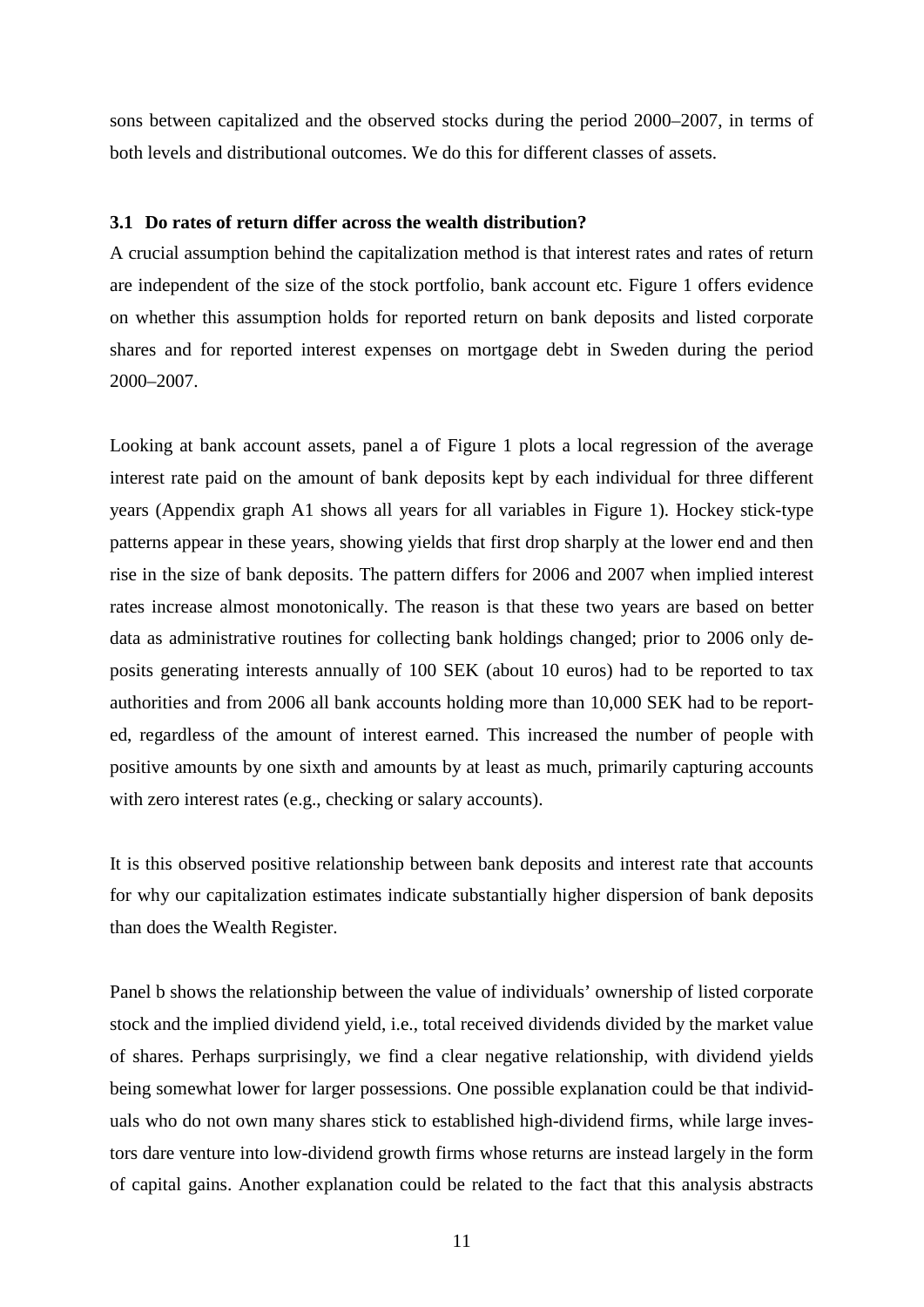from the total stock return, which includes dividend payouts, observed on tax returns, and reinvested profits that materialize in the form of increased company values, i.e., as capital gains, and are therefore typically not observed on tax returns. Bach, Calvet and Sodini (2015) examine such a broader asset returns, and find that they are indeed higher for richer individuals. Overall, these findings indicate that the crude capitalization approach may be quite problematic, and that estimates based on taxable dividend incomes would probably underestimate the concentration of share ownership.

Lastly, panel c plots the local regressions of average interest rates on the amount of bank debt. The implied interest rate is calculated for each individual as tax-deductible interest divided by total liabilities (excluding student loans). See the appendix for a plot of all years. There is a clear negative relationship between implied interest rate and the amount of debt for all years. In 2007, those with less than 10,000 euros of debt pay an average interest rate of about 6 percent while individuals with more than 100,000 euros of debt pay around 4 percent.

As no information on type of debt is given in the Wealth Register, we can only speculate as to the cause of this finding. Perhaps those with little debt hold mostly consumer or credit card debt, while highly indebted individuals predominantly have low-interest mortgages. It is also possible that people with a lot of debt can negotiate lower interest rates with banks. If the negative relationship between debt and interest rate persists in the low interest rate environment after the financial crisis, our capitalization method will underestimate the debt levels of highly indebted people. This may explain why the capitalization method returns a lower Gini coefficient for liabilities than the Wealth Register.

#### [Figure 1 about here]

Figure 2 maps the variance of yields over wealth, but this time for specified fractiles in the wealth distribution contingent on individuals having positive yields (or debt payments) in each case. The overall patterns are similar as above, indicating that rates of return differ across wealth groups. There are, however, differences in how large these yield variations are, both across assets and within assets over time. Bank yields locate within a quite narrow range, between one and three percent annual interest, for all wealth holders in all years. Stock returns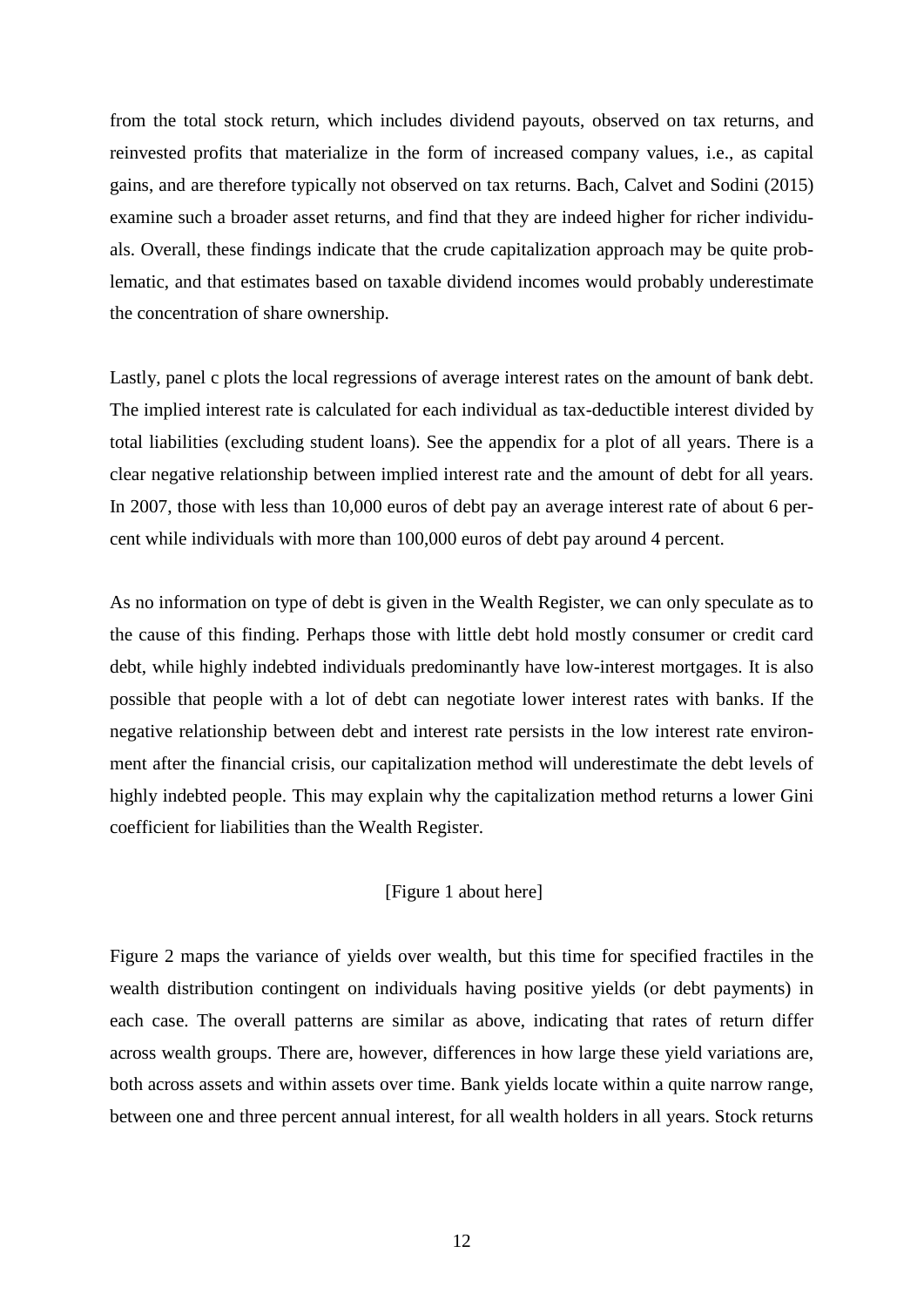appear to decrease, possibly for the reasons discussed above.<sup>[14](#page-15-0)</sup> Bank debt interests fall in the level of wealth, with the bottom half paying 50–100 percent higher interest rates than the top 0.1 percentile. Total financial returns, finally, appear to increase over the distribution if one disregards the abnormal (stock) returns in the bottom group.

#### [Figure 2 about here]

Altogether, our results offer little support for the hypothesis that an individual's return on assets in general is independent of the amount owned in that asset class. Since variations differ both across assets and over time, it is difficult to offer any simple rules of thumb regarding the implications of this returns variability.

#### **3.2 How well do capitalized stocks capture distributional outcomes?**

We now turn to analyzing the goodness-of-fit of the estimated wealth stocks. Figure 3 shows histograms over the distribution of ratios of individual values of our estimated assets, liabilities and net wealth to their equivalent values in the Wealth Register in 2007 (Appendix Figure A2 reports the same ratios for three years: 2000, 2004 and 2007). The bar at value one on the x-axis represents the share of adults for which the ratio is one plus/minus 10 percent deviation of the Wealth Register value, i.e., when the capitalized value is approximately equal to the stock observed in the register data. Bars below unity reflect the number of individuals for which the capitalized wealth is lower than recorded in the Wealth Register whereas bars above one accordingly reflect cases where we estimate a higher wealth than what the register shows.<sup>[15](#page-15-1)</sup>

Real estate (panel a) is well estimated: about 90 percent of individuals have values that are approximately the same as in the Wealth Register. This high degree of congruence stems from the fact that we employ the same tax-assessed property values as Statistics Sweden did when

 $\overline{a}$ 

<span id="page-15-0"></span><sup>&</sup>lt;sup>14</sup> Average stock returns are abnormally high among the lower groups; in the excluded bottom half they range between 10 and 20 percent up until 2006 and between 30 and 40 percent thereafter. One possible reason is that we observe dividend payouts from mutual funds that are not part of the asset class considered (direct-owned corporate shares).

<span id="page-15-1"></span><sup>&</sup>lt;sup>15</sup> For reasons of readability we have restricted the histograms to show ratios in the interval between 0 (when capitalized wealth is zero although register wealth is positive) and 2 (when capitalized wealth is twice the amount of register wealth) but there are a number of observations outside this range that naturally are worse in terms of the goodness-of-fit. These are either those where the register wealth is zero, which are dropped since the ratio is undefined, or those with a ratio above two. The relative share of these observations vary across asset classes, but appear to be the lowest for our composite wealth variables (about one tenth for net wealth) and highest for capitalized liabilities and bank deposits with up to a fifth of observations outside the [0,2] interval.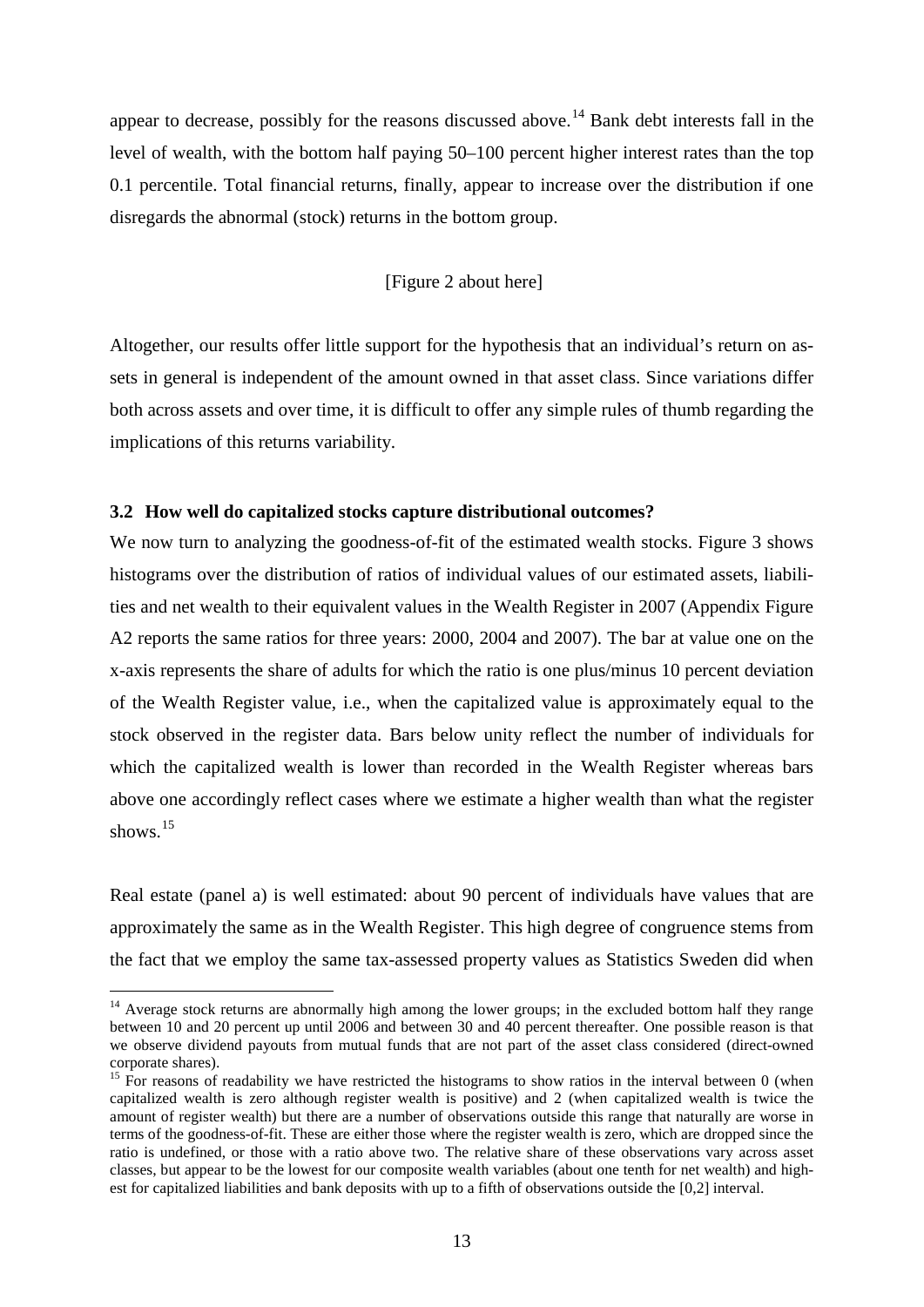constructing wealth variables. Therefore it is somewhat puzzling to there remain slight devia-tions between our estimate and that of the Wealth Register.<sup>[16](#page-16-0)</sup> Bank deposits (panel b) exhibit a large bar at zero, suggesting that we estimate a large share (about one third) of adults as having no bank account assets even when they do hold such assets according to the Wealth Register. The main explanation for this misspecification is that these are people with deposits in interest-free bank accounts, predominantly salary and checking accounts, where no interest income is received. In equations (2) and (3), this situation corresponds to having  $q = 0$ . Furthermore, only for less than one tenth of all adults do we estimate bank assets at the correct level. We therefore conclude that the capitalization method does a relatively poor job when estimating bank deposits.

Corporate shares (panel c) are estimated with more accuracy, with the modal bar containing two thirds of the population. The bar is located just over one, reflecting a scaling effect when adjusting to the financial accounts total (without the scaling, the high bar is exactly at one). The deviations in the figure – about one third of the cases are estimated with substantial error – reflect in part non-dividend paying corporations and in part transactions in individual portfolios between the time of the dividend receipt (usually late spring) and the end of the year when the wealth is measured. Note that after 2007, we lack information about non-dividend paying shares, which means that our estimates will be worse than the fit indicated by the figure. Furthermore, our estimates are different from the crude capitalization method using average dividend yields to scale up reported dividend incomes by individual; Figure 5 below examines how this affects the goodness-of-fit.

Gross assets in panel d are the sum of financial and non-financial assets, and it shows that our estiamtes get almost two thirds of the cases just about right. Mortgage debt in panel e is estimated using the capitalization method (equations 5 and 6) and we get a relatively large dispersion of ratios to the observed debt. This relatively poor goodness-of-fit can be attributed to several different possible factors, but two of them stand out. First, individual interest rates can differ quite substantially from the grand average computed from dividing total interest payments by total bank debt. Second, when people change their debt status during the year, by either selling their house or buying a new one, this means that the end-of-year balance differs

 $\overline{a}$ 

<span id="page-16-0"></span><sup>&</sup>lt;sup>16</sup> We have examined the possible reasons for these deviations but without finding conclusive answers. We employ the same tax-assessed stocks and municipal sales price ratios as Statistics Sweden do in their calculations. A close scrutiny of Statistics Sweden's computer code has revealed a small error that could explain some (or all) of the deviation, but this has not been verified.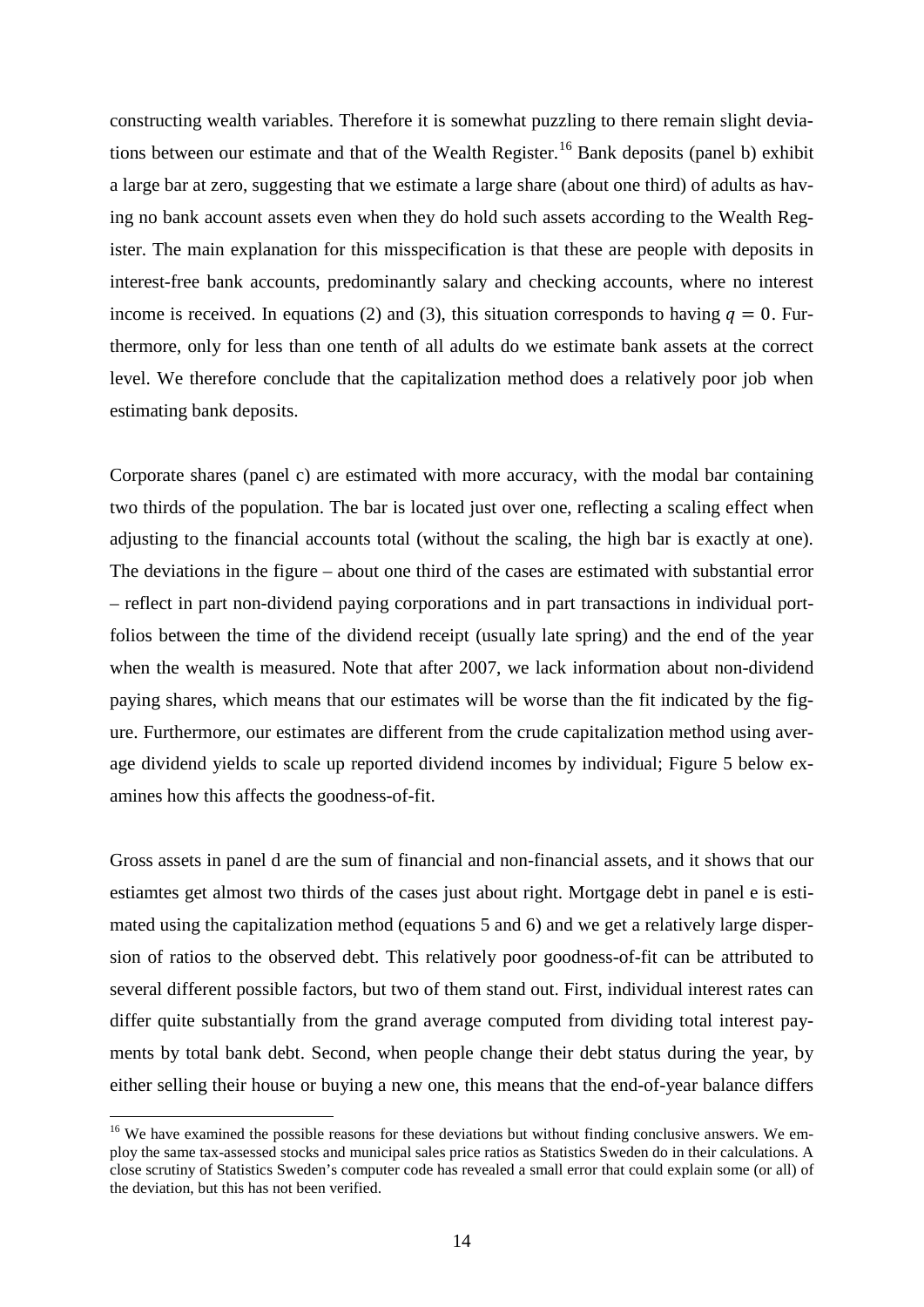from what is reflected in the accumulated interest payments. Finally, net wealth ratios are shown in panel f and they offer a similar, but slightly more accurate, picture compared to that shown in panel e. For the year 2007 we find that almost 40 percent of adults have about the same net wealth as shown in the Wealth Register and two thirds are within a 30 percent deviation. Absent similar investigations for other countries, we are unsure about whether this match is to be considered good, acceptable or bad. For the time being we have to accept it as it stands and that its credibility is largely in the eye of the beholder.

#### [Figure 3 about here]

Next, we compare Gini coefficients of our new wealth estimates compare with those of Statistics Sweden's Wealth Register. Figure 4 focuses on three asset classes (real estate, bank deposits and listed shares) and on bank debt (in next section we discuss the case of net wealth). In the case of real estate, the overall levels and trends are similar, as expected, and in the three last overlapping years, the coefficients are practically identical. Before 2005, there is the puzzling deviation that we already saw in the previous subsection, but note that its impact on the Gini is still only about a two–three percent deviation and thus hardly alarming.

For bank deposits, the distributional goodness-of-fit is not impressive. The figure depicts a very large discrepancy between the two cases: the capitalization-based Gini hovers around 0.85–0.90 while in the Wealth Register it is around 0.75–0.85, with a deviation of approximately five–ten percent. It should be noted, though, that the trends are fairly similar, and this also holds true for the year-to-year changes that almost always have the same sign. Having said that, the dramatic increase in 2009 may well reflect a disproportionate sensitivity of the capitalized levels as the market interest rate in this year plummeted (from 5–6 percent in 2008 to 1–2 percent in 2009) following the expansionary monetary policy push in the wake of the financial crisis.

The distribution of corporate shares listed on the stock exchange are closely matched in terms of both levels and trends over the entire period. Recall, however, that this result is largely due to the fact that we were able to observe the number of shares owned and can use this information to estimate the value of non-dividend paying shares. After 2007, this information is not available, so we assume that no transactions are made. However, as most companies pay dividends the proximity of the Gini coefficients indicates that our method works quite well.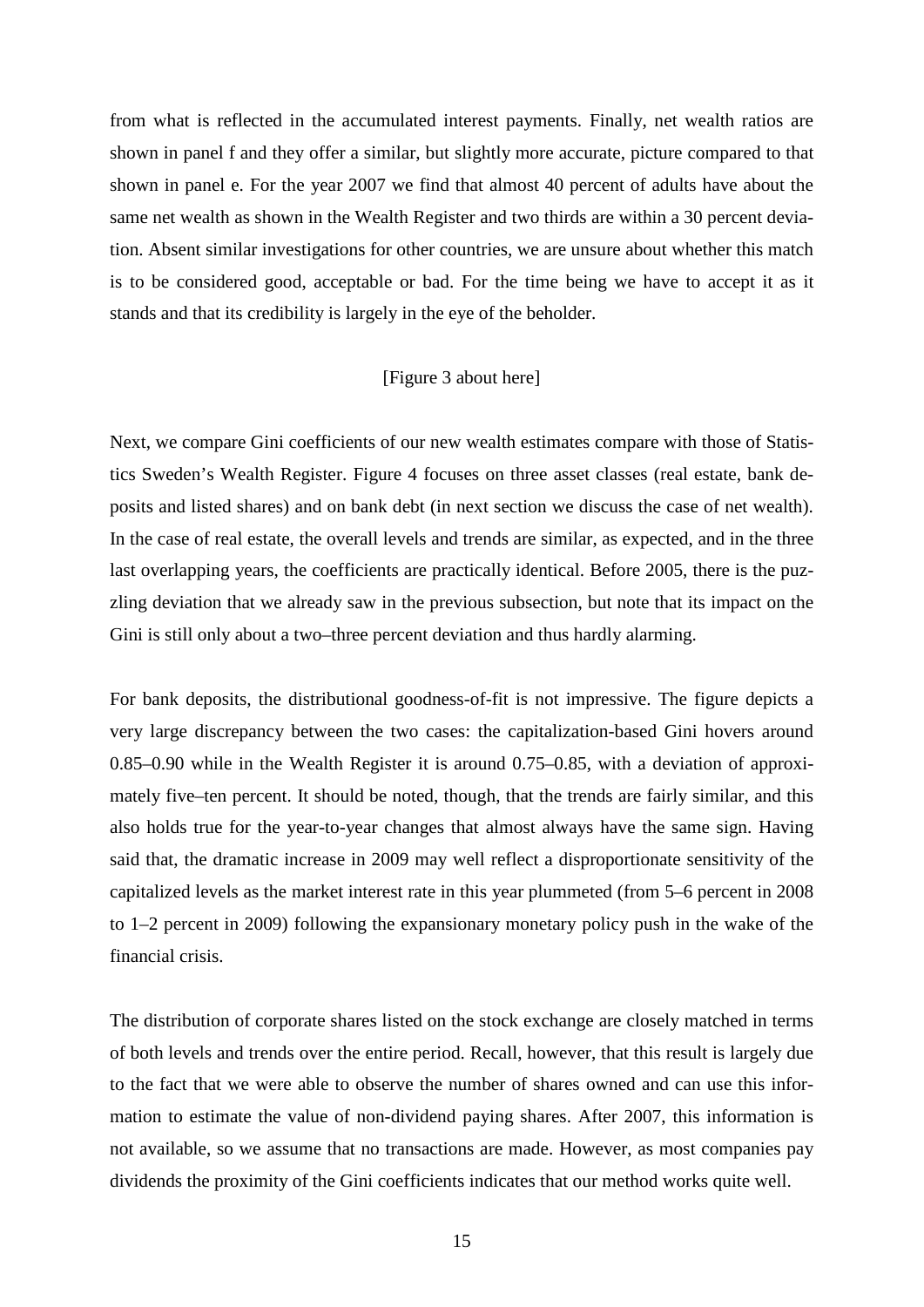Bank debt excluding student loans, lastly, is distributed quite similarly in the capitalized estimates and the Wealth Register. Both series have Gini coefficients at 0.70–0.75 and both exhibit modest downward trends except perhaps for the very last year in the overlapping period when they move in slightly different directions.<sup>[17](#page-18-0)</sup>

The overall message of the distributional comparisons is in other words a bit mixed. There is a very poor goodness-of-fit in how capitalized bank deposits are distributed; its inequality trend is fairly similar across sources but the level differs considerably. In the case of real estate, listed shares and non-student liabilities, however, the picture looks better. Both levels and trends of the Gini coefficients are similar when using either capitalized or register-based wealth.

#### [Figure 4 about here]

Figure 5 compares distributional outcomes for corporate shares when using our estimates, the Wealth Register and a coarse capitalization approach based on taxable dividend income and aggregate dividend yield (i.e., the average return on all equity). Panel a shows the Gini in these three cases, and the main message is that the capitalization technique offers a quite bad fit, being much lower in the early period and then increasing rapidly and thus offering a quite different time trend. In panels b and c, we report the same ratios over the Wealth Register stocks as shown above, and this confirms the much worse fit of the capitalization approach for corporate shares.

#### [Figure 5 about here]

#### **4. Wealth inequality in Sweden, 2000–2012**

 $\overline{a}$ 

No one has investigated the trend in wealth inequality in Sweden over the recent years due to the dismantling of official wealth distribution statistics after the wealth tax repeal in 2007. This section therefore presents the first attempt to describe this evolution, beginning with the

<span id="page-18-0"></span> $17$  We also tried with an alternative method of estimating housing debt, based on obtained information on registered mortgages (liens) from the Swedish land registration authority (Lantmäteriet). However, the match is considerably worse than for the capitalized interest expense even though it replicates average debt levels and their trends relatively well (results available upon request).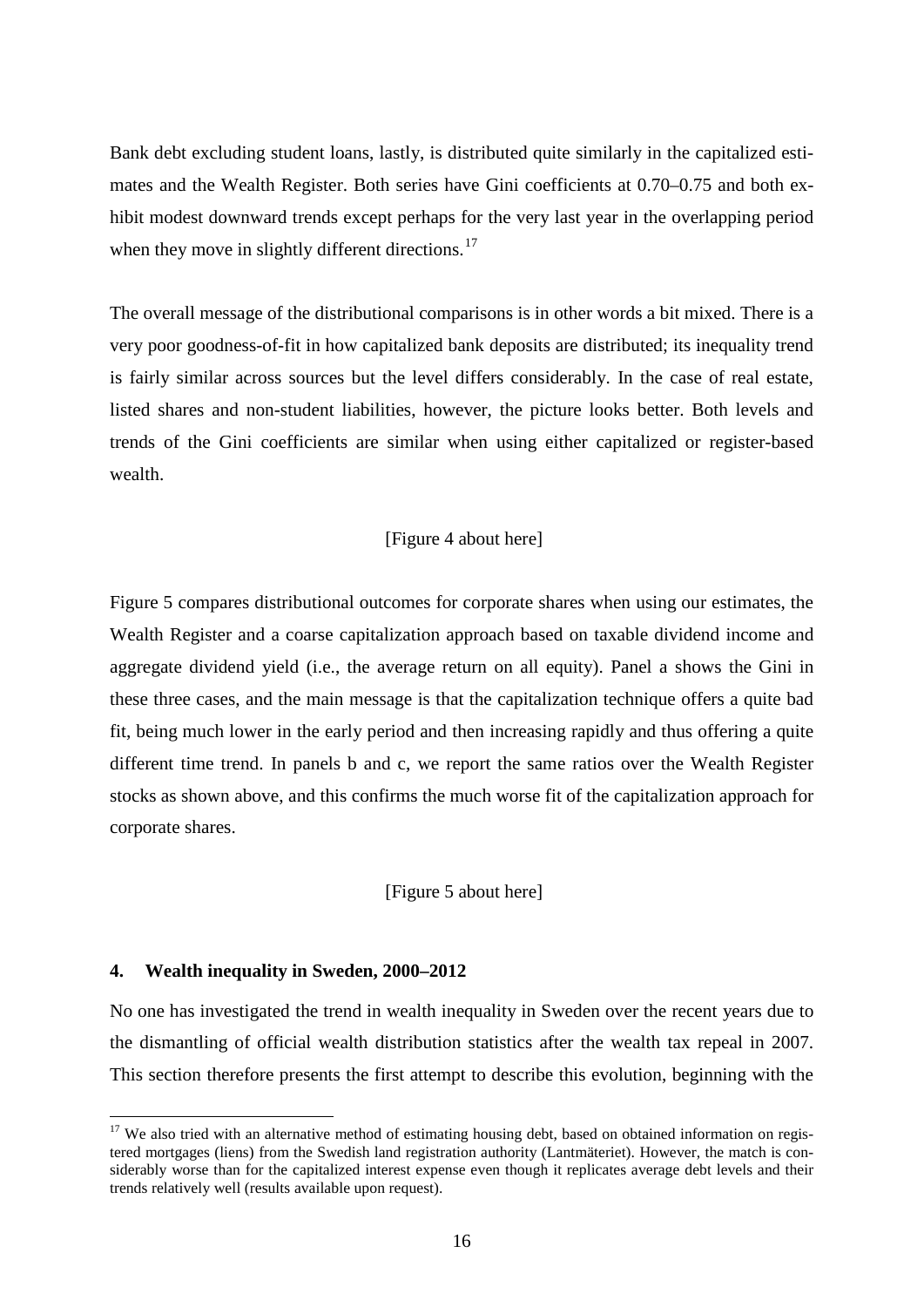basic trends comparing wealth levels across deciles as well as some key measures of wealth inequality: top wealth shares and the Gini coefficient.

#### **4.1 Main trends**

Table 1 presents the distribution of our estimated net wealth among adults living in Sweden in 2012. Average wealth is 80,800 EUR but median wealth is only 10,400 EUR. The richest tenth of the population consists of people owning at least 248,000 EUR in wealth. They hold two thirds of all privately owned wealth in the country, with an average wealth of 545,000 EUR. Within this group, however, there is considerable heterogeneity. The top percentile holds 21 percent of total wealth and has an average wealth of 1.8 million EUR whereas the average wealth of the lower nine percentiles is 428 thousand EUR. In the very top, the highest 0.1 percentile, average wealth is almost 5.7 million SEK, which is about 70 times the average wealth in the whole population and the threshold for qualifying to this group, 2.8 million EUR, is 185 times the median wealth. Looking at the bottom of the distribution, the wealth share turns negative. We have reason to believe that the negative share of the bottom half is too large, reflecting insufficiencies in the capitalization methodology, but observing negative net wealth shares in the bottom is nothing unusual but in fact seen in most industrialized nations (OECD, 2015). This naturally reflects the important role of debt, which in Sweden is a combination of mortgage and educational borrowing, for wealth inequality. The share of negative net wealth is known to be much larger in Sweden than in other countries (see Cowell, 2013; Cowell and Van Kerm, 2015), and this probably reflects a combination of factors, including underlying country-differences in borrowing patterns as well as insufficient coverage of assets, e.g., that Swedes are able to borrow against their mortgage in order to purchase consumer durables which are not recorded as assets in the wealth statistics.

#### [Table 1 about here]

The evolution of average net wealth of each of the ten deciles in the Swedish wealth distribution during 2000–2012 is displayed in Figure 6. The figure shows both our estimated wealth and Wealth Register-wealth. Their overall trends are just about the same over the overlapping years but levels do not match perfectly. During the whole period, average wealth increased by 75 percent in real terms. Most of the increase occurred before the outbreak of the financial crisis in 2008. The figure shows that gaps are widening over the period. The top three deciles saw average wealth increase two- or threefold while the bottom three deciles experienced an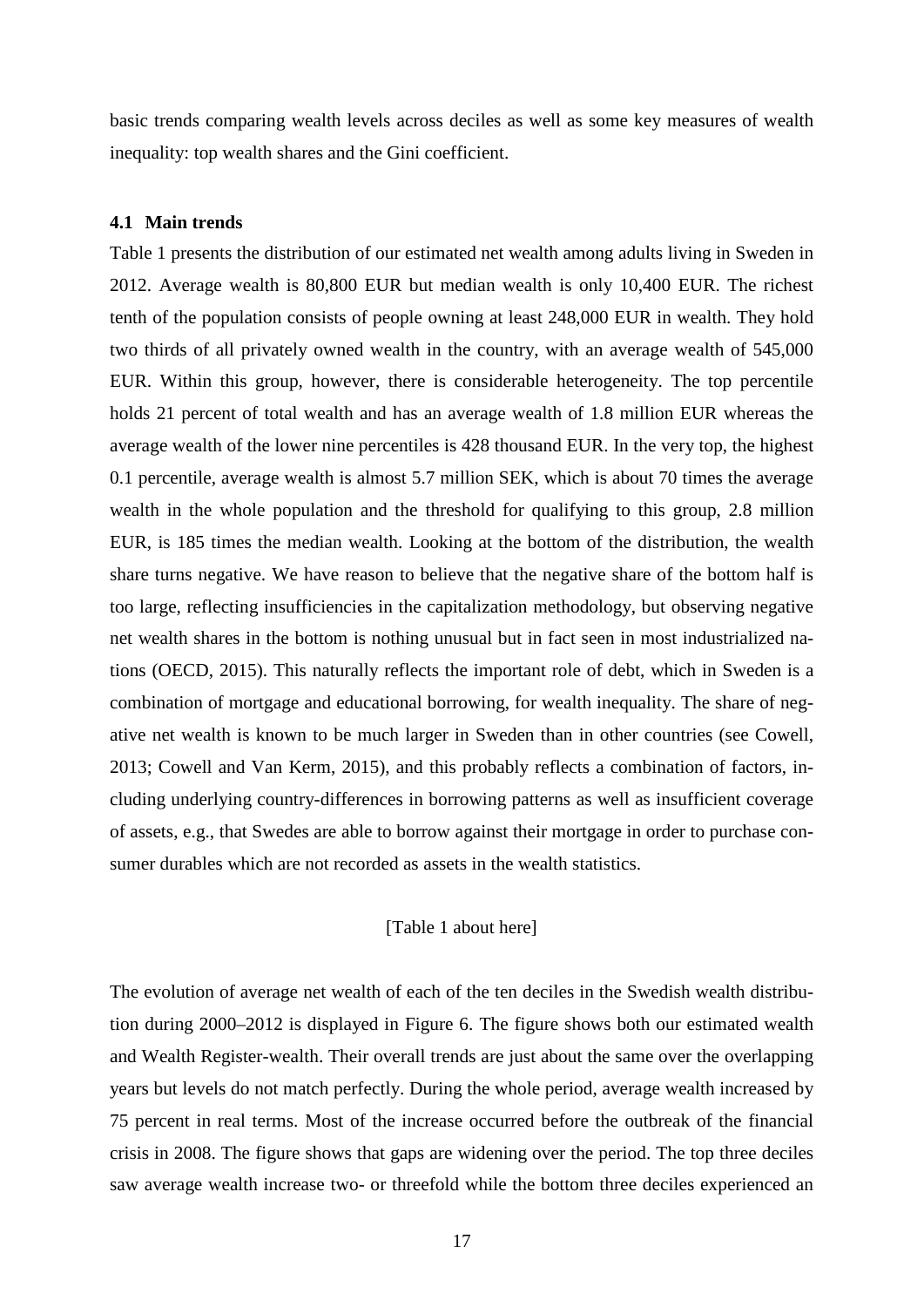opposite trend with net wealth dropping to even more negative levels. Comparing the trends within the top half of the distribution shows a fairly homogenous experience even though the top three deciles increased the most.

#### [Figure 6 about here]

The trend in overall wealth inequality, measured as the Gini coefficient of net wealth, is shown in Figure 7 (see Appendix Table A1 for all values).<sup>[18](#page-20-0)</sup> The figure presents two Gini estimates, one based on the Wealth Register for the years 2000–2007 and the other based on our capitalized wealth estimates over the full period. The main message is one of a fair degree of stability, though with two distinct periods materializing: Gini coefficient falls from 2000 until 2007 by about one tenth and then it increases by one fifth between 2007 up to 2012. While the decrease in the first period is fairly gradual, most of the subsequent rise in dispersion takes place during 2009, the year immediately after the peak of the crisis. Another result is the Gini coefficient using capitalized wealth is higher than the Gini coefficient based on administrative register data throughout the period, although the difference falls between 2000 and 2007. [19](#page-20-1)

#### [Figure 7 about here]

Top wealth shares offer another view of the development of wealth inequality. We saw in Table 1 that the top decile in Sweden holds approximately two thirds of all the country's private net wealth, a level that is also found today in most Western countries (Roine and Waldenström, 2015). Figure 8 presents the recent evolution of shares of total wealth owned by the top decile in Sweden, but where the decile is split up into three subgroups: the lowest nine tenths of the top decile (top 10–1%), the lowest nine tenths of the top percentile (top 1–0.1%) and finally the wealthiest group in the population, the top 0.1 percentile. Around 2008–2009 all series in the Figure increase, but it is only the top  $10-1%$  group that increases relative to the pre-2007 period; the two subgroups belonging to the top percentile merely jump back to their earlier level of the 2000s. This pattern suggests that the increased inequality documented

 $\overline{a}$ 

<span id="page-20-0"></span><sup>&</sup>lt;sup>18</sup> Note that computing Gini coefficients for distributions containing negative values (which is often the case with net wealth) may obstruct standard normative interpretations of the Gini measure (e.g., concerning the redistribution of negative shares), but as Cowell and Van Kerm (2015) and others have pointed out the Gini coefficient is still statistically well-defined and can be used in distributional analysis.

<span id="page-20-1"></span> $19$  Kernel density estimations of both cases in year 2007 indicate that the biggest deviations are found in the lower half of the distribution (Appendix Figure A6).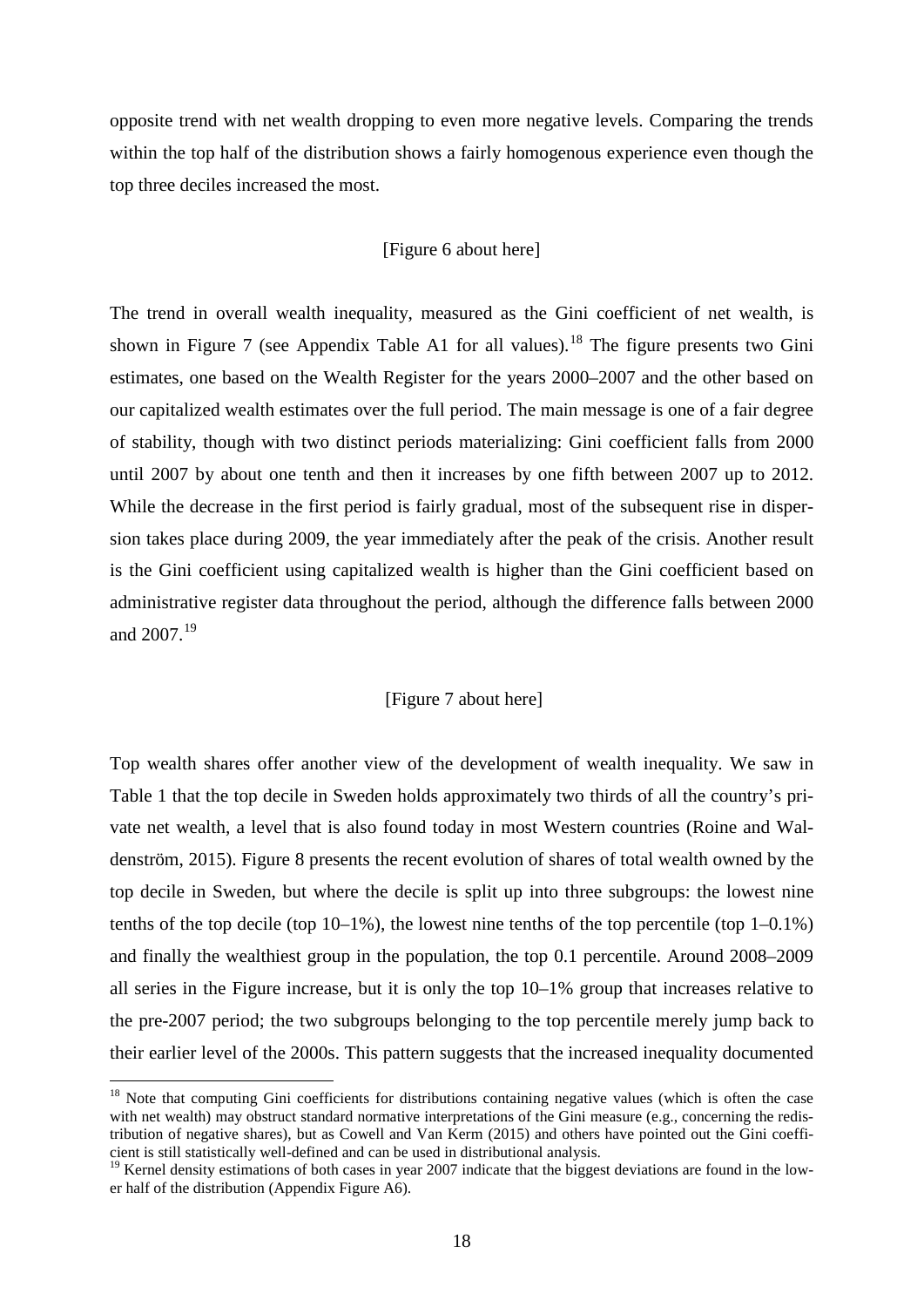above in the Gini coefficient, if anything, does not seem to be primarily driven by wealth gains among the very richest. This said, seen over a longer time period, the Swedish top wealth shares of the 2000s and 2010s are still higher than they were in the 1970s, 1980s and 1990s (Roine and Waldenström, 2009). [20](#page-21-0)

#### [Figure 8 about here]

Finally, we contrast the evolution of wealth inequality in Sweden against the contemporaneous evolution of the inequality of earnings and disposable income in the same adult population. Figure 9 shows how all series break around 2008–2009 with inequality levels being clearly higher afterwards. This simultaneity indicates how different distributional outcomes may reflect common shocks to society, e.g., a financial and economic crisis. A more direct link is offered by more unequally held bank deposits, and thus also through more unequal capital incomes, which our compositional analysis in the following section indicates matters for the increase in wealth inequality.

#### [Figure 9 about here]

To sum up these descriptive results, we find that the distribution of personal wealth in Sweden appears to have become more unequal since 2007 and that most of this change occurred during 2008–2009 while little has happened in the period thereafter. This said, the uncertainty in some of the estimated assets found in the previous section combined with the fact that the inequality increase occurs just around the time when we only have capitalized wealth data warrants some caution when making conclusions from these findings.

#### **4.2 The role of asset composition**

 $\overline{a}$ 

What mechanisms have been important for the shape and change of the wealth distribution in Sweden over the studied period? Previous studies show how differing portfolio structures across the population can matter. For example, financial assets tend to dominate the portfolios of the rich tend while middle-class people have most of their wealth in their homes (see, e.g., Guiso, Haliassos and Jappeli, 2000).

<span id="page-21-0"></span> $20$  The top decile share was 55–60 percent from the 1970s up to the 2000s, but 75 percent in 1951, 83 percent in 1935 and 92 percent in 1920 (Roine and Waldenström, 2009, table A1)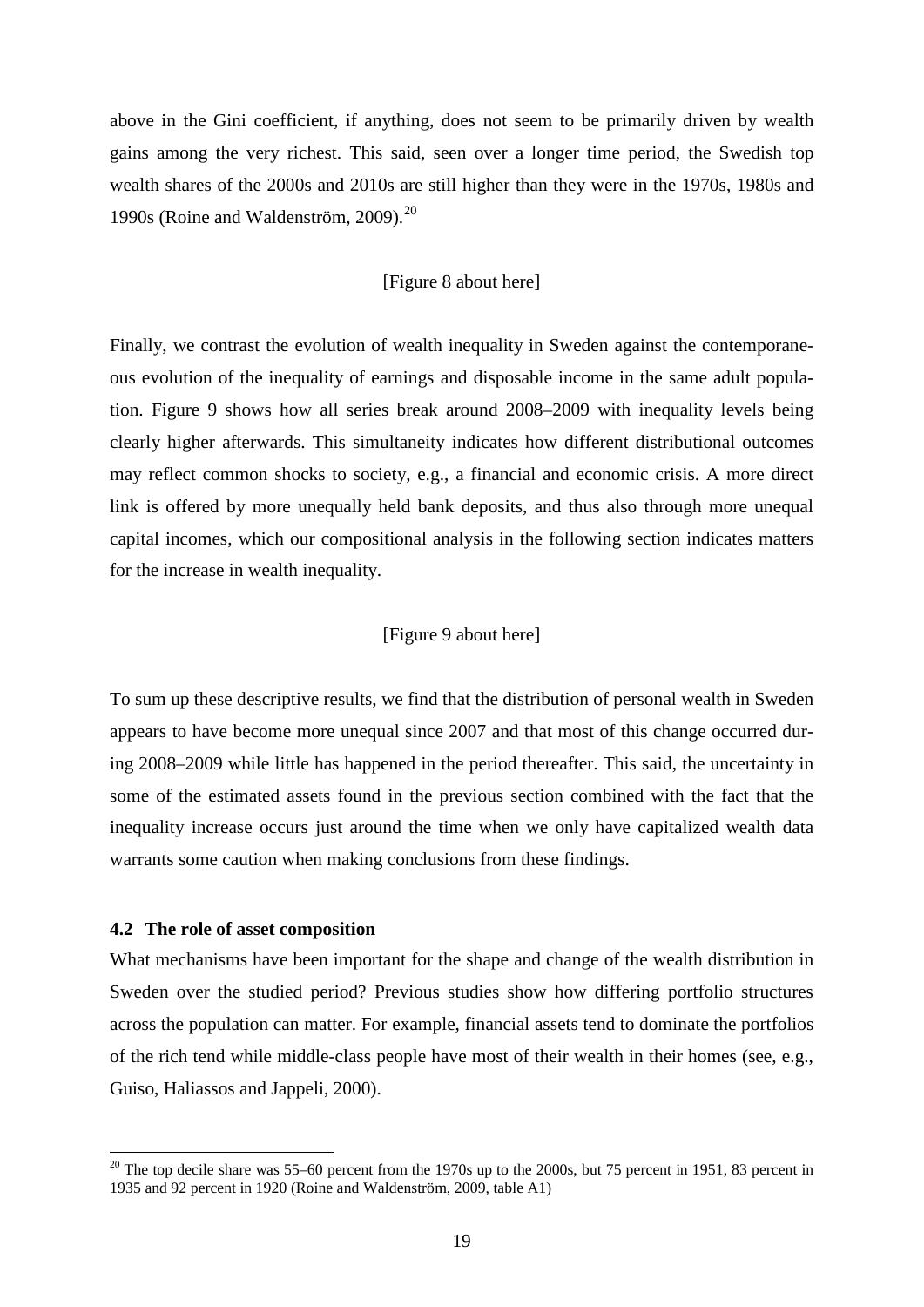Figure 10 depicts shares of asset components and liabilities in gross wealth for four quantile groups in the Swedish wealth distribution. There are notable differences between the groups: Listed shares account for 16 percent of gross assets of the top 0.1 percentile but only two percent for the bottom nine deciles. Real estate, including homes as well as rental property, agricultural land and timber tracts, and apartments comprises four fifths of assets in the bottom nine deciles and as much as two thirds in the top 0.1 percentile. While this difference is substantial, it is still much smaller than what Saez and Zucman (2016) find for the U.S.; their estimations indicate a share of housing of top 0.1 percentile portfolios of about one twentieth (5 percent) and a ten percent share in top percentile portfolios during 2000–2012. The recent survey of household finances in fifteen European countries (OECD, 2015, ch. 6) indicates that real estate shares in top percentile portfolios ranges between one third (Austria) and nine tenths (Luxembourg).

There may be several possible explanations for this large country variation. For example, differential capital taxation could matter where in Sweden particularly agricultural land and forests have been taxed relatively little as compared to other tax bases. However, this importance also reflects the fact that our Swedish capitalized wealth estimates (as well as the register data of Statistics Sweden) do not cover values of equity in closely held corporations work to sup-press financial asset shares and top wealth shares significantly.<sup>[21](#page-22-0)</sup>

Looking at the trends in wealth composition in Sweden shown in Figure 10, there is a much more homogenous pattern across groups. In fact, the compositional profiles hardly change and this rules out any large-scale structural changes driving household wealth distribution trends in Sweden.

#### [Figure 10 about here]

An alternative approach to investigate the role of asset components in wealth inequality is to compute their relative contributions to the Gini coefficient at different points in time using the methodology of Lerman and Yitzhaki (1985). Specifically, this method utilizes the fact that the Gini coefficient  $G$  is additively decomposable by the  $K$  assets and liability sources:

 $\overline{a}$ 

<span id="page-22-0"></span><sup>&</sup>lt;sup>21</sup> Appendix Table A2 presents values of equity in closely held firms and unincorporated businesses distributed according to different assumed schemes across top fractiles in the wealth distribution. Assuming constant ranks in the distribution, adding the value of this unlisted equity raises – in the most unequal scenario – the share of financial assets in the top 0.1 percentile from 1/3 to 2/3. Less unequal scenarios imply less of a difference.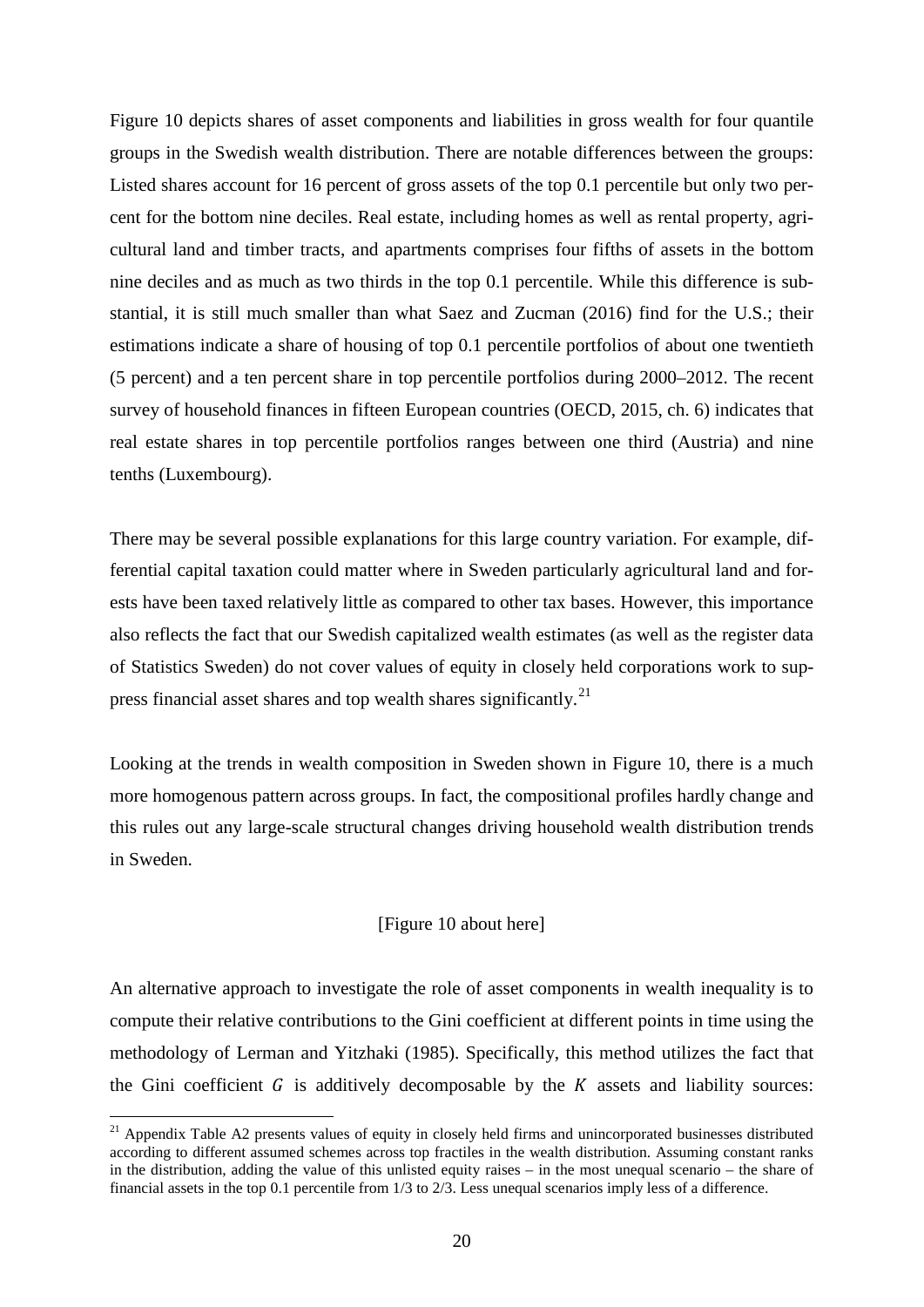$G = \sum_{k=1}^{K} S_k G_k R_k$ , where  $S_k$  is the share of the kth wealth component in total wealth,  $G_k$  its degree of dispersion, and  $R_k$  the Gini correlation ratio with total wealth.<sup>[22](#page-23-0)</sup> From this equation, we compute k's share of wealth inequality  $I_k = S_k G_k R_k$ .

Figure 11 presents the results for  $I_k$  across six components when decomposing the net wealth Gini coefficient (see detailed results in Appendix table A3). Real estate stands for the largest contribution of roughly two thirds, but with a slightly decreasing trend. Bank deposits became more unequally held and also more correlated with the rest of wealth, and thus contributes to the increase in overall Gini. We cannot fully account for all reasons, but since the sum of bank deposits did not change this indicates a simultaneous increase in bank savings in the top of the distribution and decrease in the bottom of the distribution. Possibly, lower bank savings among poorer groups could be due to income shocks caused by the crisis while increased bank savings among the rich could be due to portfolio reallocation from risky to safe assets as a consequence of the financial turbulence. Apartment ownership also contributed to the increased inequality, but not because these have become more unequally held, but because their aggregate share of all of household wealth has increased following a period of substantial house price increases over the past years. Neither corporate equity nor mutual fund ownership contributed much to the change in wealth inequality. Bank debt, finally, was slightly disequalizing until 2009 but slightly equalizing afterwards.

#### [Figure 11 about here]

#### **5. International comparison**

 $\overline{a}$ 

How do the recent Swedish wealth inequality trends compare with the experiences of other Western countries? Are they part of a broader, international pattern or does Sweden stand out in this respect? Unfortunately there is only scarce evidence on wealth inequality trends in the Western world over the recent period.<sup>[23](#page-23-1)</sup> The few studies that exist have focused primarily on various aspects of how wealth dispersion has changed during the Great Recession. In their studies of the German experience, Grabka and Westermeier (2014) and Grabka (2015) report levels and dispersion of wealth in a nationally representative sample of German households in

<span id="page-23-0"></span><sup>&</sup>lt;sup>22</sup> The Gini correlation ratio is calculated as the covariance of wealth source  $k$  and the cumulative distribution of total wealth divided by the covariance of wealth source  $k$  and its own cumulative distribution.<br><sup>23</sup> For a recapitulation of the trends in wealth concentration in Western countries over the very long run, see

<span id="page-23-1"></span>Roine and Waldenström (2015).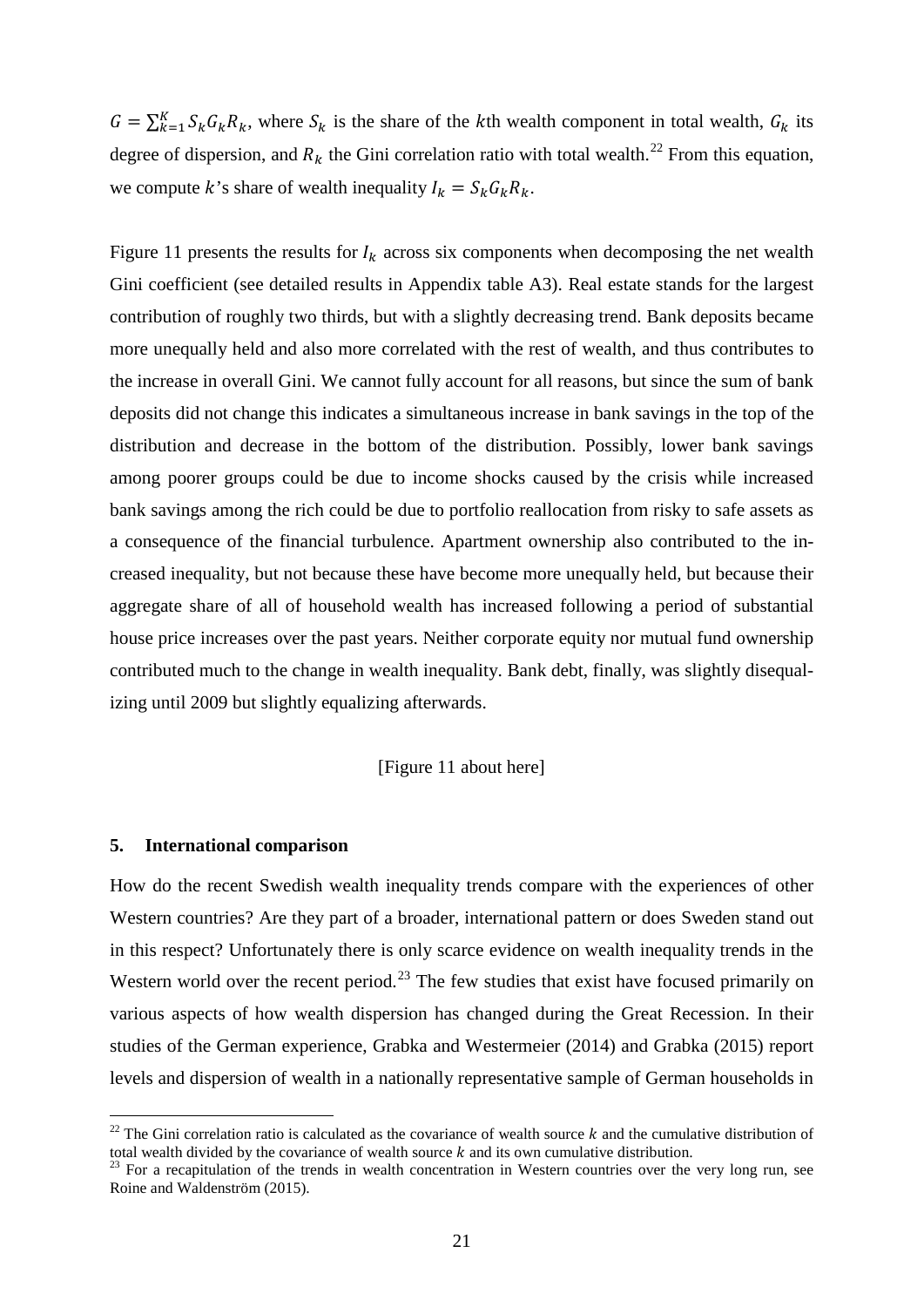various years just before and after the crisis. For the United States there are two different sources that have generated studies. A number of studies employ evidence in the Survey of Consumer Finances (SCF) that is available for several years before the Great Recession and with latest observation in 2013. Examples of such studies are Wolff (2013, 2015) and Bricker et al. (2015) who report Gini coefficients and top wealth shares. In addition, Saez and Zucman (2016) estimate, as we have already discussed, annual top wealth shares for the U.S. since the beginning of the twentieth century up until 2012 using capitalized capital income statements in tax returns adjusted with Financial Accounts aggregates and Forbes wealth data.

It should be noted that the comparability of the studies from Germany, Sweden and the U.S. is far from perfect, which primarily is explained by the differing nature of the wealth data used. While the German and U.S. SCF studies rely on wealth survey evidence in representative samples, the present and Saez and Zucman studies use capitalized incomes stemming mainly from income tax registers. However, as noted above the two capitalization studies also differ between them in several aspects (e.g., whether to include estimates of wealth in non-listed business equity or defined-contribution pension plans).

Table 2 presents wealth inequality in Germany, Sweden and the U.S., captured using various measures of dispersion, in two recent years for which observations exist in all countries: 2007 and 2012 (2013 for the SCF). According to these estimates, that has been no uniform development across Western countries in wealth concentration around the time of the Great Recession. The Gini coefficient remained largely stable in Germany (an insignificant decrease from 0.799 to 0.780) but increased in Sweden from 0.835 to 0.943 and in the U.S. from 0.834 to 0.871. Looking at the P90/P50 ratio, there is a slight reduction in wealth concentration in Germany but in contrast substantial increases in both Sweden and the U.S. In the Swedish case we have pointed to the importance of bank deposits and house prices that diverged across the middle and the top during these years. In the U.S. case, the development is primarily driven by a large drop in median wealth which Wolf (2014) refers to as an asset-price "meltdown" in the housing market.

Turning to top wealth shares, the pattern is the same. In Germany, the top percentile's share of total wealth fell by about one tenth (from 21.7 percent to 18.7 percent) whereas it increased slightly in Sweden (from 19.2 to 21.7 percent) and somewhat more in the U.S., by six percent (from 34.6 to 36.7 percent) according to the SCF and by 16 percent (from 36 to 41.8 percent)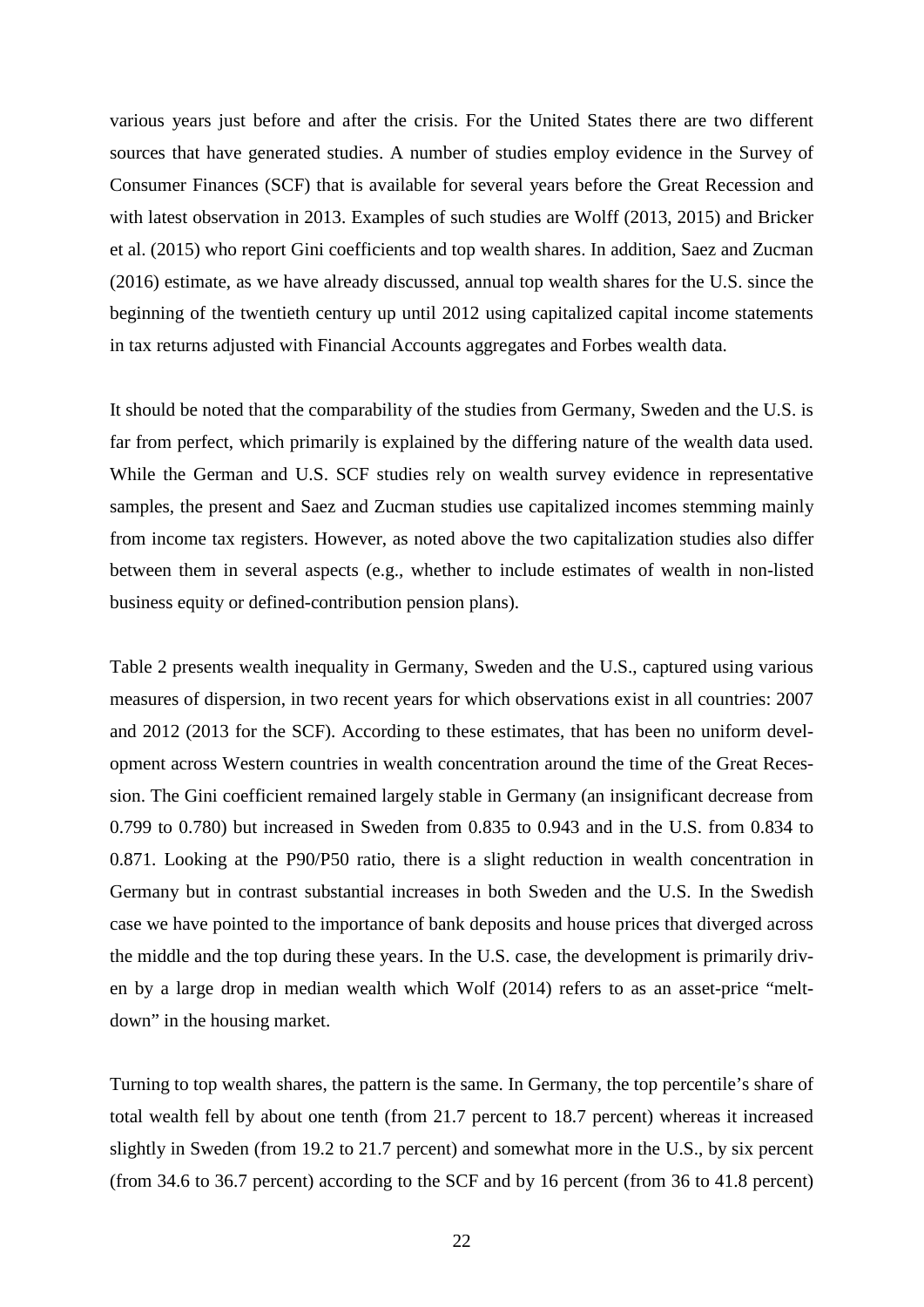according to Saez and Zucman. The difference between the SCF survey evidence and the estimated capitalized wealth incomes of Saez and Zucman has several sources, but the main difference according to a comparative analysis by Bricker et al. (2015) is related to the treat-ment of housing assets and extreme family wealth of the richest Americans.<sup>[24](#page-25-0)</sup>

#### [Table 2 about here]

Altogether, the comparison of the recent trends in personal wealth dispersion before and after the Great Recession in Germany, Sweden and the U.S. does not indicate any strong similarity across the Western world. While inequality appears to have increased (moderately) in Sweden and the U.S., it has remained stable in Germany. The evidence is admittedly coarse and the comparability imperfect, but the heterogeneity in both levels and trends over this period suggest that country-specific factors matter a lot to the evolution of wealth inequality.

#### **6. Concluding remarks**

 $\overline{a}$ 

The question we set out to answer in this study is how the Swedish personal wealth distribution has evolved since 2007. This year, a right-wing party alliance was elected after a long period of Social Democratic rule and among its first reforms was to repeal the wealth tax, a measure that among other things effectively dismantled official individual wealth statistics. No one has since then been able to measure wealth inequality in Sweden. Using capitalization techniques to compute financial wealth data and combining this with observed wealth stocks in the property assessments, we have tried to estimate individual wealth levels in the adult population and compute distributional outcomes.

Our main result concerning wealth inequality in Sweden is that it appears to have increased since 2007. The recorded rise in the Gini coefficient and top wealth shares is about ten percent, and almost all of this increase occurred around the years of the financial crisis 2008– 2009. A decomposition analysis shows that it can be attributed primarily to more unequal holdings of apartments and bank savings.

The trustworthiness of capitalized wealth data for distributional analyses is central for this

<span id="page-25-0"></span> $24$  For a thorough discussion of the differences between these sources and the implications for estimating wealth inequality, see also Saez and Zucman (2014), Bricker et al. (2014) and Kopczuk (2015).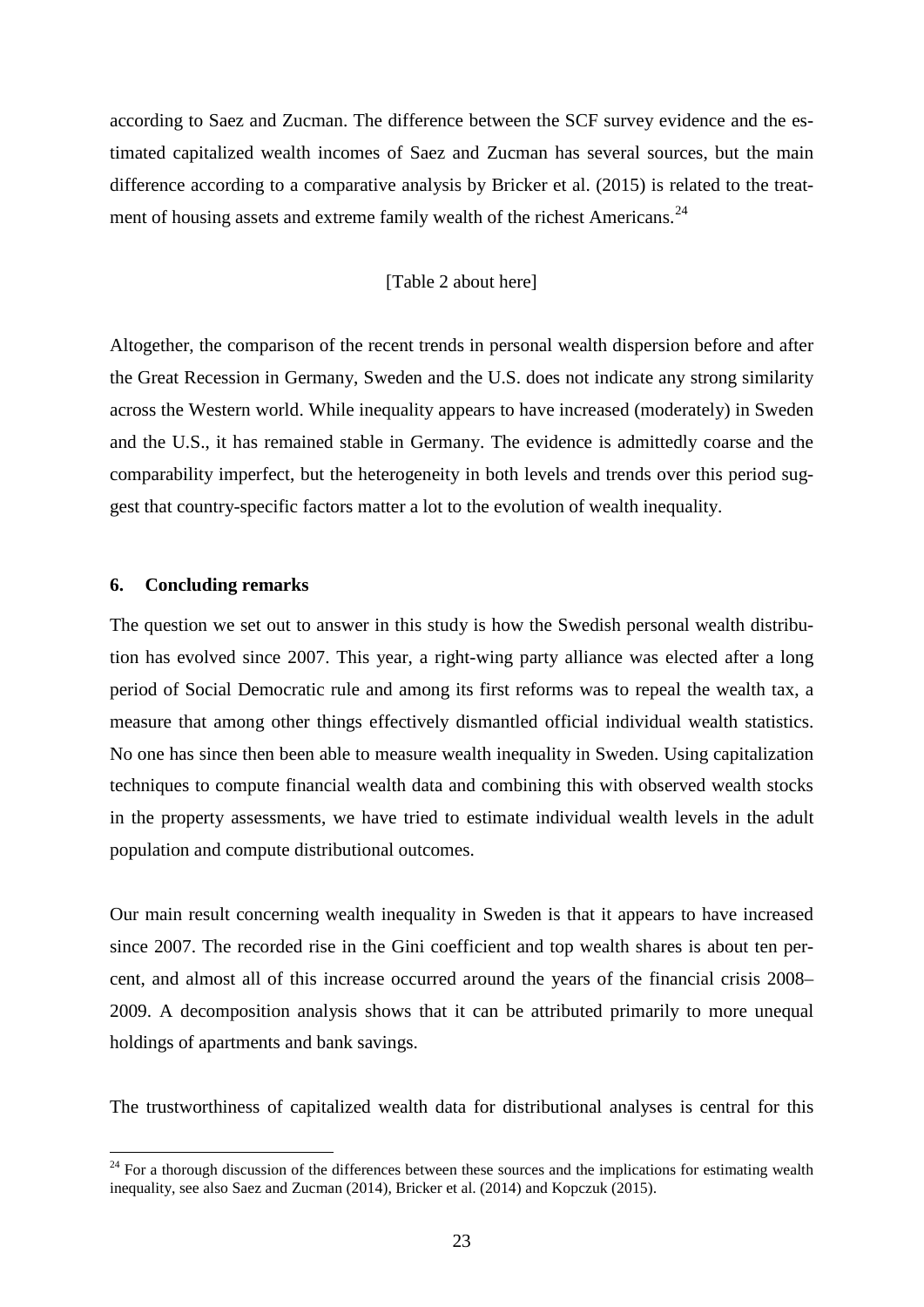conclusion. We compare our estimated wealth series, based on both observed and capitalized stocks, with the register-based wealth levels and find both cases of high consistency and instances of large deviations. The goodness-of-fit increases in the detail of the income flow data. For example, when we observe firm-specific dividends we are able to estimate the value of corporate shares with high precision. By contrast, estimating the value of bank holdings and bank debt using composite interest income and aggregate interest yields produces fairly poor fits throughout. Overall, our estimated wealth inequality trends are positively correlated with those observed in the registers, but the fit of levels varies between assets.

Looking ahead, our investigation has pointed to a need to make further inquiries into the structure and change of Swedish wealth inequality. We are currently limited by the fact that Swedish registers do not cover all private assets, most importantly the equity of non-listed firms, including holdings of private equity funds among a specific segment in the financial industry, and savings in funded pension schemes, which together represent approximately one fifth of all household wealth. It is a priori not obvious how this measurement problem affects our findings, since non-listed corporate stock is probably more skewed than non-equity wealth while occupational pension wealth may well be more equally divided than other assets. Adding these, and other, missing data points would not only improve the measurement of wealth inequality but also offer further insights into the role of institutions, e.g., how social insurance or pensions influence individuals' willingness to privately accumulate capital. While it is beyond the scope of the present study to make such extensions they are the kind of examinations that should be given priority in future investigations.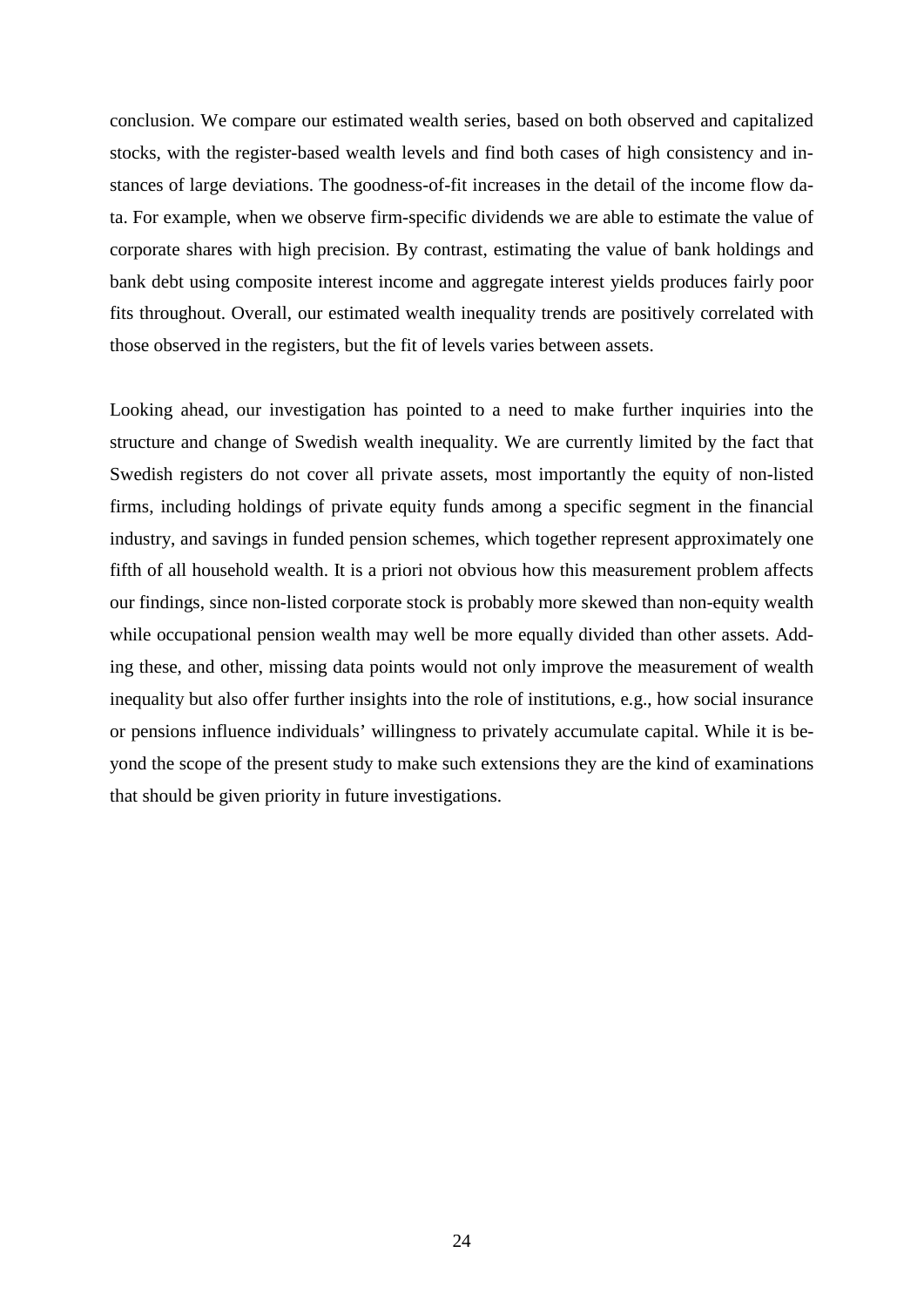#### **References**

- Atkinson, A. B., J. A. Harrison (1978). *The Distribution of Personal Wealth in Britain*, Cambridge: Cambridge University Press.
- Bach, L., L. Calvet, P. Sodini (2015). "Rich Pickings? Risk, Return, and Skill in the Portfolios of the Wealthy." Mimeo, Swedish House of Finance, Stockholm School of Economics.
- Bricker, J., L. J. Dettling, A. Henriques, J. W. Hsu, K. B. Moore, J. Sabelhaus, J. Thompson, R. A. Windle (2014). "Changes in U.S. Family Finances from 2010 to 2013: Evidence from the Survey of Consumer Finances." *Federal Reserve Bulletin*, 100(4).
- Bricker, J. A. M. Henriques, J. A. Krimmel, J. E. Sabelhaus (2015). "Measuring Income and Wealth at the Top Using Administrative and Survey Data." Finance and Economics Discussion Series 2015-030. Washington: Board of Governors of the Federal Reserve System.
- Cowell, F. A. (2013). "UK Wealth Inequality in International Context." in Hills, J. (ed.) *Wealth in the UK*, Oxford: Oxford University Press.
- Cowell, F., P. Van Kerm (2015). "Wealth Inequality: A Survey." *Journal of Economic Surveys* 29(4): 671–710.
- Du Rietz, G., M. Henrekson (2015). "Swedish Wealth Taxation (1911–2007)." in Magnus Henrekson, Mikael Stenkula, eds., *Swedish Taxation: Developments Since 1862*. New York: Palgrave Macmillan.
- Fagereng, A., L. Guiso, S. Mancredo, L. Pistaferri (2016). "Heterogeneity in Returns to Wealth and the Measurement of Wealth Inequality." *American Economic Review Papers & Proceedings*, in press.
- Grabka, M. K (2015). "Income and wealth inequality after the financial crisis: the case of Germany." *Empirica*, 42: 371–390.
- Grabka, M. K, C. Westermeier (2014). "Persistently High Wealth Inequality in Germany." *DIW Economic Bulletin*, No. 6.
- Kopczuk, W. (2015). "What Do We Know About the Evolution of Top Wealth Shares in the United States?" *Journal of Economic Perspectives* 29(1): 47-66.
- Kopczuk, W., E. Saez (2004). "Top Wealth Shares in the United States, 1916-2000: Evidence from Estate Tax Returns." *National Tax Journal* 52: 445-487.
- Lerman, R. I., S. Yitzhaki (1985). "Income Inequality Effects by Income." *The Review of Economics and Statistics* 67(1): 151–156.
- OECD (2015). *In It Together: Why Less Inequality Benefits All*, OECD: Paris.
- Roine, J., D. Waldenström (2009). "Wealth Concentration over the Path of Development: Sweden, 1873–2006." *Scandinavian Journal of Economics* 111(1): 151–187.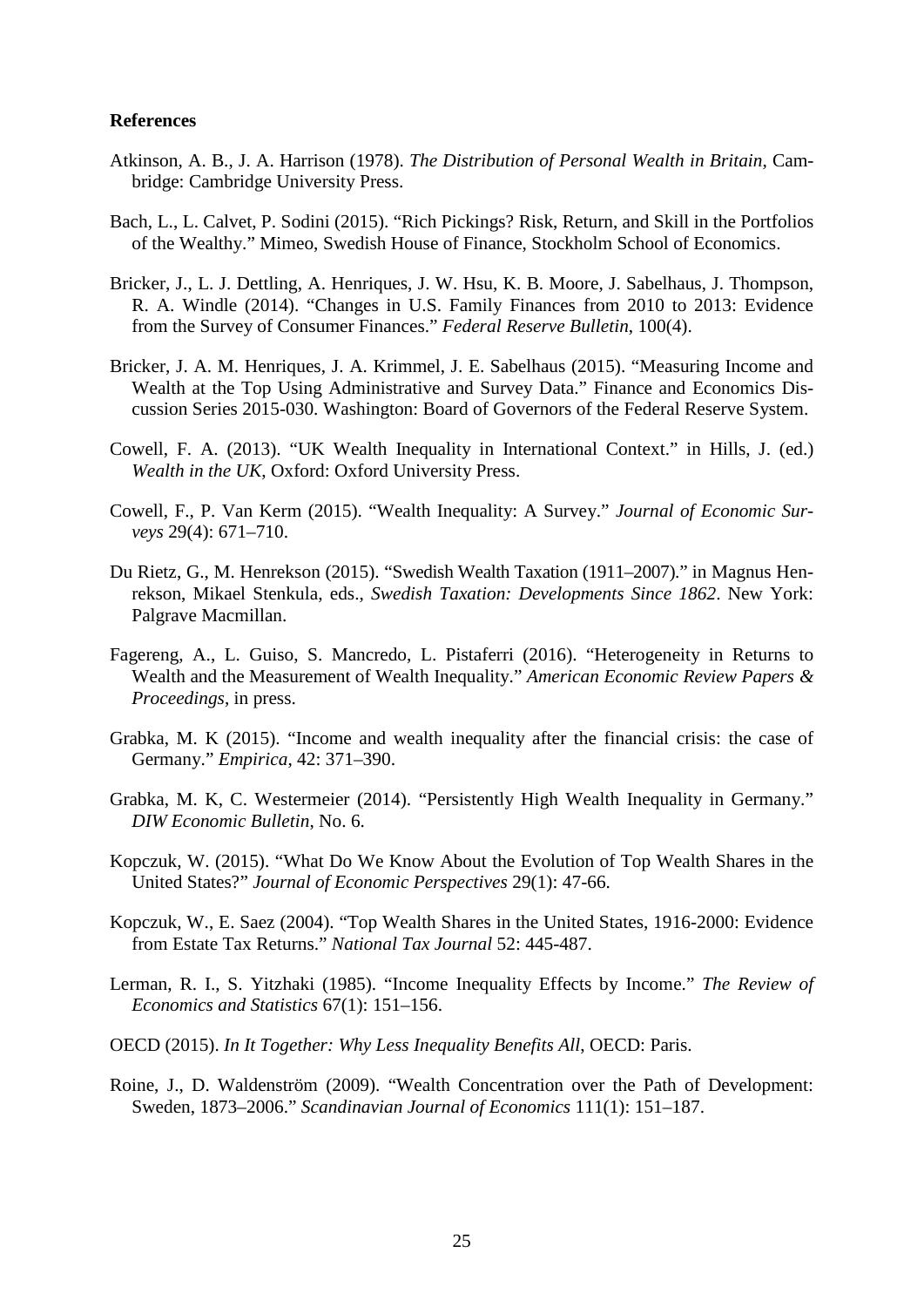- Roine, J., D. Waldenström (2015). "Long run trends in the distribution of income and wealth", in: A.B. Atkinson & F. Bourguignon (Eds.), *Handbook of Income Distribution, vol. 2*, North-Holland: Amsterdam.
- Saez, E., G. Zucman (2016). "Wealth Inequality in the United States since 1913: Evidence from Capitalized Income Tax Data." *Quarterly Journal of Economics*, forthcoming.
- Shorrocks, A. F. (1978). "The Measurement of Mobility." *Econometrica* 46(5): 1013–1024.
- Statistics Sweden (2007). *Förmögenhetsstatistik 2007.* HE0104\_DO\_2007, Statistiska centralbyrån.
- Statistics Sweden (2010). *Förstudie över visa skuld- och tillgångsgrupper*. Dnr 2012/1504, Statistiska centralbyrån
- Statistics Sweden (2012). *Förmögenhetsstatistikens framtid. Utredning av alternativa registerkällor till SCB:s individbaserade förmögenhetsstatistik.* Dnr 2010/0858, Statistiska centralbyrån
- Waldenström, D. (2016). "The National Wealth of Sweden, 1810–2014." *Scandinavian Economic History Review*, in press.
- Wolff, E. N. (2013). "The Asset Price Meltdown, Rising Leverage, and the Wealth of the Middle Class." *Journal of Economic Issues* 47(2): 333–342.
- Wolff, E. N. (2015). "Household Wealth Trends in the United States, 1962–2013: What Happened Over The Great Recession?." NBER Working Paper No. 20733.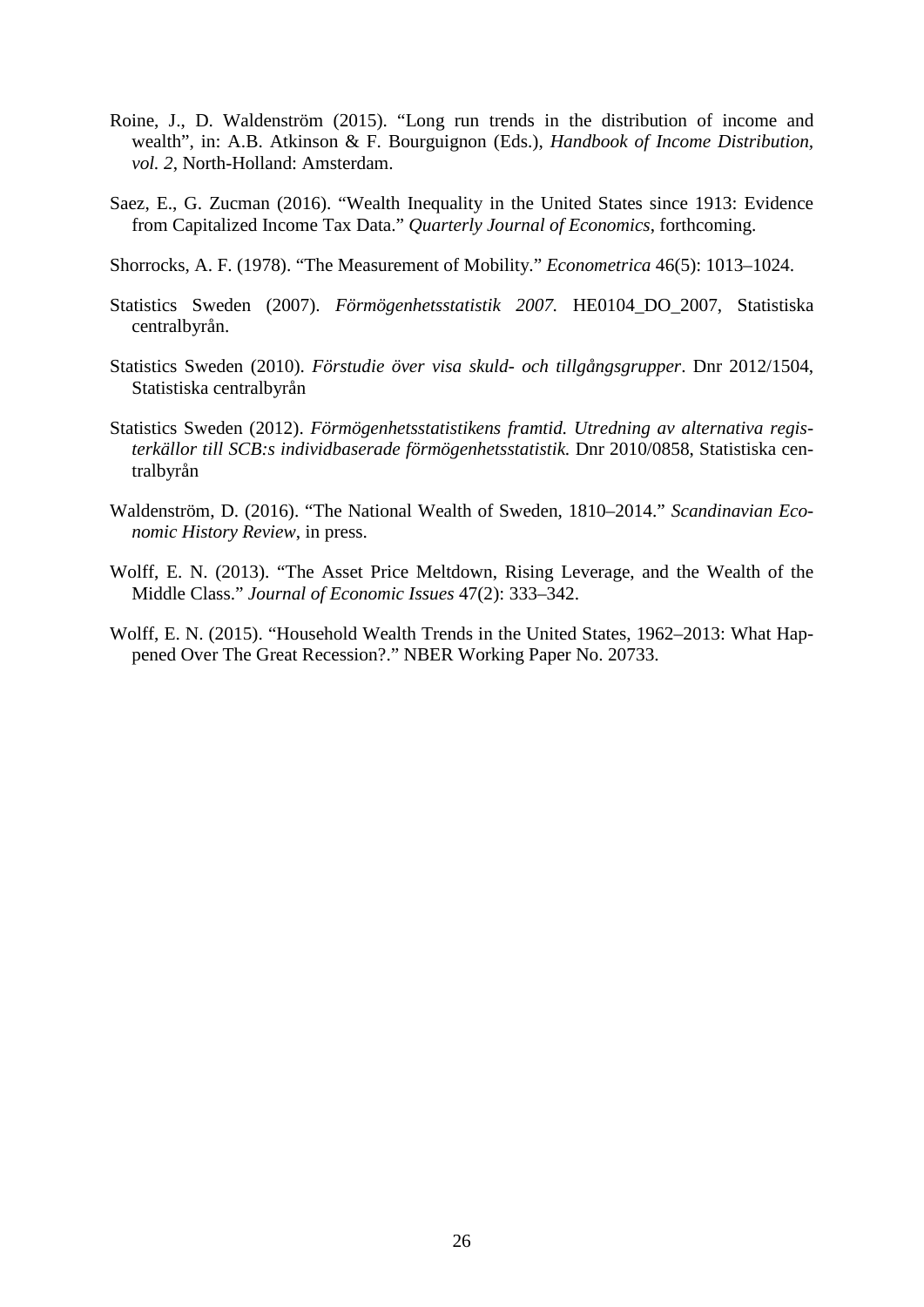



*Note*: The graphs show local regressions over adult (20+) individuals for average yields (y-axis) over the held asset or debt amounts (x-axis). See text for further details.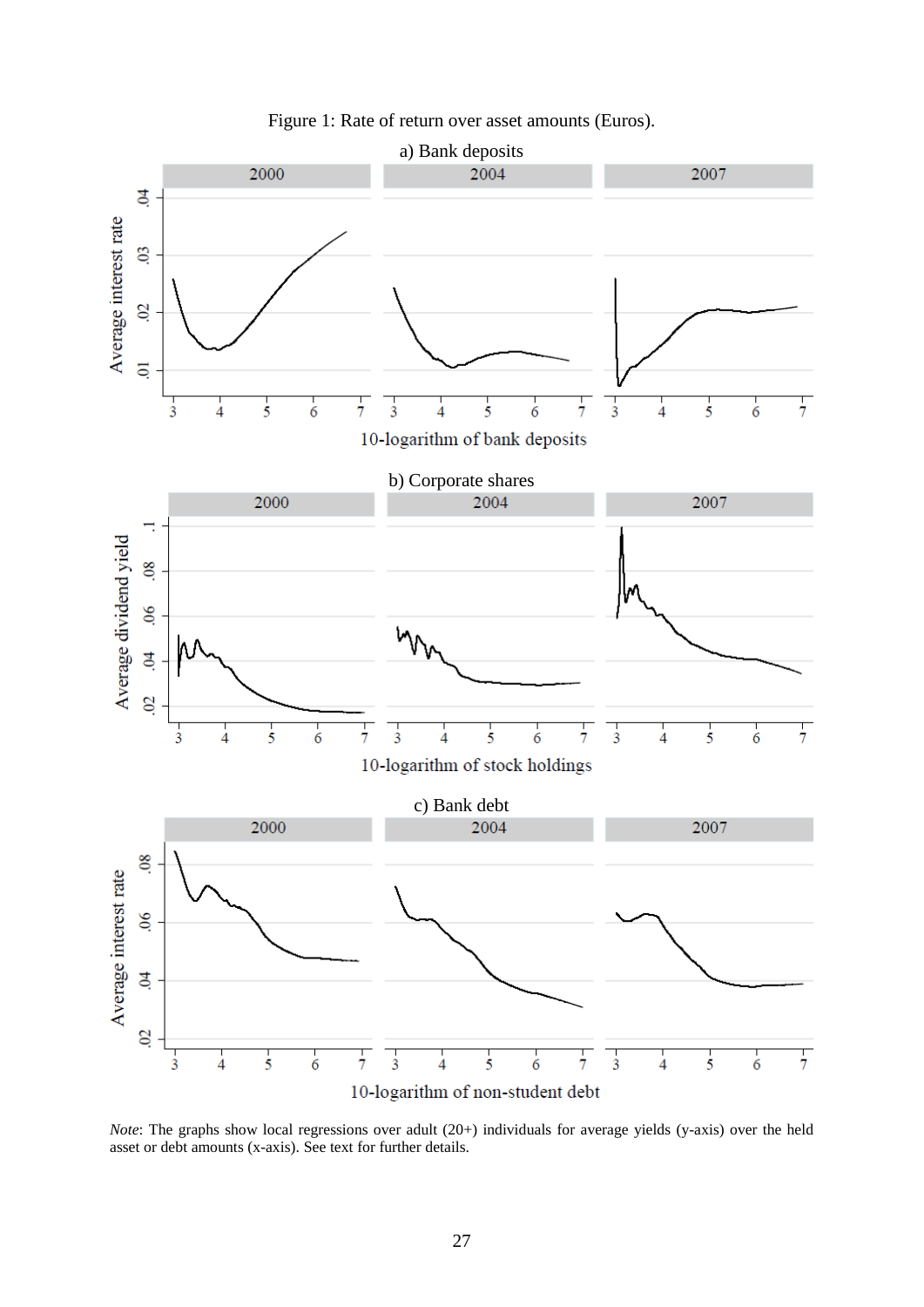

Figure 2: Rates of return across fractiles in the distribution.

*Note*: Returns and interest expenses in percent of the respective stocks, contingent on holding positive amounts.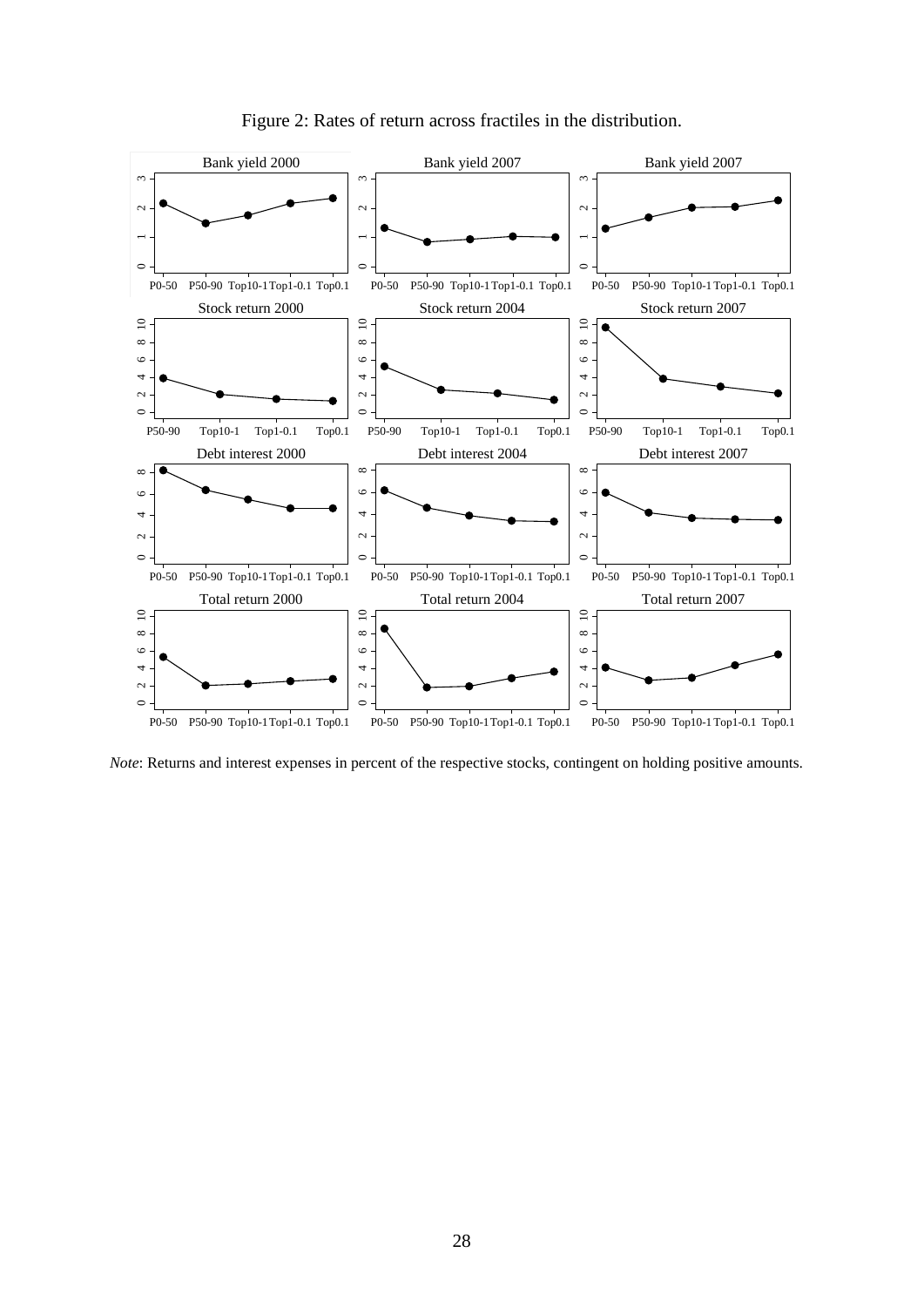

Figure 3: Goodness-of-fit of capitalized wealth by asset classes in 2007.

*Note*: These histograms do not cover the full range of observations as we have restricted them to show ratios between 0 and 2. The share of observations outside this range varies as follows: real estate 0.3 %, bank deposits 6.3 %, corporate shares 9.6 %, gross wealth 1.9 %, bank debt 20.0 % and net wealth 9.7 %.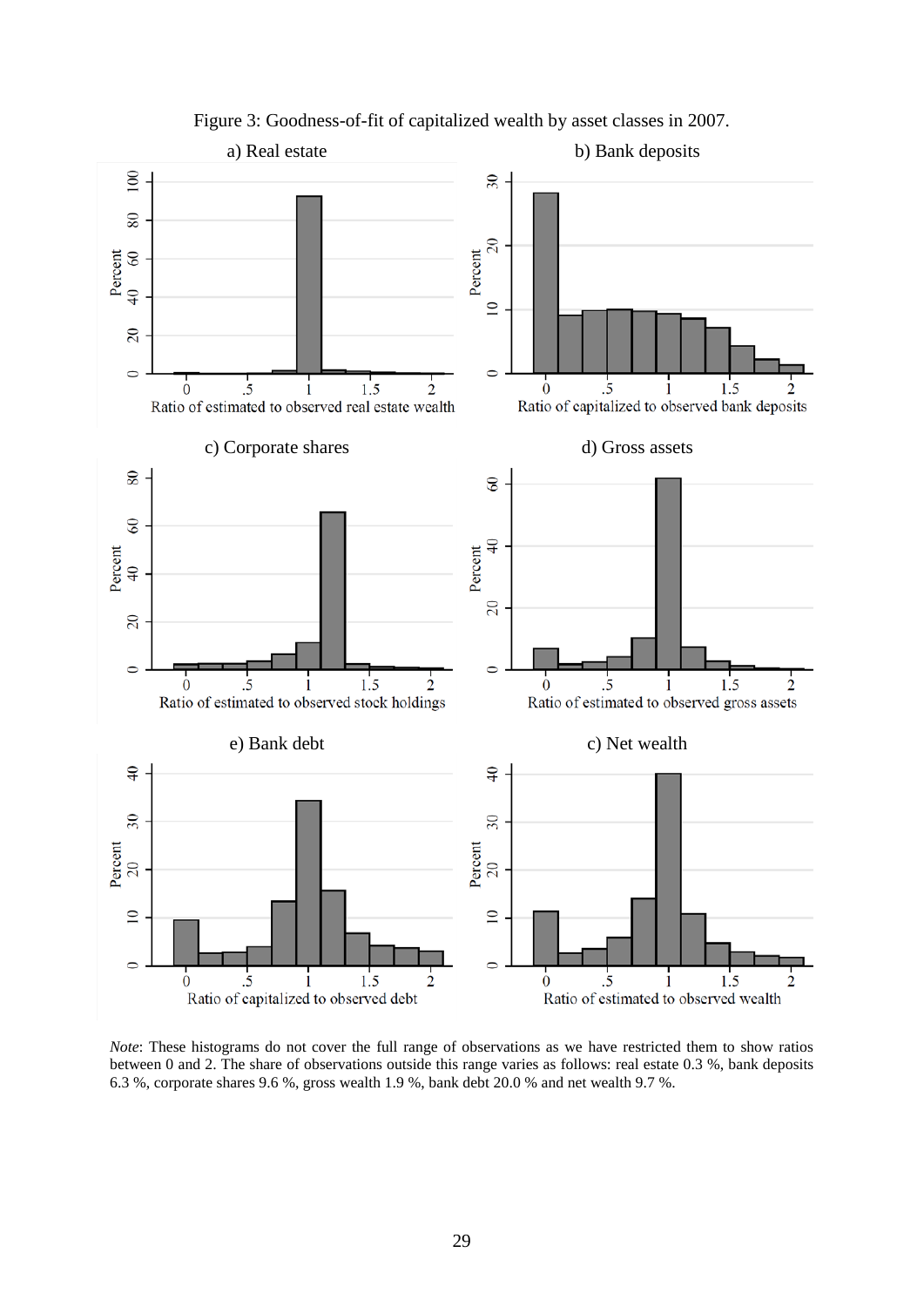



*Note*: Top wealth shares in the adult (20+) population (LINDA database). "New estimates" denotes the dispersion of adult individual wealth estimated from our hybrid approach combining observed and capitalized wealth stocks as described in text. "Wealth Register" denotes wealth shares from Statistics Sweden's Wealth Register.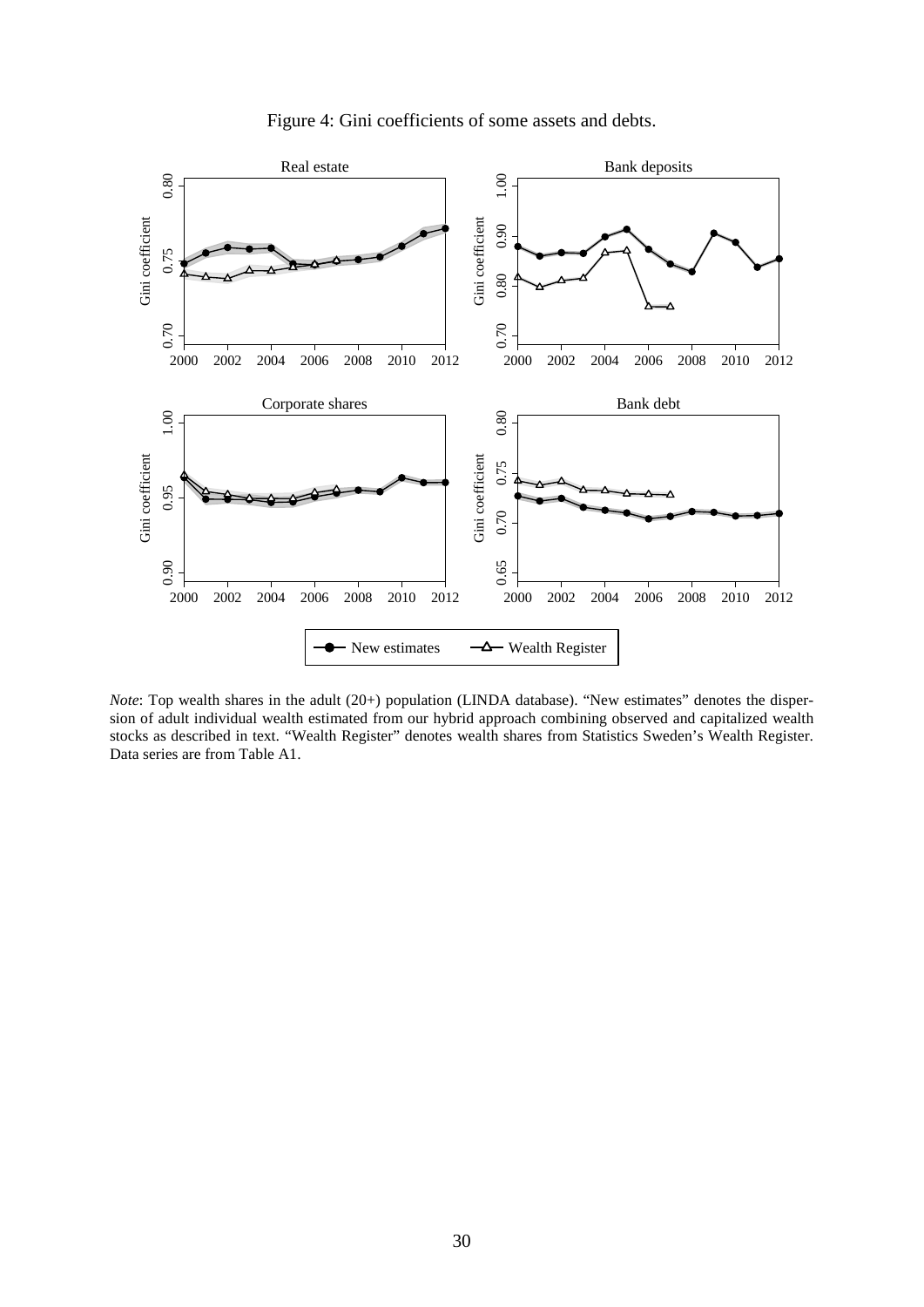



a) Gini coefficients



*Note*: See notes to figures 3 and 4 and the text for further information.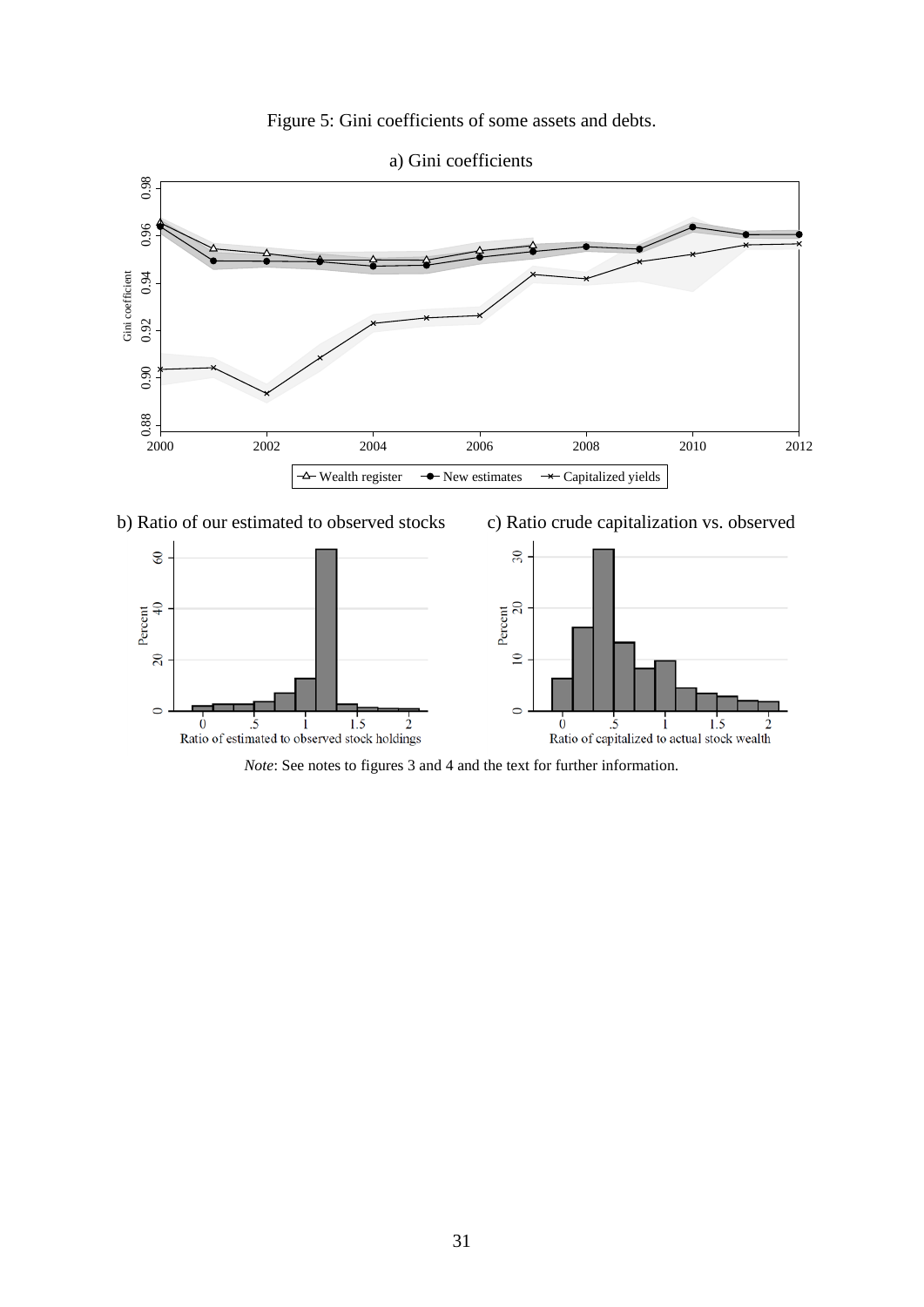

Figure 6: Average net wealth in deciles, 2000-2012.

*Note*: See note to figure 4 and the text for further information.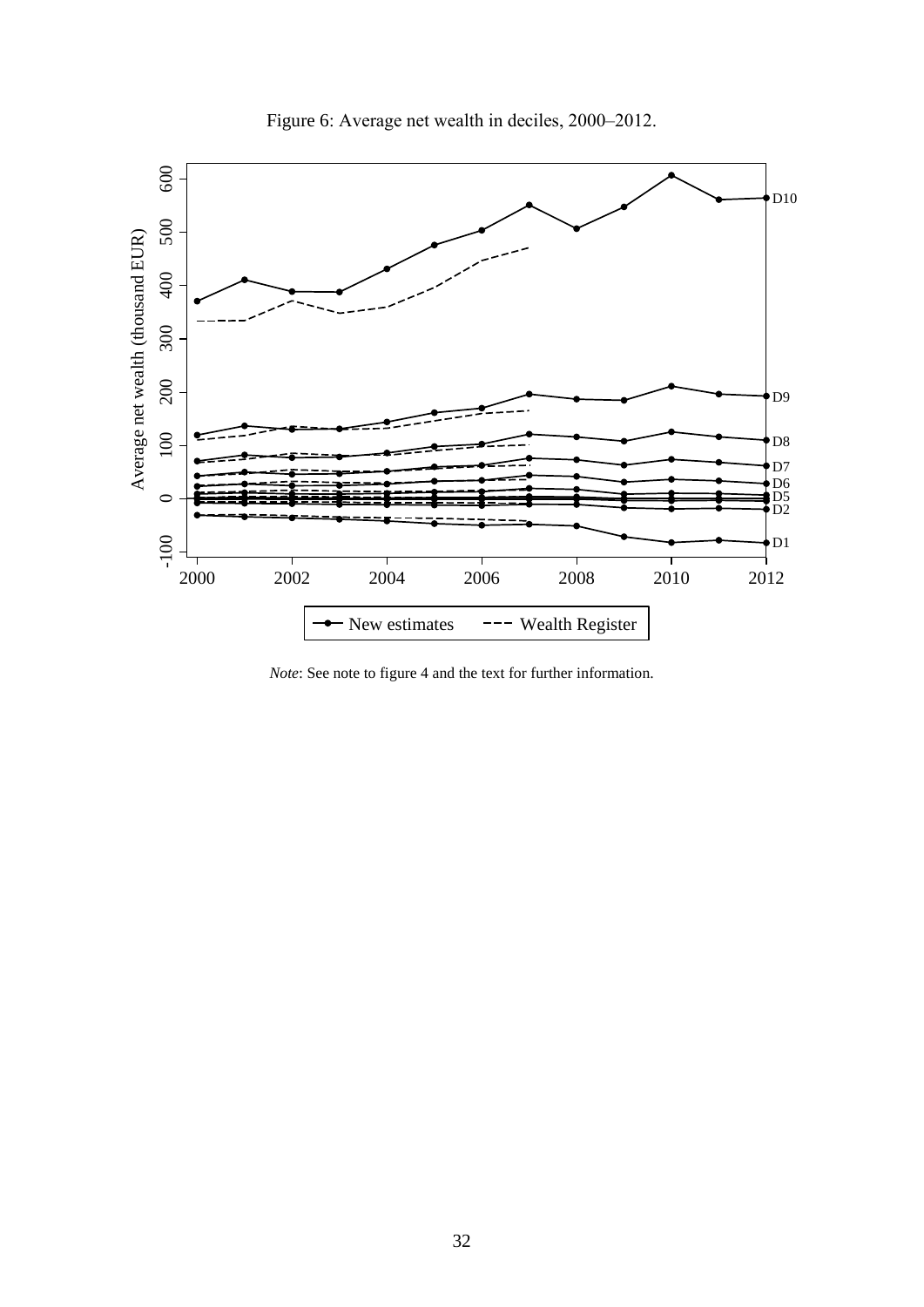

Figure 7: Gini coefficient for net wealth in Sweden, 2000–2012.

*Note*: See note to figure 4 and the text for further information.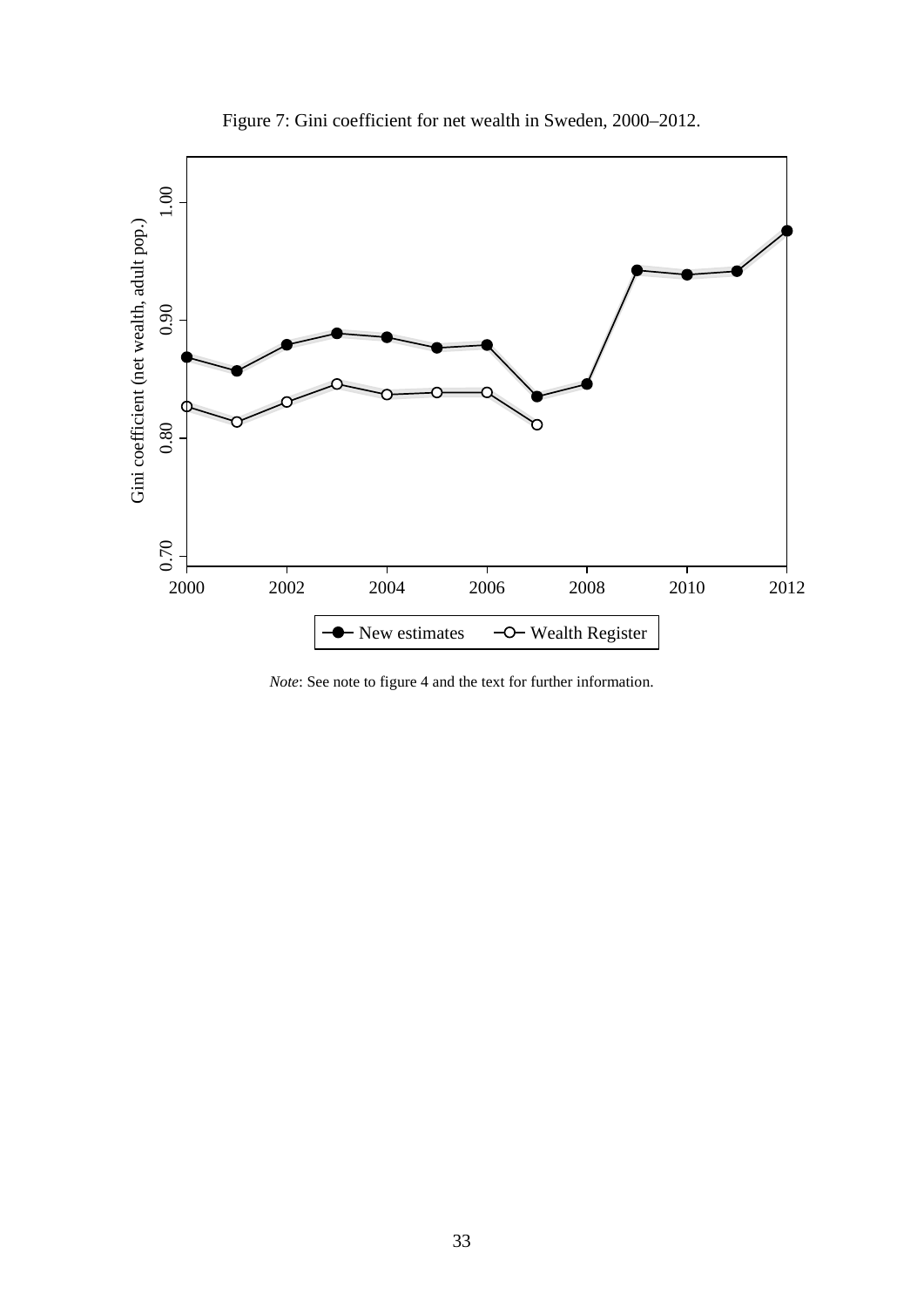

Figure 8: Top wealth shares in Sweden, 2000–2012.

*Note*: See note to figure 4 and the text for further information.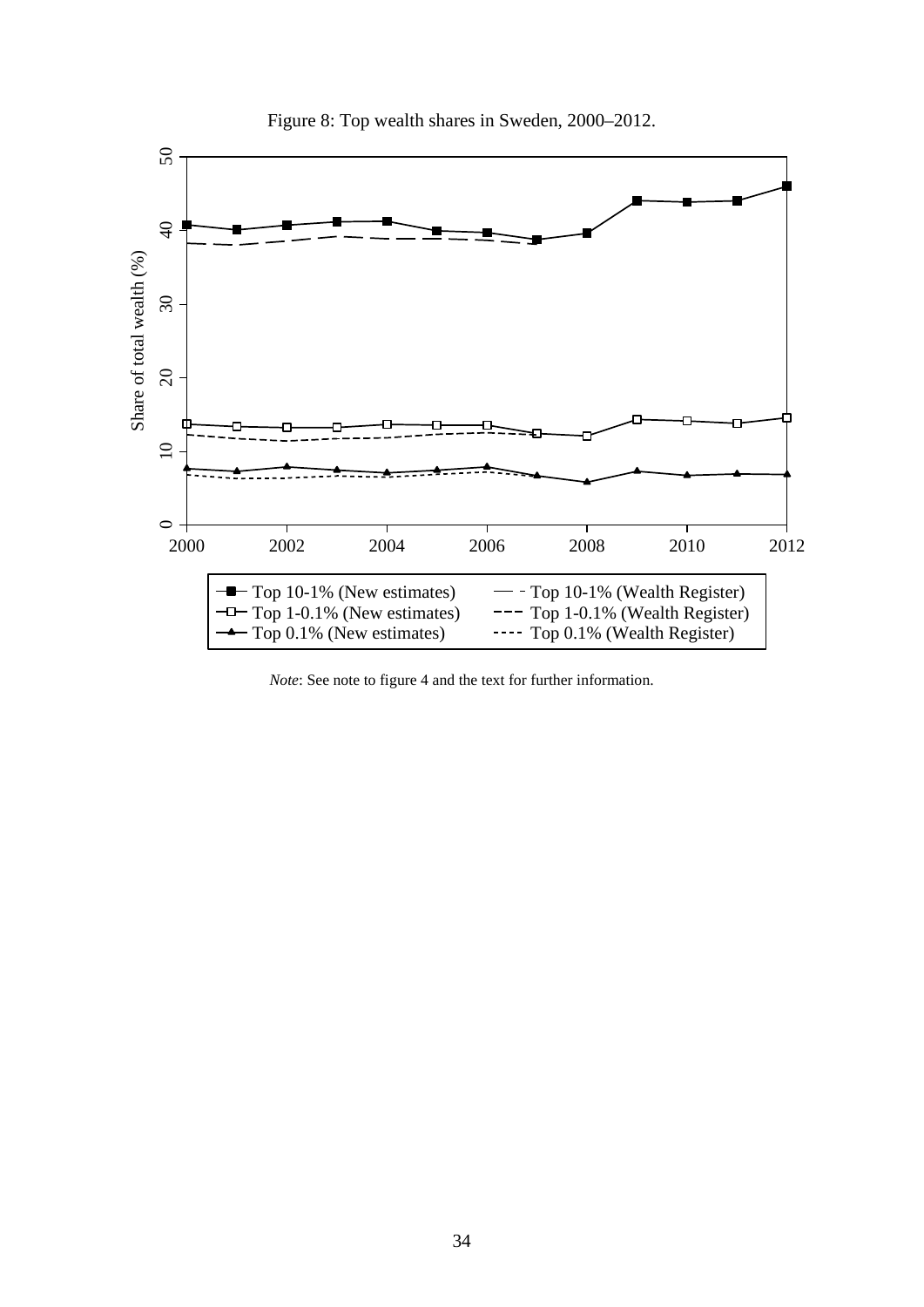

Figure 9: Inequality trends in Sweden: Wealth, earnings, disposable income.

*Note*: All Gini coefficients are based on the same population of adult (20+) individuals in the LINDA database. "Earnings" contain all labor-related income excluding transfers and social-security related income (e.g., insurance payments and pensions). "Disposable income" contains total income net of direct taxes and transfers. "Wealth" is our estimated wealth. See note to figure 4 and the text for further information.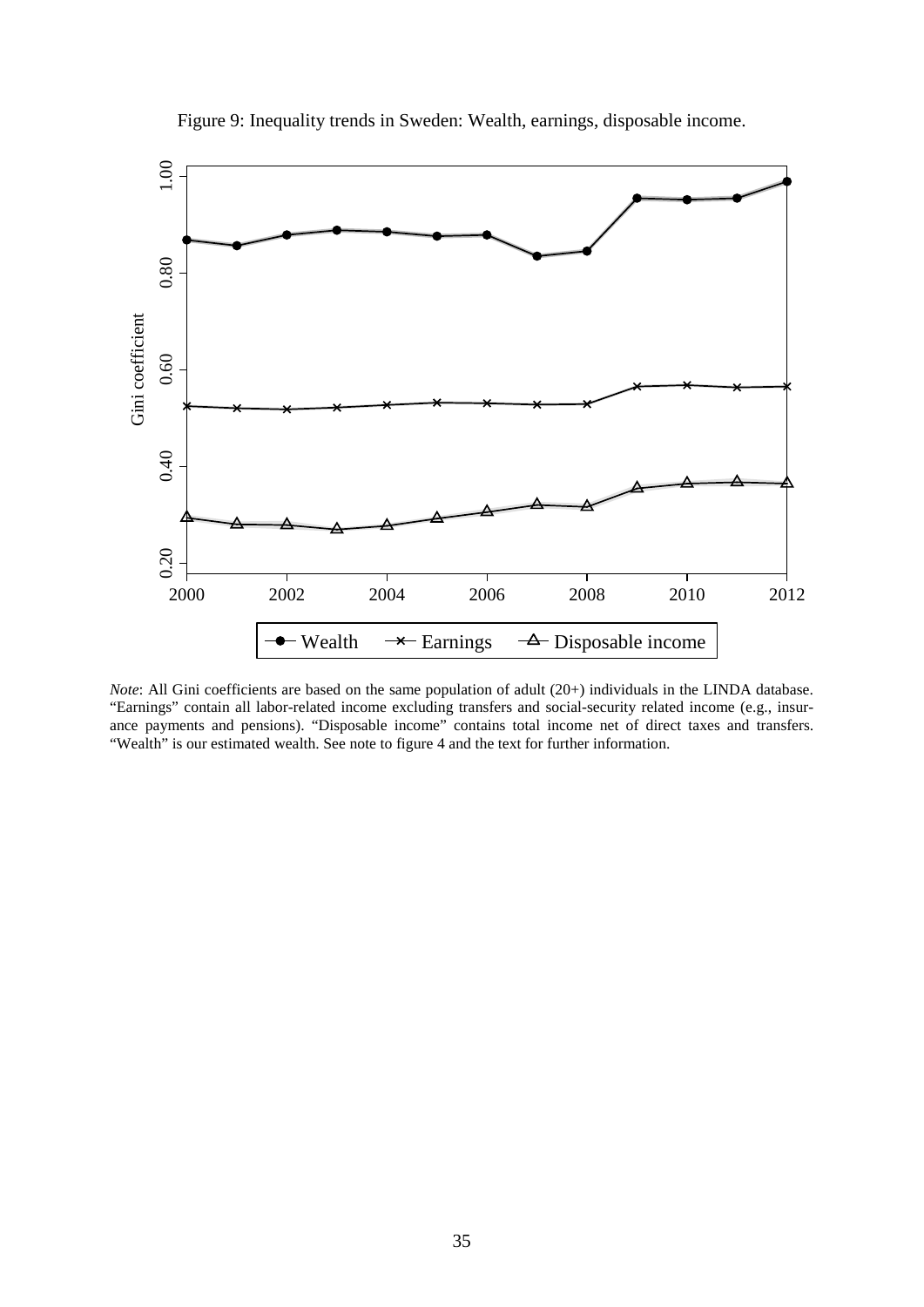

Figure 10: Composition of wealth across the Swedish wealth distribution.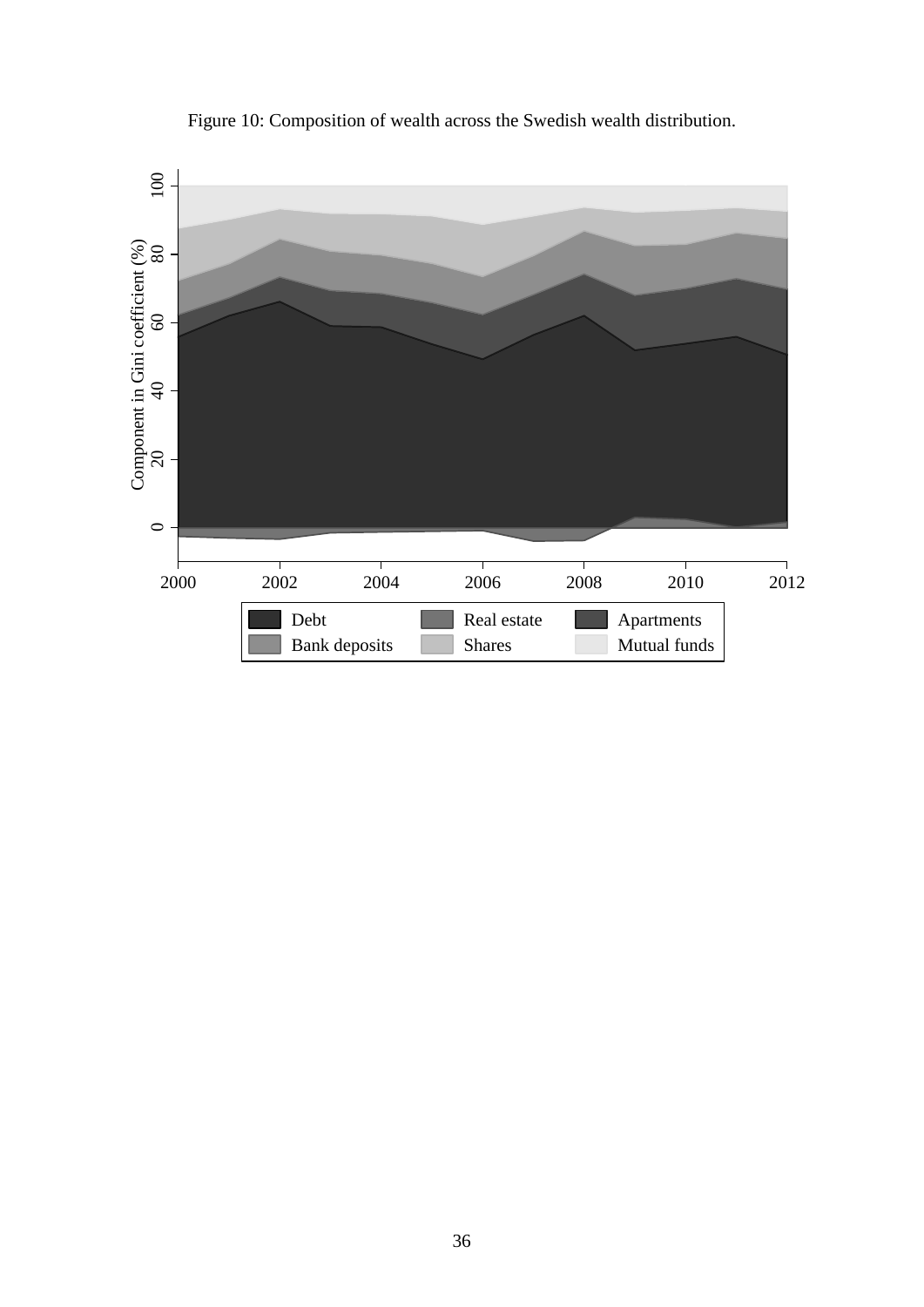



*Note*: Figures show shares of gross capitalized wealth of different asset categories and debt. See note to figure 4 and the text for further information.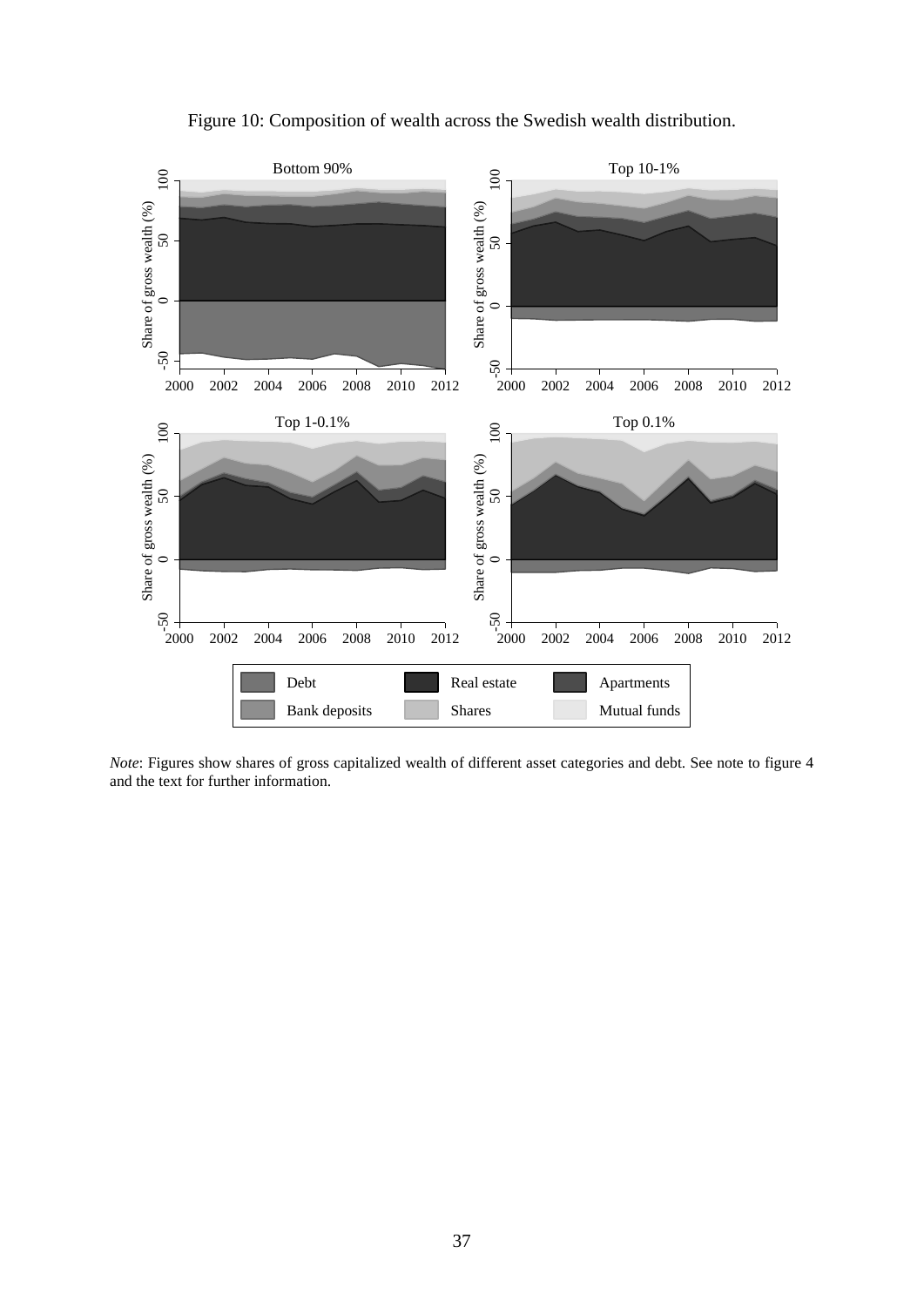

Figure 11: Decomposition of the Swedish net wealth Gini coefficient, 2000–2012.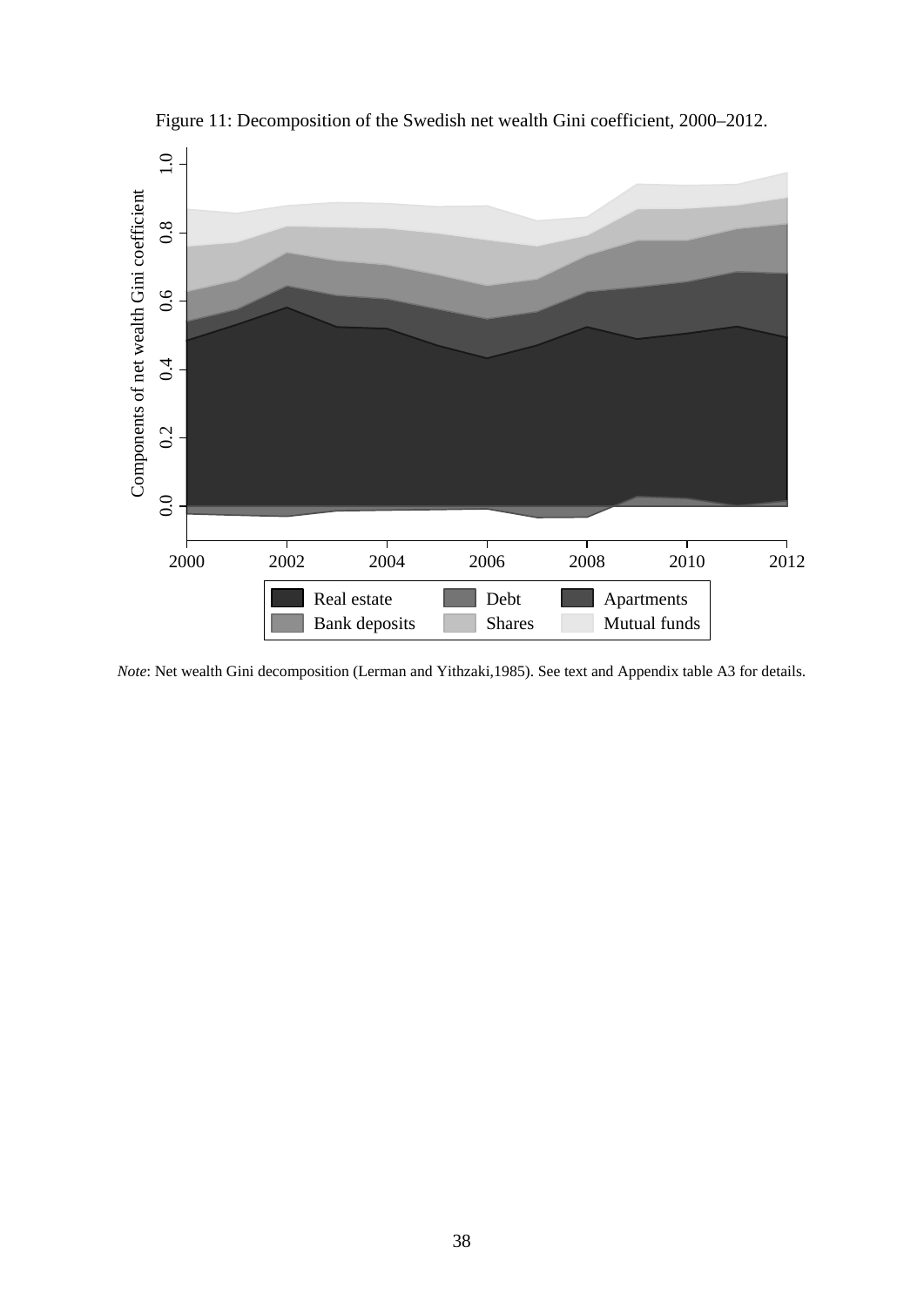| Wealth group                        | Number of<br>adults | Lower wealth<br>threshold<br>(Euro) | Average<br>wealth<br>(Euro) | Wealth<br>share $(\%)$ |
|-------------------------------------|---------------------|-------------------------------------|-----------------------------|------------------------|
| Full adult population               | 7,601,100           |                                     | 85,000                      | 100.0                  |
| Bottom half (P0–50)                 | 3,800,500           |                                     | $-21,000$                   | $-11.7$                |
| Upper half less Top $10\%$ (P50-90) | 3,040,400           | 15,100                              | 98,000                      | 45.8                   |
| Top 10% (P90-100)                   | 760,100             | 260,300                             | 564,000                     | 65.9                   |
| Top $10-1\%$ (P90-99)               | 684,100             | 260,300                             | 428,000                     | 45.0                   |
| Top 1% (P99-100)                    | 76,000              | 902,700                             | 1,792,000                   | 20.9                   |
| Top $1 - 0.1\%$ (P99-99.9)          | 68,400              | 902,700                             | 1,353,000                   | 6.7                    |
| Top 0.1% (P99.9-100)                | 7,600               | 2,798,400                           | 5,764,000                   | 14.2                   |

Table 1: The distribution of wealth among Swedish adults in 2012.

*Note*: Based on the adult (20+) population of individuals in the LINDA database. The concept of wealth in the table is net wealth (total assets minus debts). Wealth consists of our estimated wealth as described in the text.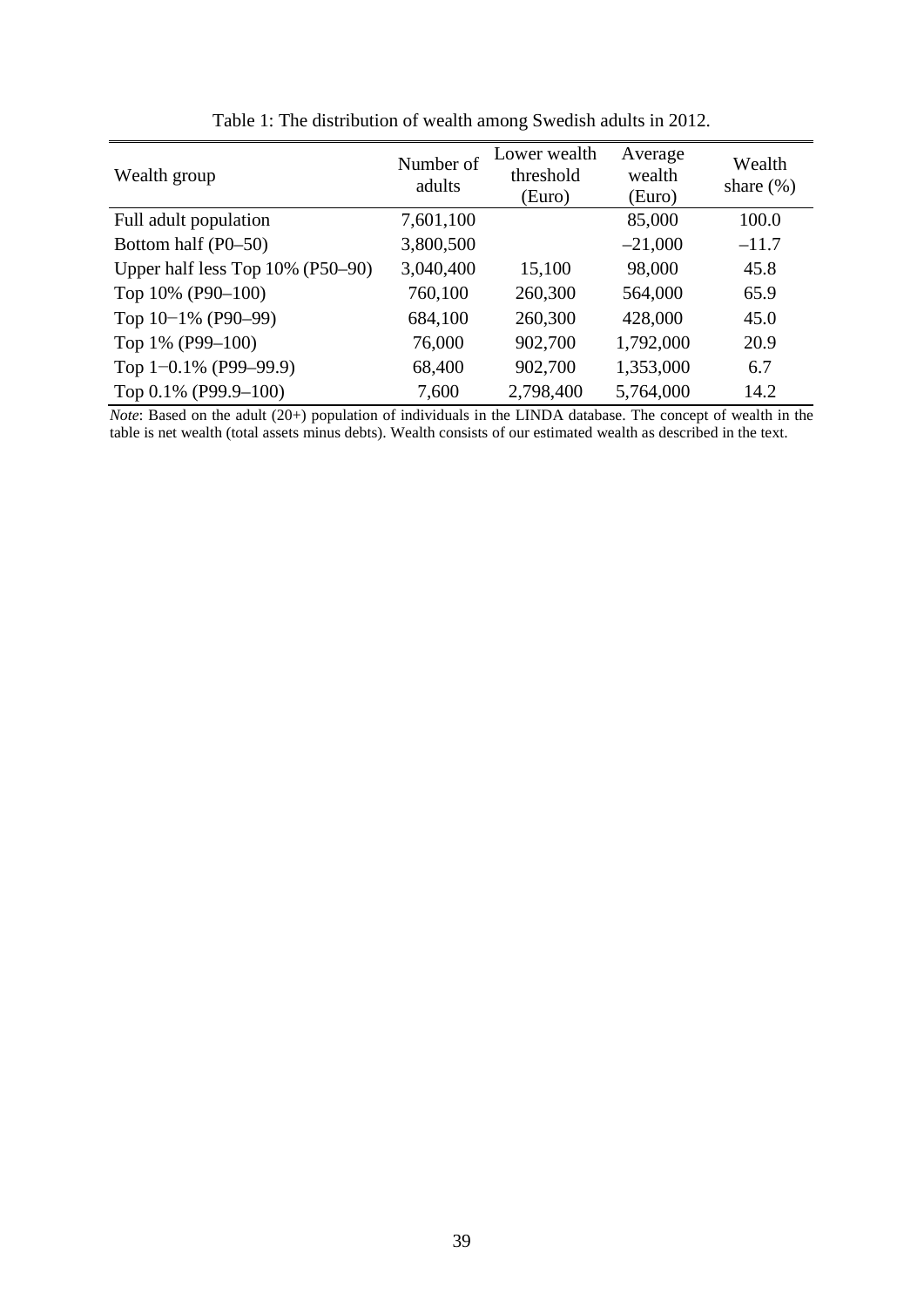|           |        |          |        | <b>United States</b> |             |  |
|-----------|--------|----------|--------|----------------------|-------------|--|
|           |        | Germany  | Sweden | Survey               | Capitalized |  |
| Gini      | 2007   | 0.799    | 0.835  | 0.834                |             |  |
|           | 2012   | 0.780    | 0.943  | 0.871                |             |  |
|           | Change | $-2.4%$  | 12.8%  | 4.4%                 |             |  |
| P90/P50   | 2007   | 14.0     | 8.3    | 7.9                  |             |  |
|           | 2012   | 13.0     | 13.9   | 14.8                 |             |  |
|           | Change | $-7.1%$  | 66.1%  | 86.8%                |             |  |
| Top 10-1% | 2007   | 39.2     | 38.8   | 38.5                 | 35.7        |  |
|           | 2012   | 38.8     | 44.1   | 40.4                 | 35.4        |  |
|           | Change | $-1.0\%$ | 13.7%  | 4.9%                 | $-0.8%$     |  |
| Top 1%    | 2007   | 21.3     | 19.2   | 34.6                 | 36.0        |  |
|           | 2012   | 18.7     | 21.7   | 36.7                 | 41.8        |  |
|           | Change | $-12.2%$ | 13.2%  | 6.1%                 | 16.3%       |  |
| Top 0.1%  | 2007   |          | 6.7    |                      | 17.7        |  |
|           | 2012   |          | 7.3    |                      | 22.0        |  |
|           | Change |          | 9.4%   |                      | 24.5%       |  |

Table 2: Wealth inequality changes during the Great Recession, three countries

*Sources*: Germany: Grabka and Westermeier (2014, Table 1), Grabka (2015, Table 2); Sweden: our estimates; United States: "Survey" is based on Survey of Consumer Finances (Wolff, 2015, Table 2) and "Capitalized" is based on Saez and Zucman (Saez and Zucman, 2016, Appendix Tables B1, B2).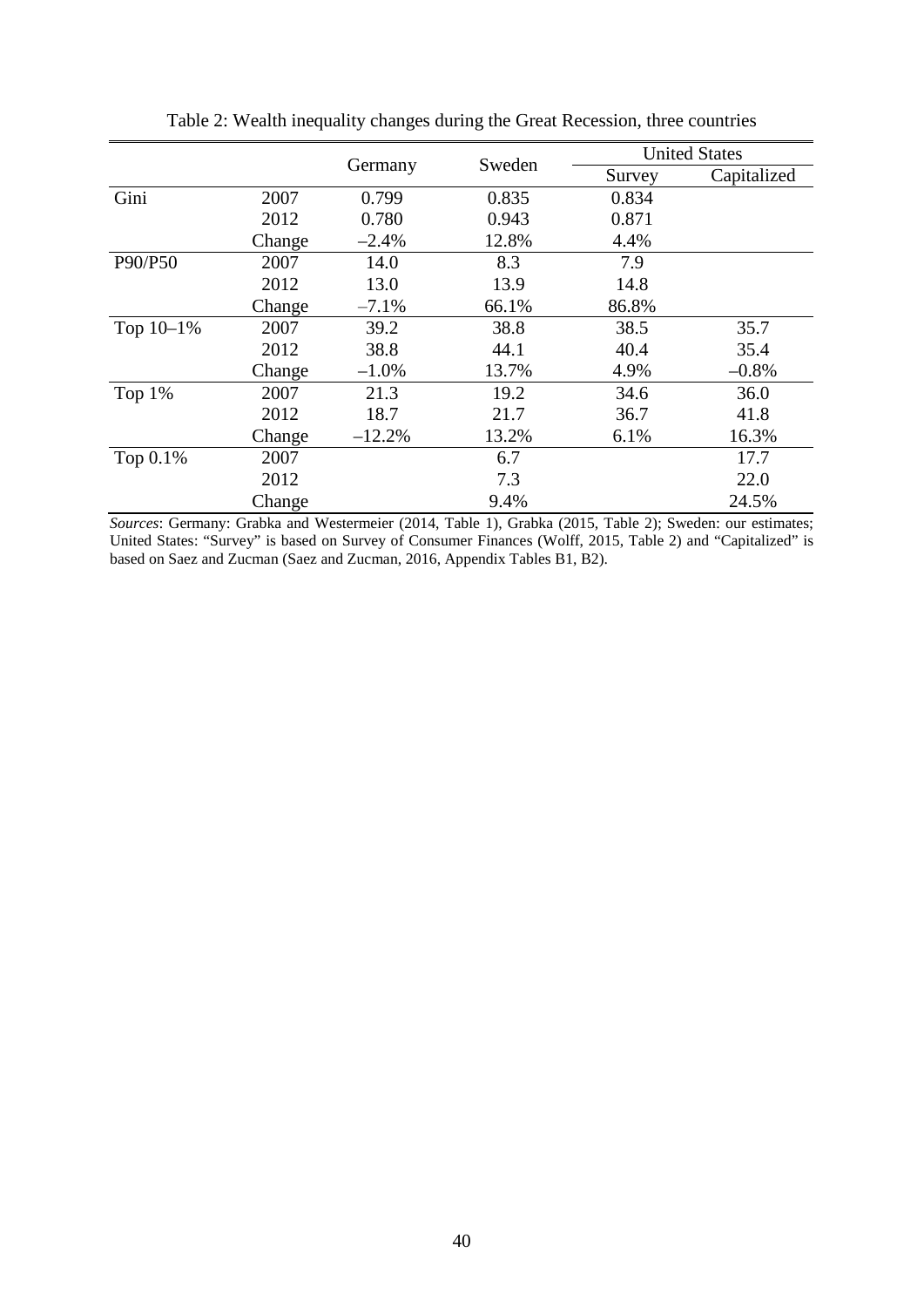# **Appendix A Appendix figures and tables**



Figure A1a: Asset yields across the distribution in 2000–2012: Bank deposits

10-logarithm of bank deposits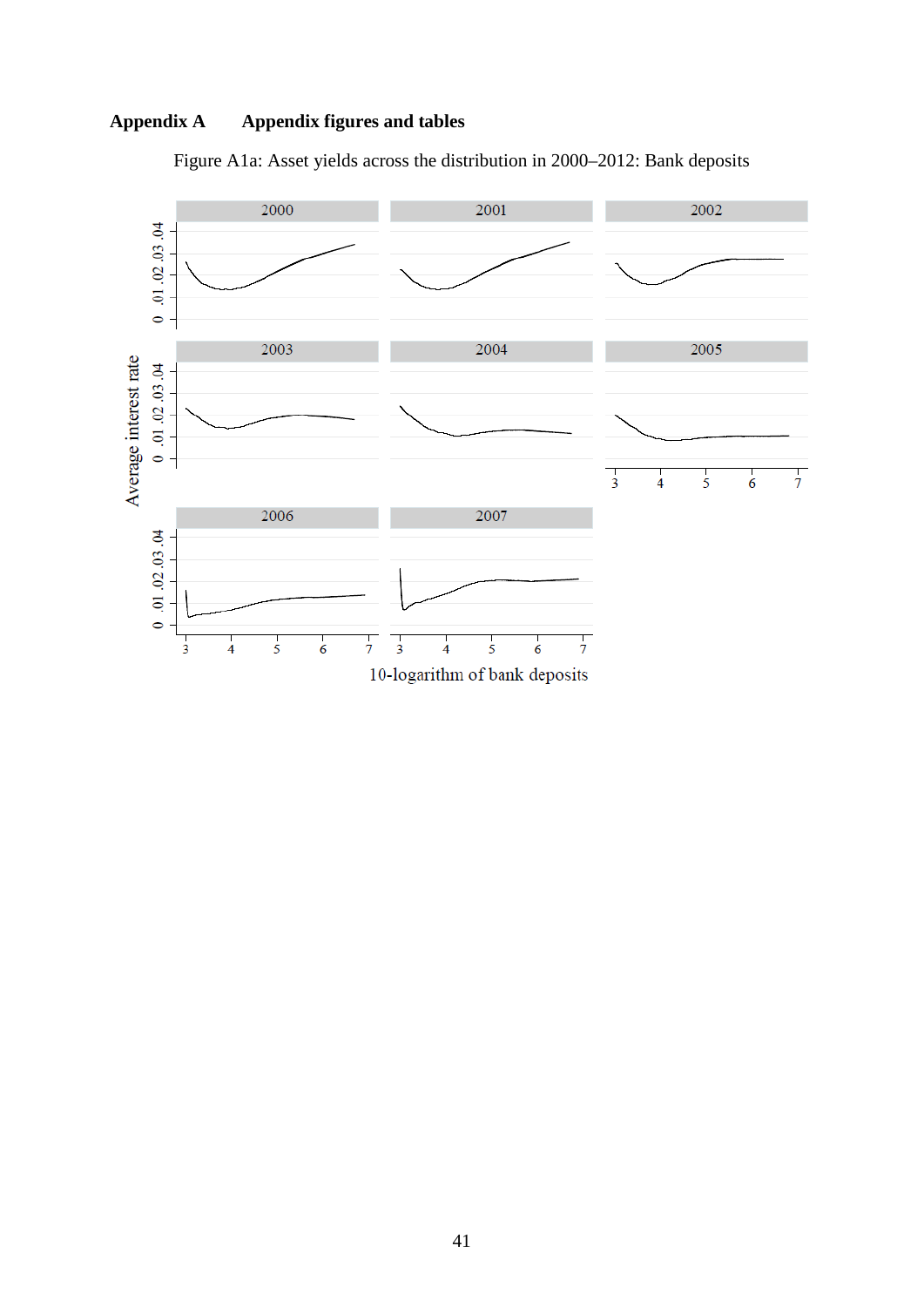

Figure A1b: Asset yields across the distribution in 2000–2012: Corporate shares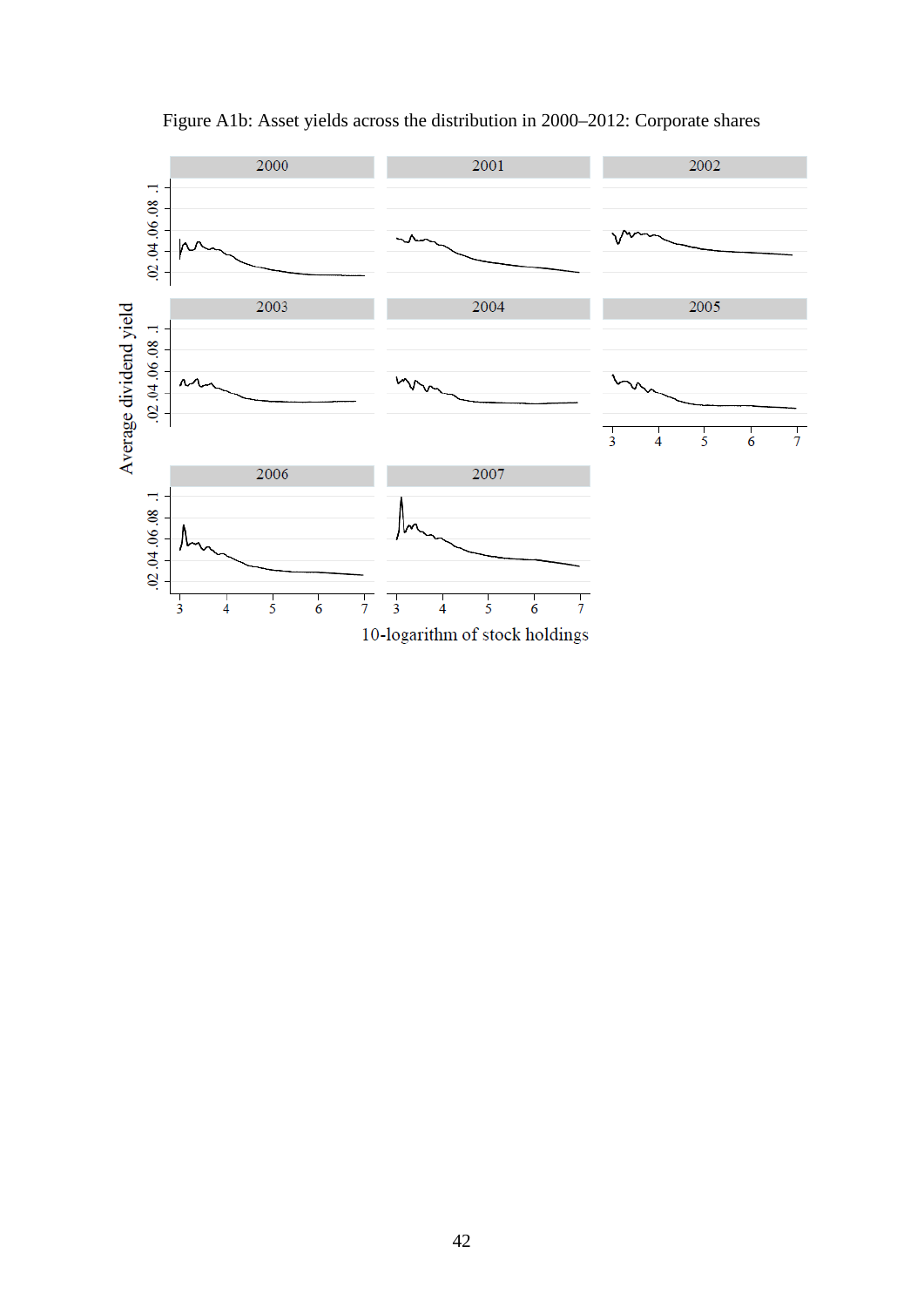

Figure A1c: Asset yields across the distribution in 2000–2012: Bank debt.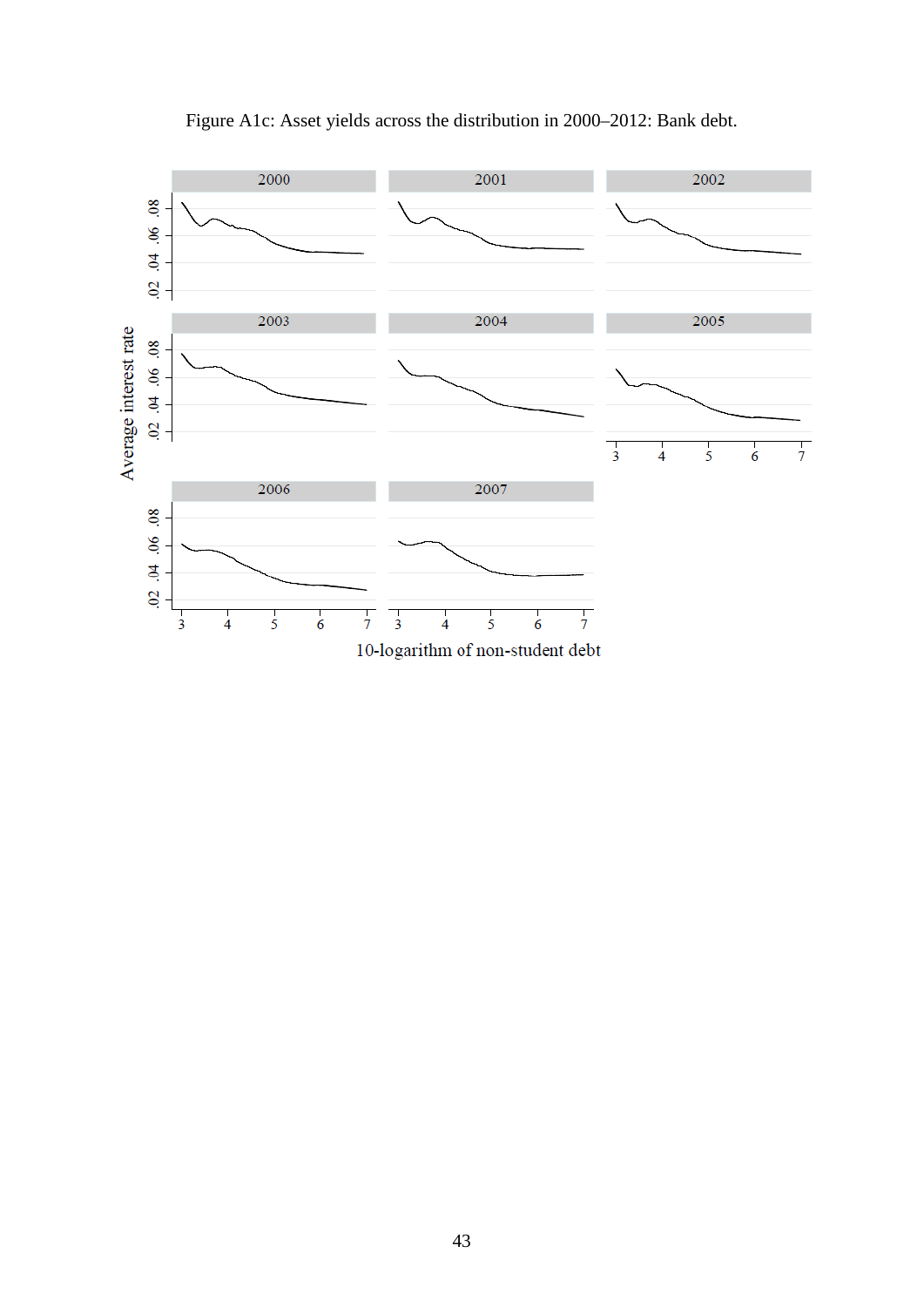

# Figure A1d: Asset yields across the distribution in 2000–2012: Total return.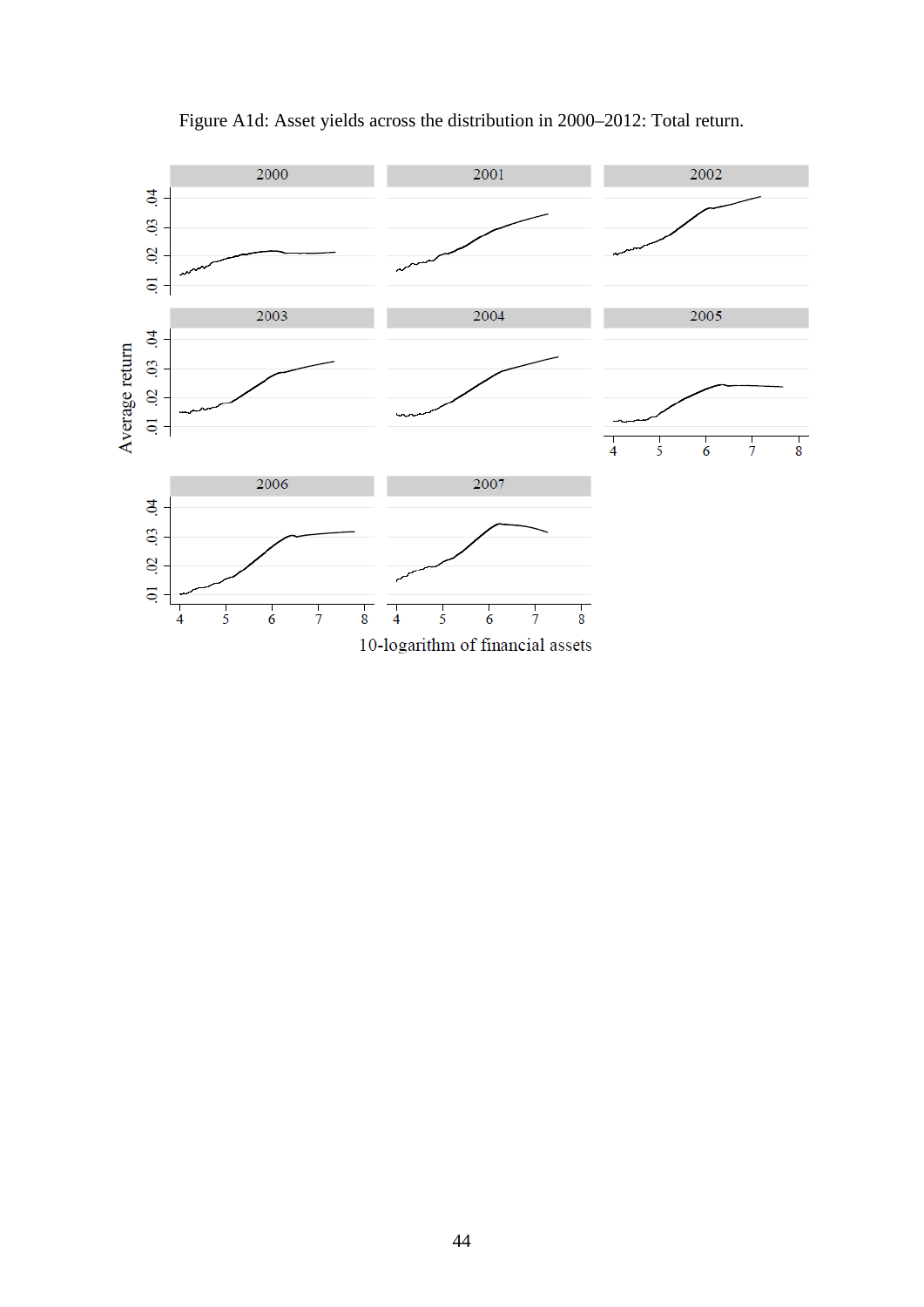

Figure A2: Goodness-of-fit of capitalized wealth by asset class in 2000, 2004, 2007.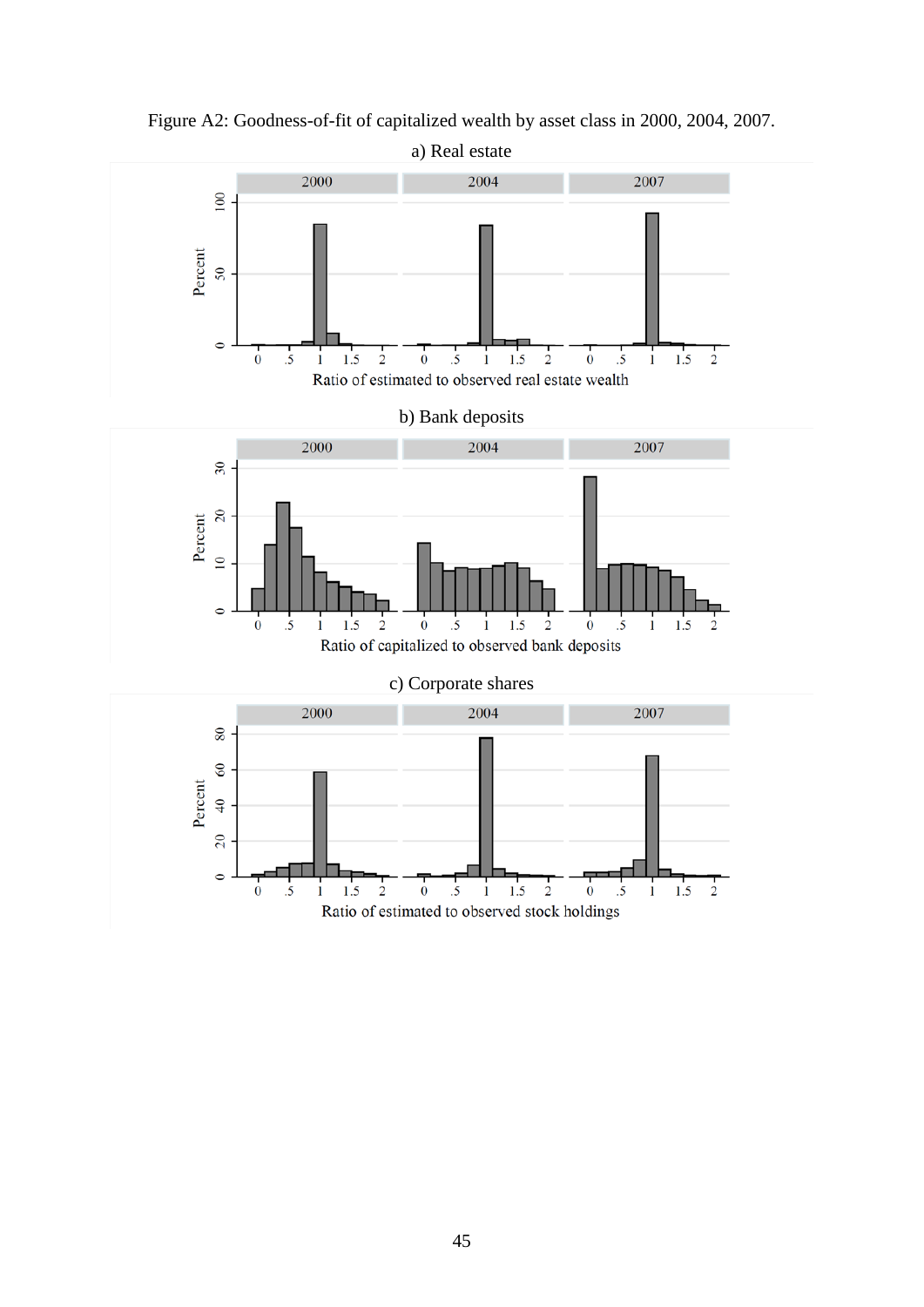

 $1.5$ 

 $\overline{2}$ 

 $\circ$ 

 $1.5$ 

 $\frac{1}{2}$ 

 $\dot{0}$ 

 $\overline{\mathbf{5}}$ 

Ratio of estimated to observed wealth

 $\mathbf{1}$ 

 $1.5$ 

 $\overline{\mathbf{c}}$ 

 $\dot{\mathbf{0}}$  $\cdot$ 5  $\mathbf{i}$ 

 $\cdot$ .5

 $\mathbf{1}$ 

 $\ddot{\mathbf{0}}$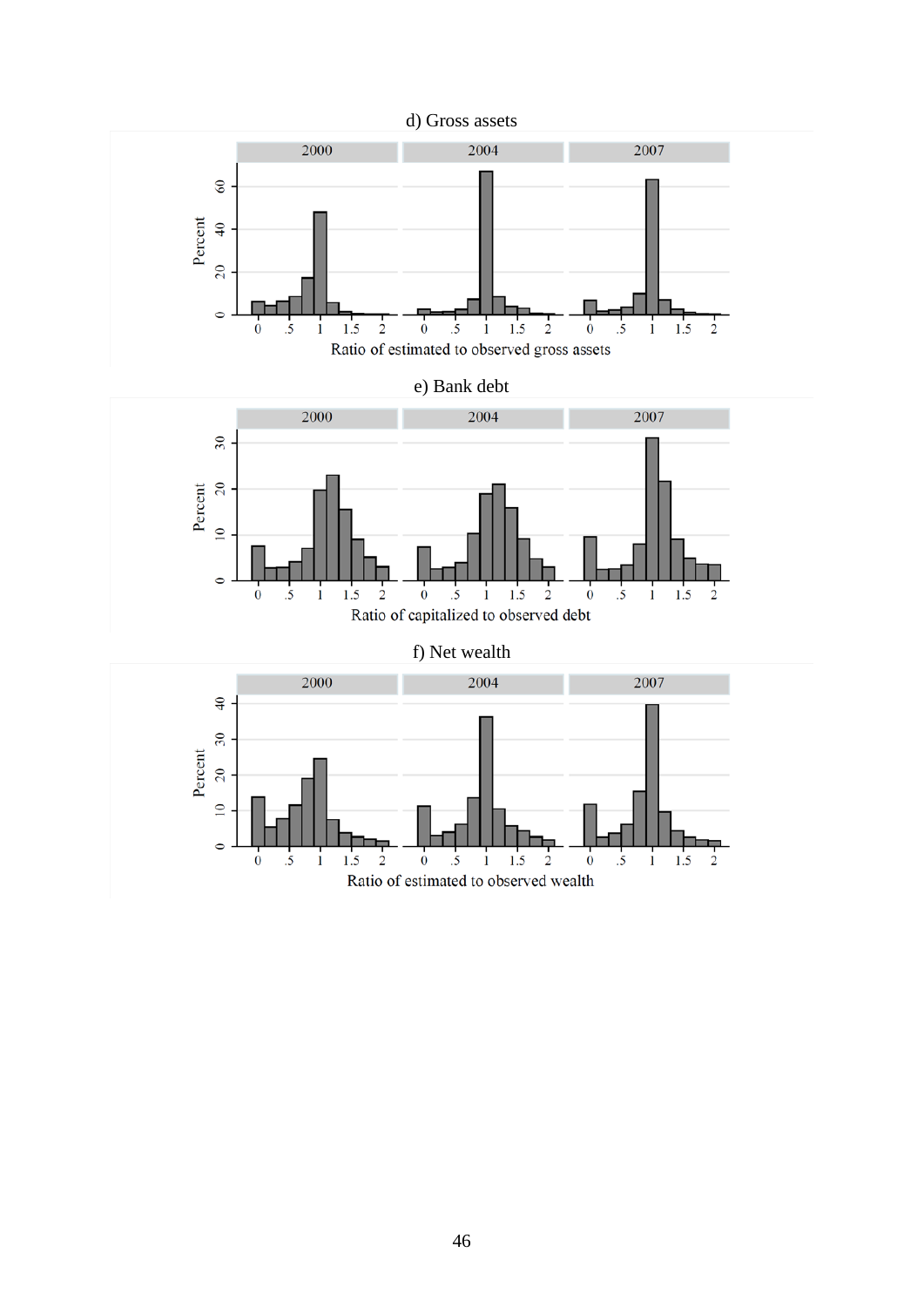

Figure A3: Average wealth in deciles: New estimates vs Wealth Register, full.

Note: See Figure A4.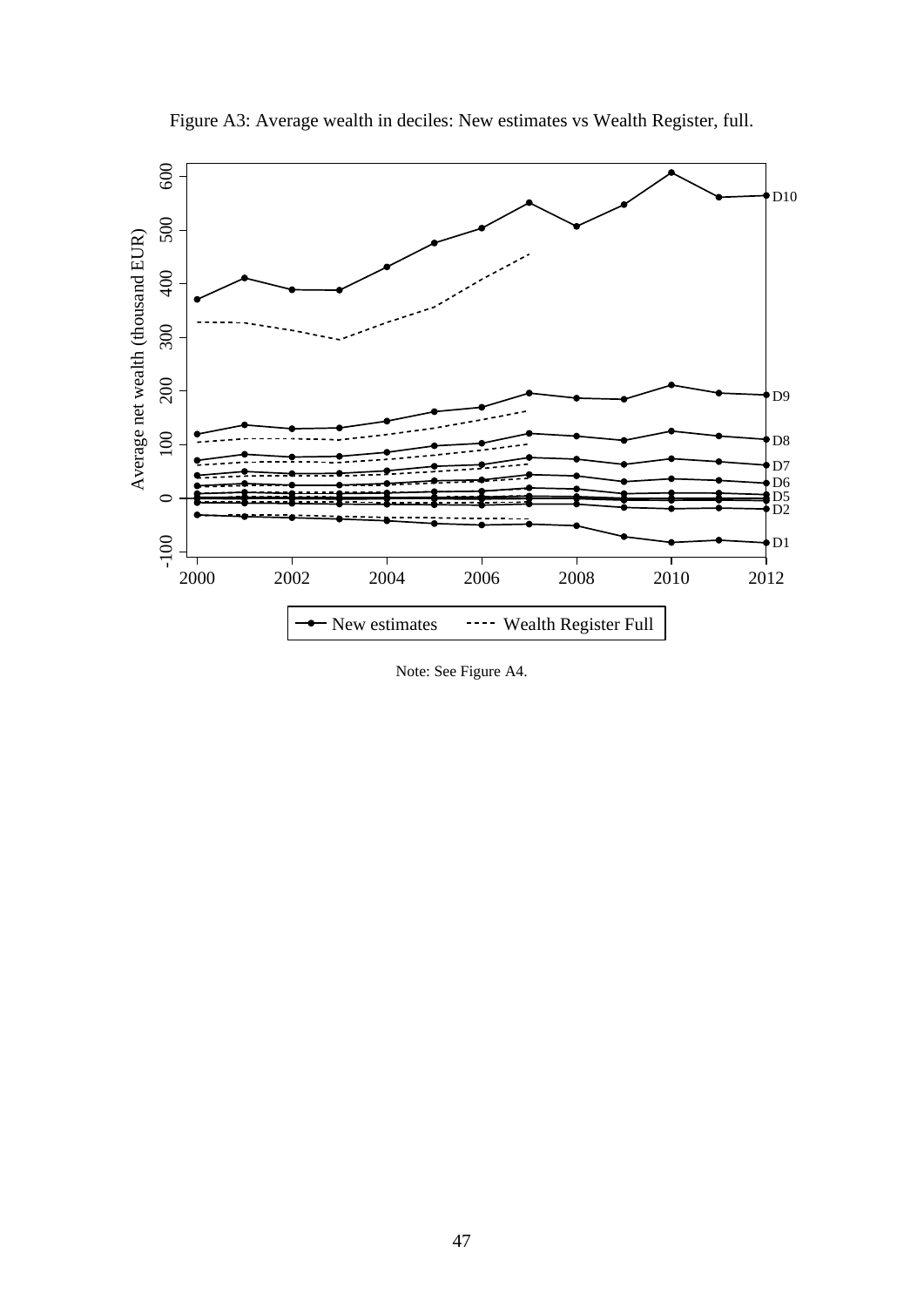

Figure A4: Gini comparison: New estimates vs Wealth Register (two versions)

*Note*: The difference between "Wealth Register" and "Wealth Register, full" is a few asset classes (bonds, stock options and some minor financial assets) that are not covered by our new estimates and therefore also excluded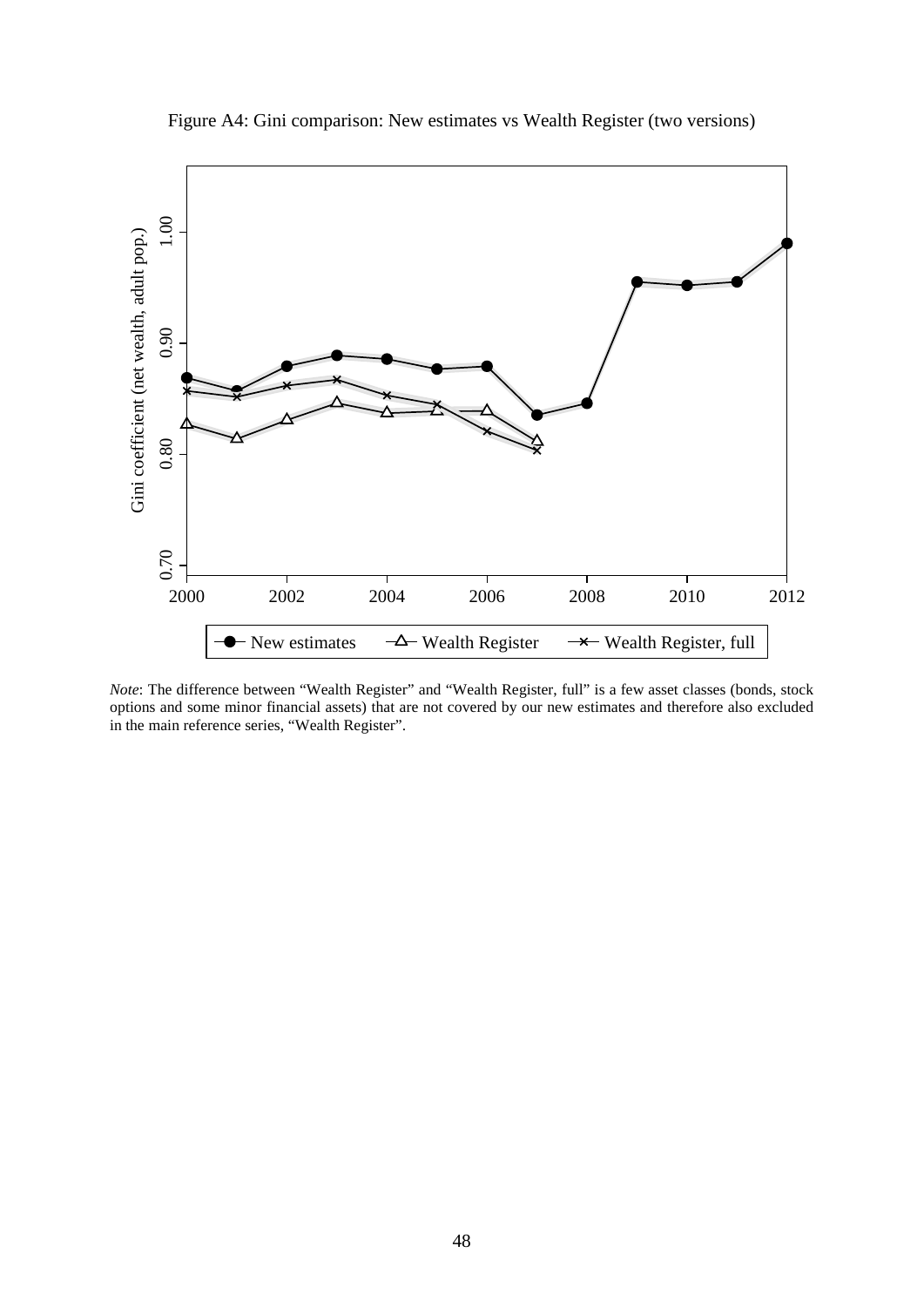

Figure A5: Top wealth shares: New estimates vs Wealth Register

Note: See Figure A4.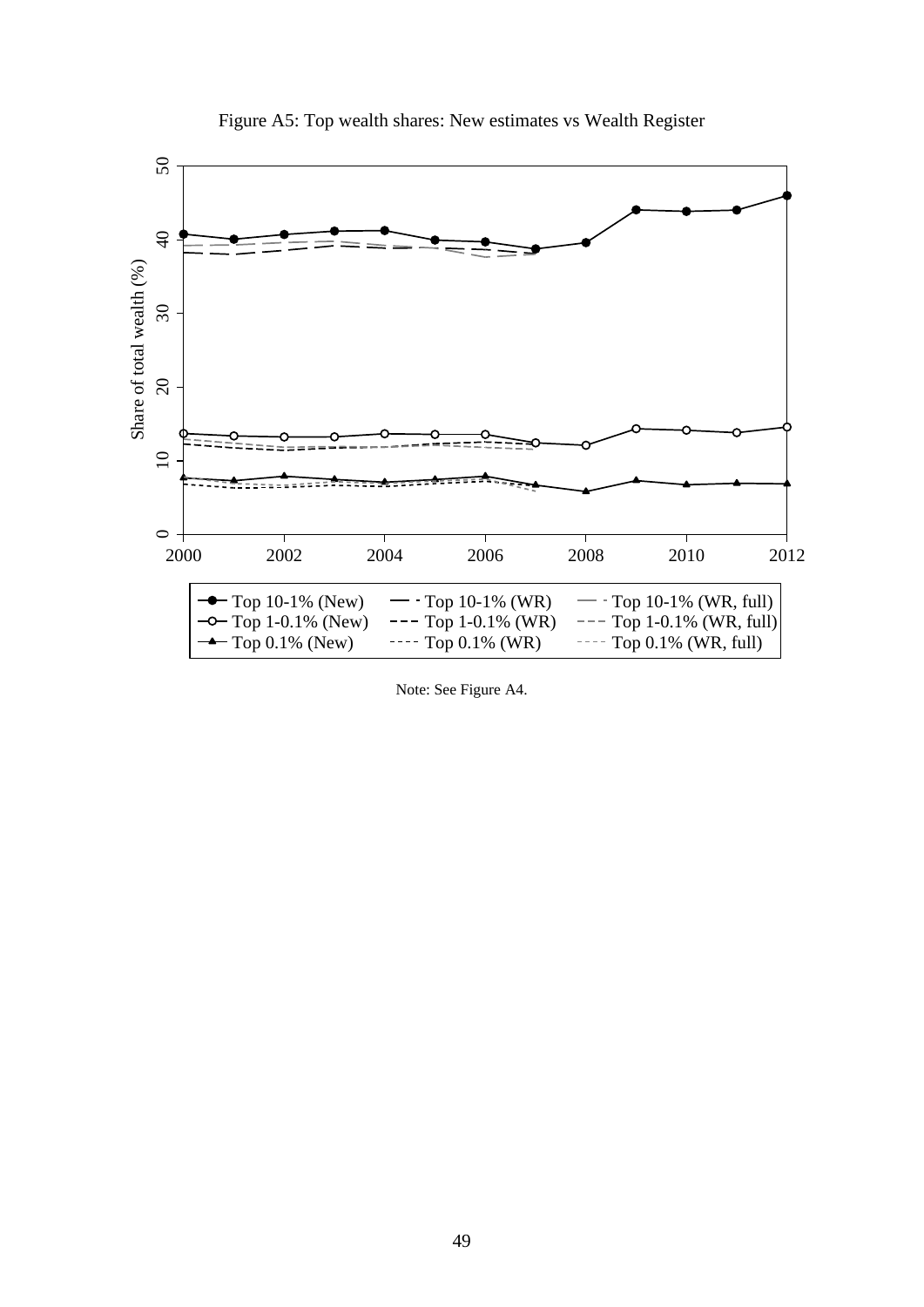

Figure A6: Kernel densities: New estimates vs Wealth Register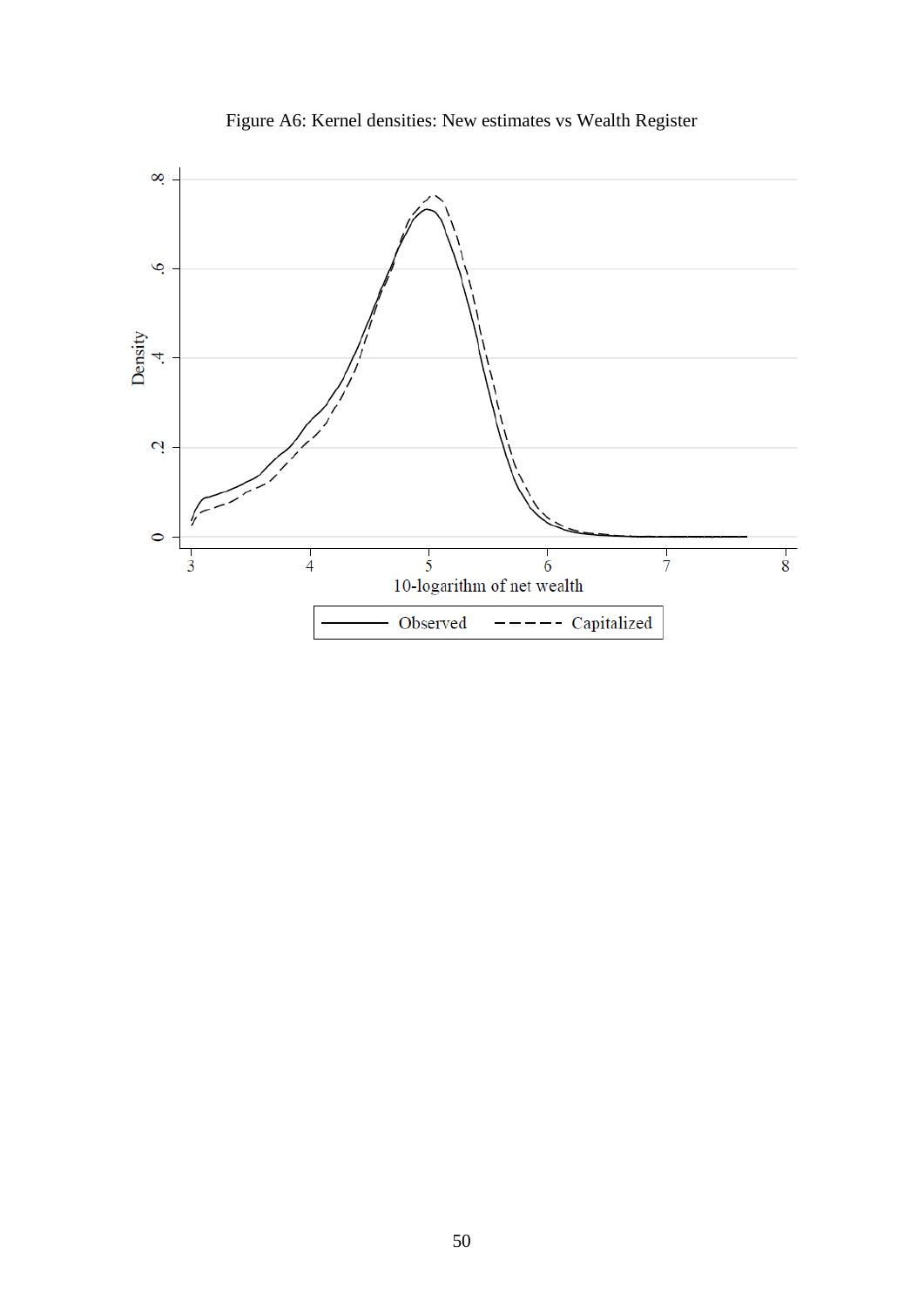|      | New estimates |          |            | <b>Wealth Register</b> |           |       |         |       |
|------|---------------|----------|------------|------------------------|-----------|-------|---------|-------|
|      | $Top10\%$     | $Top1\%$ | $Top0.1\%$ | Gini                   | $Top10\%$ | Top1% | Top0.1% | Gini  |
| 2000 | 62.18         | 21.41    | 7.69       | 0.869                  | 59.98     | 20.75 | 7.81    | 0.857 |
| 2001 | 60.78         | 20.69    | 7.30       | 0.857                  | 58.62     | 19.32 | 6.92    | 0.852 |
| 2002 | 61.87         | 21.16    | 7.92       | 0.879                  | 58.17     | 18.53 | 6.69    | 0.862 |
| 2003 | 61.93         | 20.75    | 7.48       | 0.889                  | 58.93     | 19.12 | 7.17    | 0.867 |
| 2004 | 62.05         | 20.79    | 7.11       | 0.886                  | 58.04     | 18.81 | 6.94    | 0.853 |
| 2005 | 61.00         | 21.05    | 7.46       | 0.877                  | 58.28     | 19.41 | 7.27    | 0.845 |
| 2006 | 61.23         | 21.50    | 7.91       | 0.879                  | 57.01     | 19.35 | 7.53    | 0.821 |
| 2007 | 57.93         | 19.16    | 6.71       | 0.835                  | 55.49     | 17.43 | 5.88    | 0.804 |
| 2008 | 57.54         | 17.93    | 5.83       | 0.846                  |           |       |         |       |
| 2009 | 65.76         | 21.69    | 7.33       | 0.943                  |           |       |         |       |
| 2010 | 64.76         | 20.90    | 6.75       | 0.939                  |           |       |         |       |
| 2011 | 64.81         | 20.79    | 6.96       | 0.942                  |           |       |         |       |
| 2012 | 67.48         | 21.48    | 6.88       | 0.976                  |           |       |         |       |

Table A1: Gini coefficients and top wealth shares in Sweden (net wealth, adult population).

*Note*: Capitalized net wealth is our preferred measured used above, and register wealth is the net wealth in the Statistics Sweden's Wealth Register.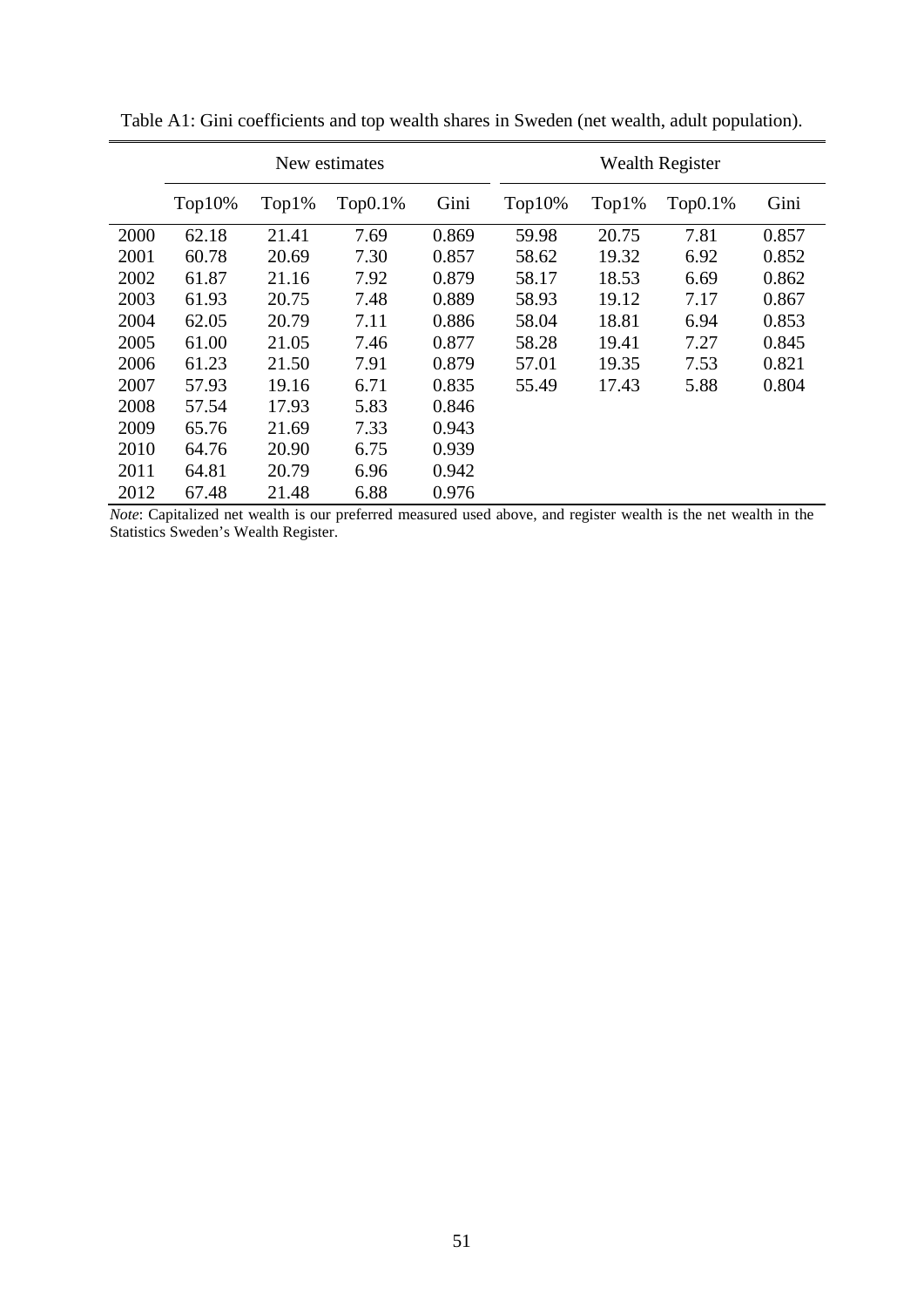| Unlisted corpo-<br>rate shares | DB pension<br>wealth |        | Population Bottom 90% | Top 10% | Top 1% | Top 0.1% |  |
|--------------------------------|----------------------|--------|-----------------------|---------|--------|----------|--|
| Amounts (BSEK):                |                      |        |                       |         |        |          |  |
| None                           | None                 | 5,245  | 1,991                 | 3,254   | 1,041  | 368      |  |
|                                | Semi-equal           | 6,837  | 3,265                 | 3,572   | 1,121  | 376      |  |
|                                | Unequal              | 6,837  | 2,787                 | 4,050   | 1,280  | 447      |  |
| Semi-equal                     | None                 | 6,254  | 2,496                 | 3,758   | 1,243  | 468      |  |
|                                | Semi-equal           | 7,846  | 3,769                 | 4,077   | 1,323  | 476      |  |
|                                | Unequal              | 7,846  | 3,292                 | 4,554   | 1,482  | 548      |  |
| Unequal                        | None                 | 6,254  | 1,991                 | 4,263   | 1,717  | 701      |  |
|                                | Semi-equal           | 7,846  | 3,265                 | 4,581   | 1,797  | 709      |  |
|                                | Unequal              | 7,846  | 2,787                 | 5,059   | 1,956  | 780      |  |
| Shares $(\%):$                 |                      |        |                       |         |        |          |  |
| None                           | None                 | 100.00 | 37.96                 | 62.04   | 19.85  | 7.01     |  |
|                                | Semi-equal           | 100.00 | 47.75                 | 52.25   | 16.39  | 5.49     |  |
|                                | Unequal              | 100.00 | 40.77                 | 59.23   | 18.72  | 6.54     |  |
| Semi-equal                     | None                 | 100.00 | 39.91                 | 60.09   | 19.88  | 7.49     |  |
|                                | Semi-equal           | 100.00 | 48.04                 | 51.96   | 16.86  | 6.07     |  |
|                                | Unequal              | 100.00 | 41.95                 | 58.05   | 18.89  | 6.99     |  |
| Unequal                        | None                 | 100.00 | 31.84                 | 68.16   | 27.46  | 11.20    |  |
|                                | Semi-equal           | 100.00 | 41.61                 | 58.39   | 22.90  | 9.03     |  |
|                                | Unequal              | 100.00 | 35.52                 | 64.48   | 24.93  | 9.94     |  |

Table A2: Simulated wealth shares under assumed allocations of unlisted business equity and defined benefit pension wealth.

*Note*: The allocations of the national total value of unlisted corporate shares are as follows: for "Semi-equal", half to the Bottom 90%, half to the Top 10%, 20 percent to the Top 1% and ten percent to the Top 0.1%, and for "Unequal" everything to the Top 10%, half to the Top 1% and 30 percent to the Top 0.1%. The allocations of the national total value of defined benefit pension wealth are as follows: for "Semi-equal", 80 percent to the Bottom 90%, 20 percent to the Top 10%, 5 percent to the Top 1% and 0.5 percent to the Top 0.1%, and for "Unequal" half to the Bottom 90%, half to the Top 10%, 15 percent to the Top 1% and 5 percent to the Top 0.1%.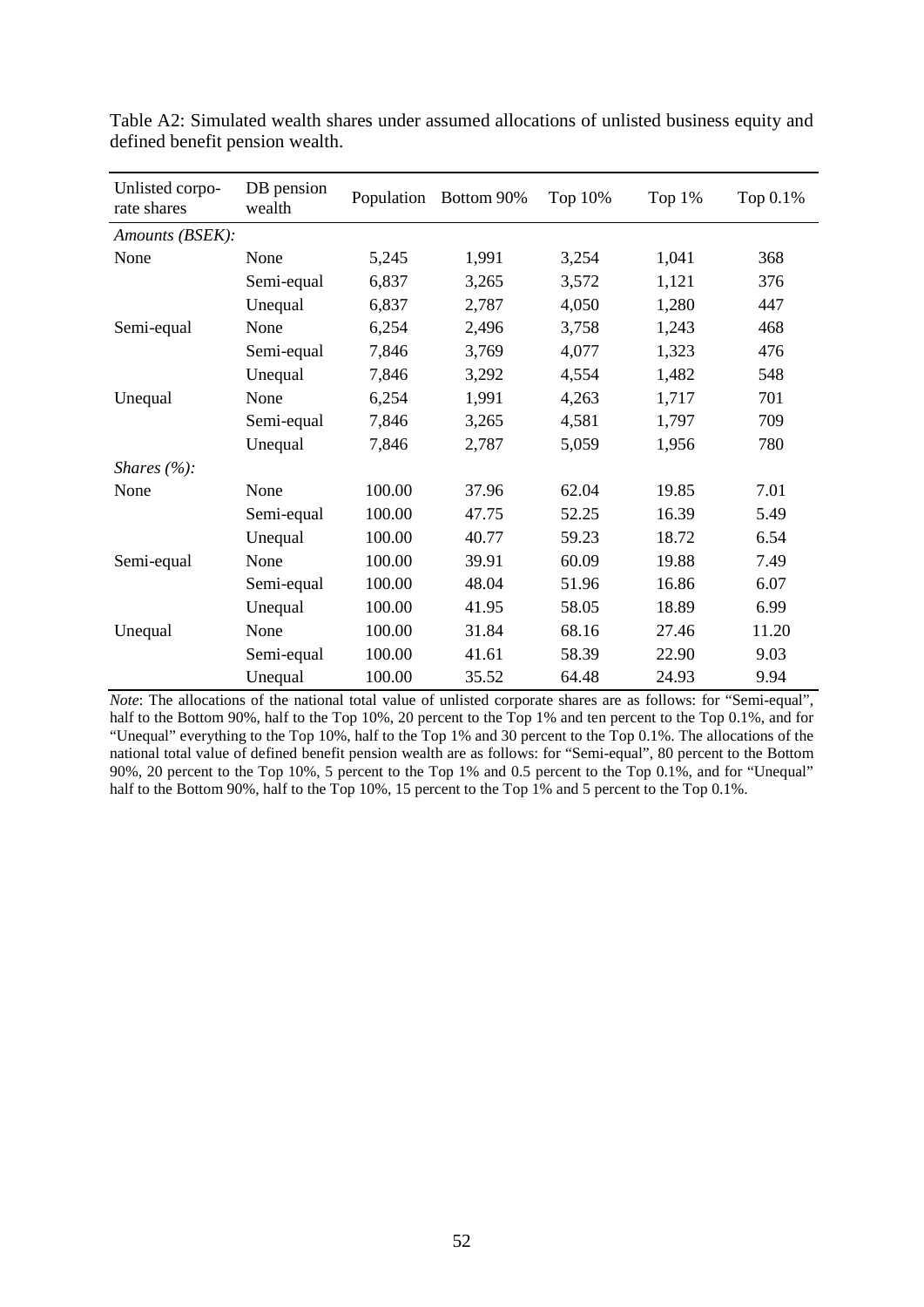|                      | Share of | Gini               | Gini correla- | Absolute con- | Relative con- |
|----------------------|----------|--------------------|---------------|---------------|---------------|
| Wealth compo-        | wealth   |                    | tion          | tribution     | tribution     |
| nent                 | $(S_k)$  | $\left(G_k\right)$ | $(R_k)$       | $(I_k)$       | $(I_k/G)$     |
| Real estate          |          |                    |               |               |               |
| 2000                 | 0.831    | 0.748              | 0.816         | 0.507         | 67.8%         |
| 2001                 | 0.881    | 0.756              | 0.838         | 0.558         | 73.8%         |
| 2002                 | 0.957    | 0.759              | 0.841         | 0.611         | 80.5%         |
| 2003                 | 0.893    | 0.757              | 0.795         | 0.538         | 71.0%         |
| 2004                 | 0.879    | 0.759              | 0.796         | 0.531         | 70.0%         |
| 2005                 | 0.830    | 0.748              | 0.773         | 0.480         | 64.2%         |
| 2006                 | 0.791    | 0.748              | 0.746         | 0.441         | 59.0%         |
| 2007                 | 0.839    | 0.750              | 0.801         | 0.504         | 67.2%         |
| 2008                 | 0.914    | 0.751              | 0.811         | 0.557         | 74.1%         |
| 2009                 | 0.842    | 0.753              | 0.728         | 0.461         | 61.3%         |
| 2010                 | 0.832    | 0.760              | 0.763         | 0.483         | 63.5%         |
| 2011                 | 0.877    | 0.768              | 0.779         | 0.525         | 68.4%         |
| 2012                 | 0.830    | 0.772              | 0.746         | 0.478         | 61.9%         |
| Apartments           |          |                    |               |               |               |
| 2000                 | 0.104    | 0.943              | 0.570         | 0.056         | 5.9%          |
| 2001                 | 0.097    | 0.939              | 0.486         | 0.044         | 4.7%          |
| 2002                 | 0.119    | 0.944              | 0.562         | 0.063         | 6.7%          |
| 2003                 | 0.159    | 0.936              | 0.619         | 0.092         | 9.8%          |
| 2004                 | 0.164    | 0.921              | 0.573         | 0.087         | 9.4%          |
| 2005                 | 0.185    | 0.919              | 0.625         | 0.106         | 11.6%         |
| 2006                 | 0.197    | 0.917              | 0.636         | 0.115         | 12.5%         |
| 2007                 | 0.184    | 0.915              | 0.583         | 0.098         | 10.7%         |
| 2008                 | 0.196    | 0.915              | 0.572         | 0.103         | 11.2%         |
| 2009                 | 0.242    | 0.917              | 0.681         | 0.151         | 16.5%         |
| 2010                 | 0.234    | 0.919              | 0.704         | 0.151         | 16.4%         |
| 2011                 | 0.241    | 0.922              | 0.719         | 0.160         | 17.3%         |
| 2012                 | 0.267    | 0.924              | 0.760         | 0.188         | 20.3%         |
| <b>Bank</b> deposits |          |                    |               |               |               |
| 2000                 | 0.124    | 0.880              | 0.803         | 0.088         | $10.0\%$      |
| 2001                 | 0.127    | 0.860              | 0.786         | 0.086         | 10.0%         |
| 2002                 | 0.144    | 0.867              | 0.790         | 0.098         | 11.3%         |
| 2003                 | 0.149    | 0.865              | 0.793         | 0.103         | 11.9%         |
| 2004                 | 0.138    | 0.899              | 0.810         | 0.100         | 11.1%         |
| 2005                 | 0.134    | 0.914              | 0.824         | 0.101         | 11.1%         |
| 2006                 | 0.141    | 0.874              | 0.795         | 0.098         | 11.2%         |
| 2007                 | 0.146    | 0.844              | 0.779         | 0.096         | 11.3%         |
| 2008                 | 0.166    | 0.829              | 0.778         | 0.107         | 12.9%         |
| 2009                 | 0.178    | 0.906              | 0.849         | 0.137         | 15.1%         |
| 2010                 | 0.167    | 0.888              | 0.818         | 0.121         | 13.7%         |
| 2011                 | 0.190    | 0.838              | 0.794         | 0.126         | 15.1%         |
| 2012                 | 0.208    | 0.855              | 0.817         | 0.145         | 17.0%         |

Table A3: Decomposition of wealth inequality in Sweden.